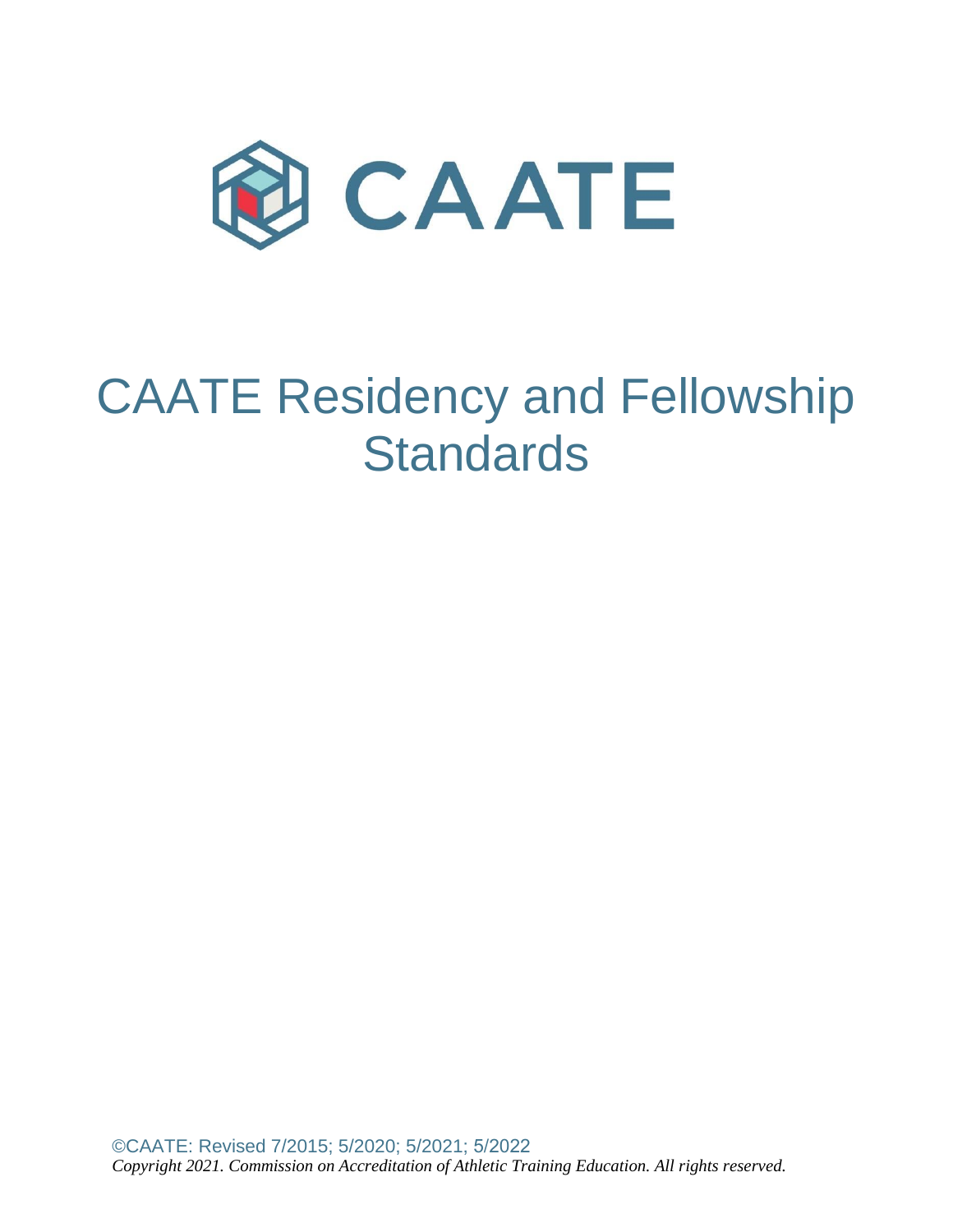# **TABLE OF CONTENTS**

| Standards for Accreditation of Athletic Training Residency/Fellowship Programs23 |  |
|----------------------------------------------------------------------------------|--|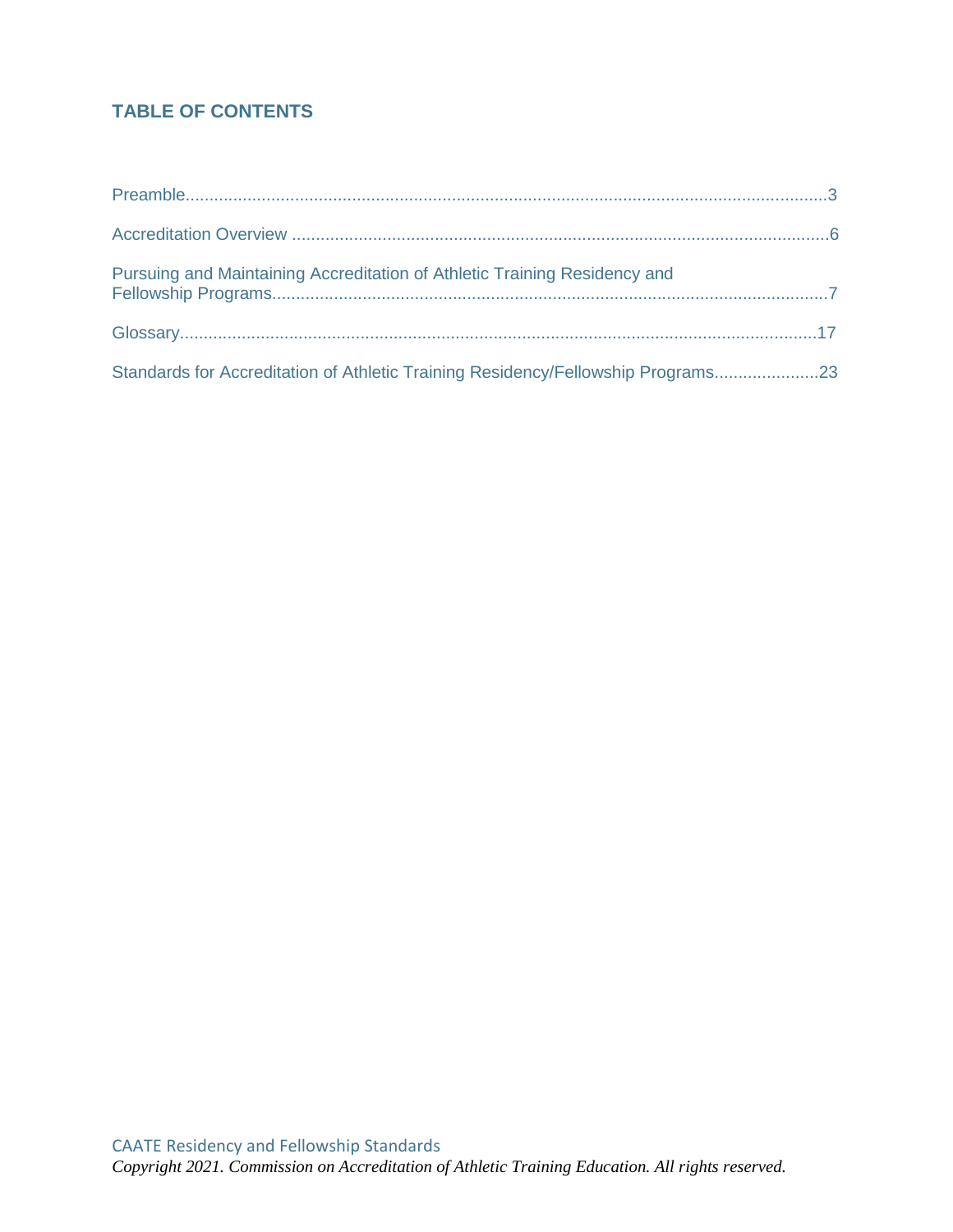# **PREAMBLE**

*The Standards and Guidelines for the Accreditation of Athletic Training Residency and Fellowship Programs (Standards)* are to be used for the development, evaluation, analysis, and maintenance of athletic training residency and fellowship programs. Via comprehensive and annual review processes, CAATE is responsible for the evaluation of a program's compliance with the *Standards.* The *Standards* provide minimum academic requirements; sponsoring organizations are encouraged to develop sound innovative educational approaches that substantially exceed these *Standards.* The *Standards* document also contains a glossary of terms used throughout the process; the definition provided in the glossary must be applied as stated.

#### Process Overview

The language and global framework of these new 2021 Residency & Fellowship Standards may look different from both the 2014 Residency Standards and 2020 Professional Standards. This was an intentional change to purposely highlight the differences and uniqueness of residency or fellowship programs in athletic training. Residency and fellowship positions are full time clinical positions with an academic role (didactic and scholarship) that are designed to build upon and expand the Athletic Trainer's depth and breadth of knowledge and experience acquired during professional education in a focused specialty or subspecialty area, respectively. As such, the program delivery for residency and fellowship programs have a different intention. Athletic training residents and fellows are already credentialed decision makers who have been practicing within the healthcare system, so the outcomes and assessments within these programs target healthcare providers advancing clinical practice and content expertise in order to improve patient care. The committee reviewed similarly aligned programs across other healthcare professions to determine minimum programmatic requirements as it relates to program delivery.

#### **CAATE Residency & Fellowship Committee Members**

Hollie Walusz, MA, ATC (Committee Chair) Boston University<br>
Jim Reidy, MS, ATC, CSCS (Vice Chair) St. Luke's University Health Network Jim Reidy, MS, ATC, CSCS (Vice Chair) Rebecca Bedard, MEd, ATC **Care Corthopedic Care Physician Network, LLC** Sean Burfeind, MHA, ATC Caldwell UNC Health Care Amy Valasek, MD, MS Nationwide Children's Hospital Bonnie Van Lunen, PhD, ATC, FNATA CAATE Commissioner Liaison

Name University or Organization Affiliation

#### Specialty Areas

The Commission on Accreditation of Athletic Training Education (CAATE) has identified specialty areas of clinical practice for athletic training residency programs in an effort to help guide the development of specialty training in the athletic training profession. The specialty areas of clinical practice identified by the Commission represent areas of specialty in which Athletic Trainers clearly demonstrate advanced patient-care knowledge and skills. Historically, athletic training residency programs selected specialty areas based upon a specific patient population (for example, pediatrics) or body system (such as orthopedics). To help guide the development and advancement of residency programs pursuing accreditation, the Commission established the following eight (8) specialty areas of clinical practice. Programs seeking CAATE

#### CAATE Residency and Fellowship Standards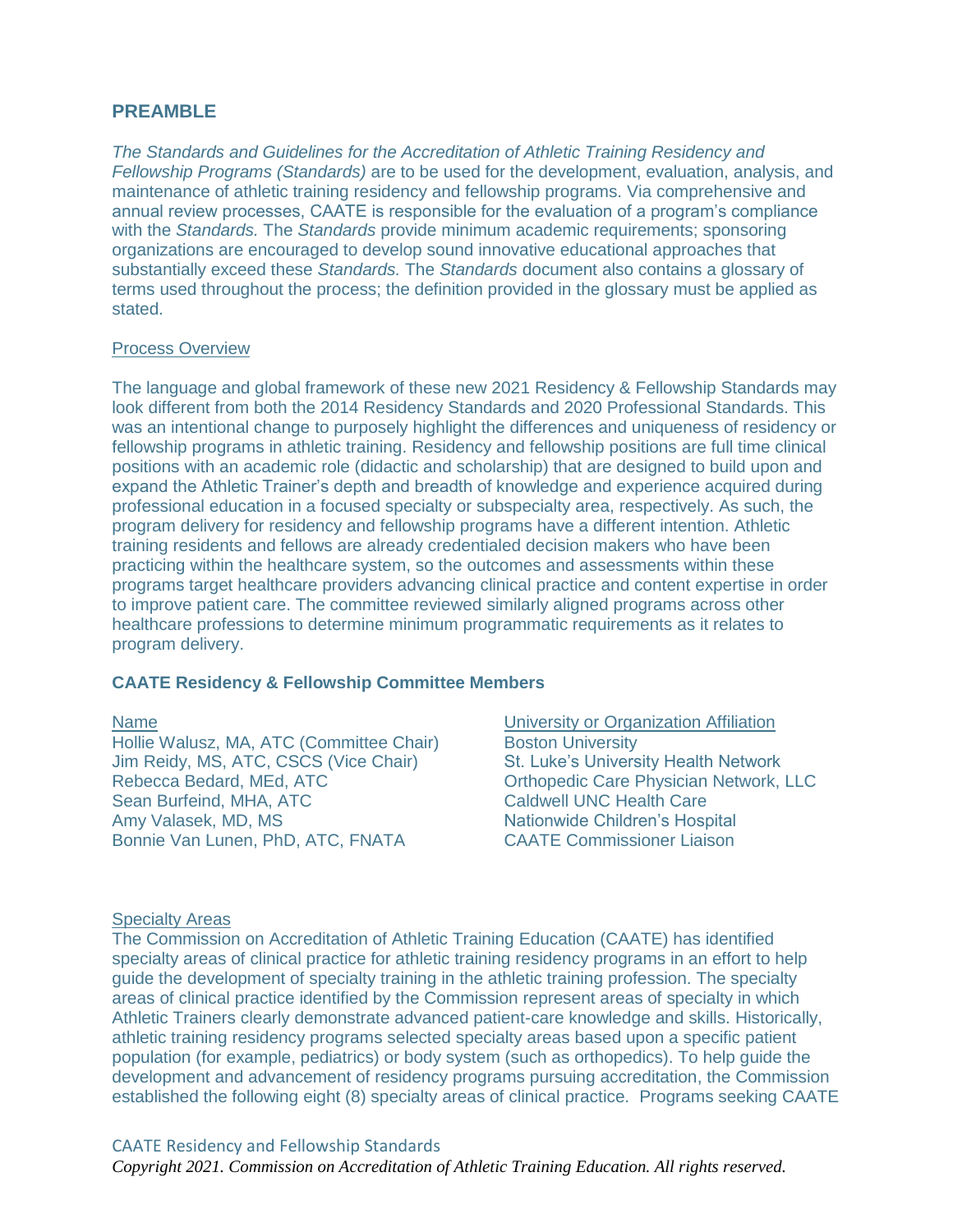accreditation should design their residency training program within one of the following areas of specialty clinical practice:

CAATE Approved Residency Specialty Areas

- Prevention & Wellness
- Urgent & Emergent Care
- Primary Care
- Orthopaedics
- Rehabilitation
- Behavioral Health
- Pediatrics
- Performance Enhancement

# Residency Standards

Residency is a crucial step of professional development between graduate education and autonomous clinical practice in a core specialty as outlined by the CAATE approved specialty areas above. Athletic training residency education occurs in clinical settings that establish the foundation for practice-based and lifelong learning. Certified athletic trainers learn to provide optimal patient care under the structured mentorship of faculty members who not only instruct, but serve as role models of excellence, compassion, professionalism, and scholarship. The care of patients is undertaken with appropriate faculty supervision and conditional independence, allowing residents to attain the deep medical knowledge, patient care skills, and expertise applicable to their focused area of specialty practice. Formal clinical development, structured didactic curricula, and scholarship within the specialty area are pillars of residency programs to expand upon the foundational knowledge and experience athletic trainers have acquired during professional education.

# Fellowship Standards

Fellowship is advanced education and intensive programming beyond a core residency program for certified athletic trainers who desire to enter more subspecialized practice. A subspecialty is a narrow field within specialization. For example, manual therapy may be a subspecialty of rehabilitation and neurotrauma may be a subspecialty of primary care. Specialization and sub specialization can be nested within larger frameworks. Fellowship-trained athletic trainers provide subspecialty care and also core medical care. The prior medical experience and expertise of fellows distinguish them from residents. Formal clinical development, structured didactic curricula, and scholarship within the subspecialty area are pillars of athletic training fellowship programs that expand upon knowledge acquired during completion of residency programs or similar experience routes.

Following ACGME guidelines, athletic training residents and fellows will work a minimum of 40 clinical practice hours and a maximum of 80 cumulative clinical practice and educational work hours per week. Minimum hours were determined per week over a 52-week period, as residency and fellowship programs must be a minimum of 12 consecutive months in length. Minimum requirements are as follows:

- 1664 total clinical practice hours in the specialty/subspecialty (80% of the 40-hour minimum clinical practice work week over 52 weeks)
- 500 total hours of mentored time within the specialty/subspecialty (30% of clinical practice time)
- 260 additional hours of planned didactic education (5 hours/week average)

#### CAATE Residency and Fellowship Standards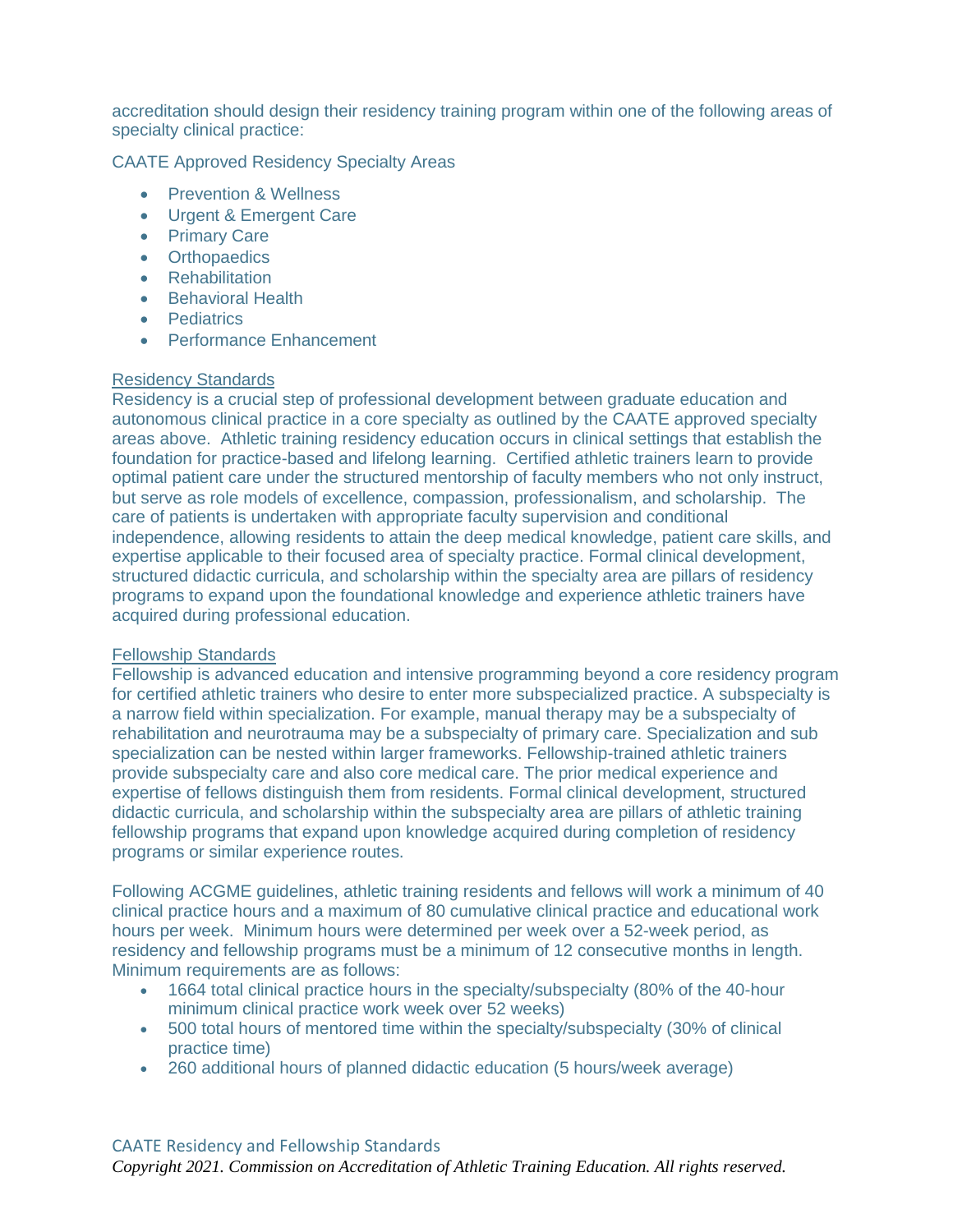Intentional clinical practice will expose the resident and fellow to the diverse spectrum of the specialty or subspecialty area. Intentional scholarship is a component of residency or fellowship education and will be related to patient care within the specialty or subspecialty area. To note, mentored time by a core faculty or affiliate faculty member is likely to be inversely related (higher in the beginning of the program and less as the resident/fellow progresses to autonomous specialty or subspecialty practice).

In addition, residency and fellowship programs must also demonstrate the knowledge, skills, and abilities in the six core competencies as defined by the Accreditation Council for Graduate Medical Education (ACGME). The six core competencies that a program must be designed to address include: 1) practice-based learning and improvement, 2) patient care and procedural skills, 3) systems-based practice, 4) medical knowledge, 5) interpersonal and communication skills, and 6) professionalism. It is the intent of residency and fellowship programs to demonstrate advanced practice and content expertise by interweaving the core competencies throughout the defined specialty and subspecialty area clinically, didactically, and through the demonstration of scholarship as it relates back to patient care.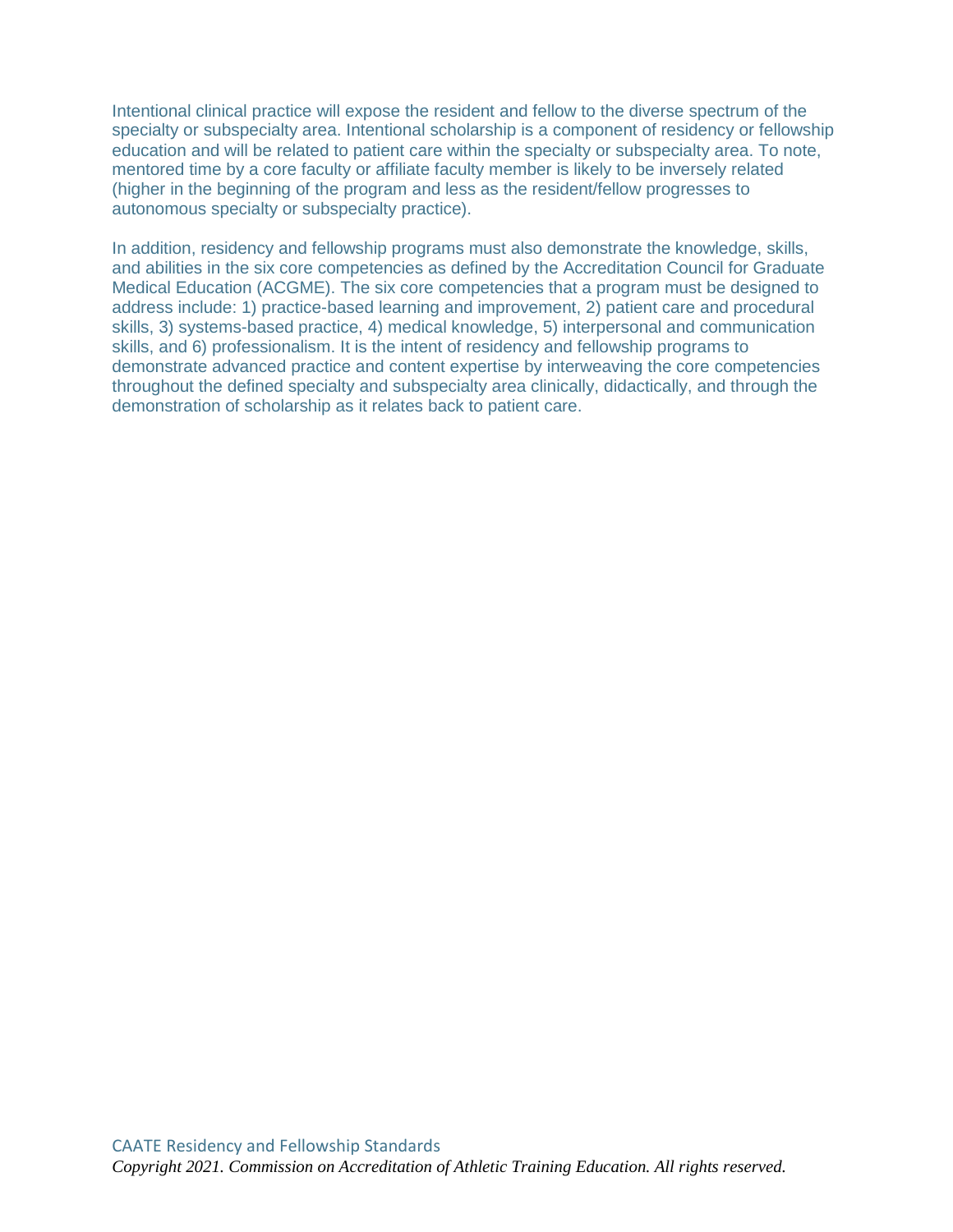# **ACCREDITATION OVERVIEW**

This document supports the current version of the Commission on Accreditation of Athletic Training Education (CAATE) *Standards for the Accreditation of Athletic Training Residency and Fellowship Programs,* hereafter referred to as the *Standards* and can be found on CAATE website. Its purpose is to provide step-by-step instructions to athletic training residency and fellowship programs that wish to pursue and or maintain accreditation. In addition, the [CAATE](https://caate.net/wp-content/uploads/2019/12/CAATE-Policy-and-Procedure-Manual-April-2019.pdf)  [Policy and Procedures manual](https://caate.net/wp-content/uploads/2019/12/CAATE-Policy-and-Procedure-Manual-April-2019.pdf) governs actions for all programs accredited by the CAATE.

Accreditation is a voluntary, non-governmental peer review process that strives to ensure quality and accountability and encourage programmatic improvement. By requesting accreditation, the sponsoring organization of the residency/fellowship program agrees to be assessed against the *Standards*. The sponsoring organization of an accredited residency/fellowship program must comply with these *Standards* and use them to examine, improve and report on its program's growth and achievement. Accreditation involves a process of self-review and peer review, incorporating three major activities:

- 1. A self-evaluation (self-study) by an institution/organization using the *Standards* in submission of a self-study report to the CAATE.
- 2. A peer review of the self-study and the institution/organization during an onsite review to confirm the accuracy of the self-study and gather additional evidence of quality.

All programs submitting a self-study are required to pay the [self-study/peer](https://caate.net/ppp-accreditation-fees/) review fee (see below) with the submission of the self-study. An invoice will be emailed to the program director in early June and can be paid by check or credit card.

3. A recommendation by the Review Committee, following thorough review of the Peer Review Report, to the CAATE Commission who will make a final decision regarding accreditation.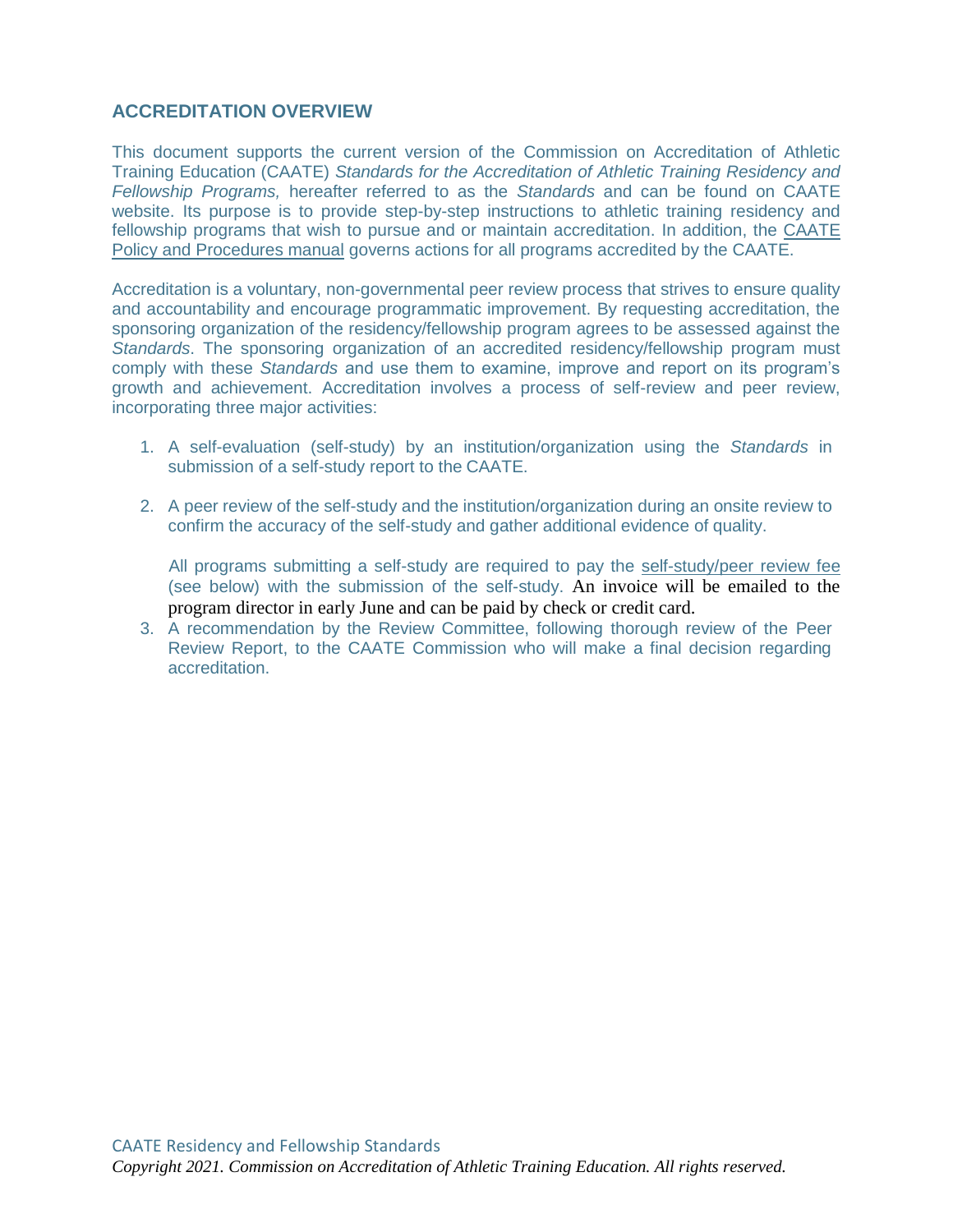# **PURSUING AND MAINTAINING ACCREDITATION OF ATHLETIC TRAINING RESIDENCY AND FELLOWSHIP PROGRAMS**

The document is organized according to the following aspects of the accreditation process.

- I. Decision to Seek Accreditation
- II. Conduct a Self-Study of the Program to Ensure It Meets the Standards and Guidelines
- III. Compile a Self-Study Report
- IV. Submit a Self-Study Report
- V. Peer Review of Document and Program through Onsite Review<br>VL Program Response to Onsite Review Report
- **Program Response to Onsite Review Report**
- VII. Annual Report
- VIII. Substantive Change

# I. **Decision to Seek Accreditation**

Program personnel, in consultation with the appropriate administrators, make a decision to offer an athletic training residency or fellowship program that meets or exceeds the requirements specified in the *Standards*.

Once the decision is made to seek accreditation, the sponsoring organization of the program must register with the CAATE and make formal application for accreditation through eAccreditation. (Registration and information submission is completed via the eAccreditation account that is established at [www.CAATE.net\)](http://www.caate.net/) Instructions on creating a new program account can be found [HERE.](http://caate.net/wp-content/uploads/2015/07/Create-a-New-Program-Account1.pdf)

Formal application requires registration via the eAccreditation account/information and payment of the annual eAccreditation [registration fee](https://caate.net/ppp-accreditation-fees/) (see below).

The program must register in eAccreditation **at least** six months prior to submitting the self-study, however, it is recommended that programs register 12 months or more in advance of self-study submission to ensure timely completion of the self-study and allow for programmatic data to be entered into the system. Application does not guarantee accreditation will be achieved.

The program then begins the comprehensive review process including the self-study and onsite review. The self-study report may only be submitted after all aspects of the program have been approved and implemented by the sponsoring organization. All aspects of the program must be functioning at the time the self-study is submitted. The organization should work closely with the CAATE office staff to allow ample time for the onsite review, review of materials, the submission of a rejoinder, and final review by the Review Committee prior to action taken by the Commission.

#### Initial Programs Seeking Accreditation:

A Program shall not identify itself privately or publicly to be CAATE-accredited until it receives formal notification of accreditation status from the CAATE. Programs seeking accreditation must include the following language on all publicly available notification(s) including, but not limited to, website, brochures, etc.

*"(Name of Institution/Organization is currently seeking accreditation for their new Athletic Training Residency/Fellowship program and is not accredited by the Commission on Accreditation of Athletic Training Education (CAATE). The institution/organization will be submitting a self-study to begin the accreditation process on July 1, \_\_\_\_\_."*

# CAATE Residency and Fellowship Standards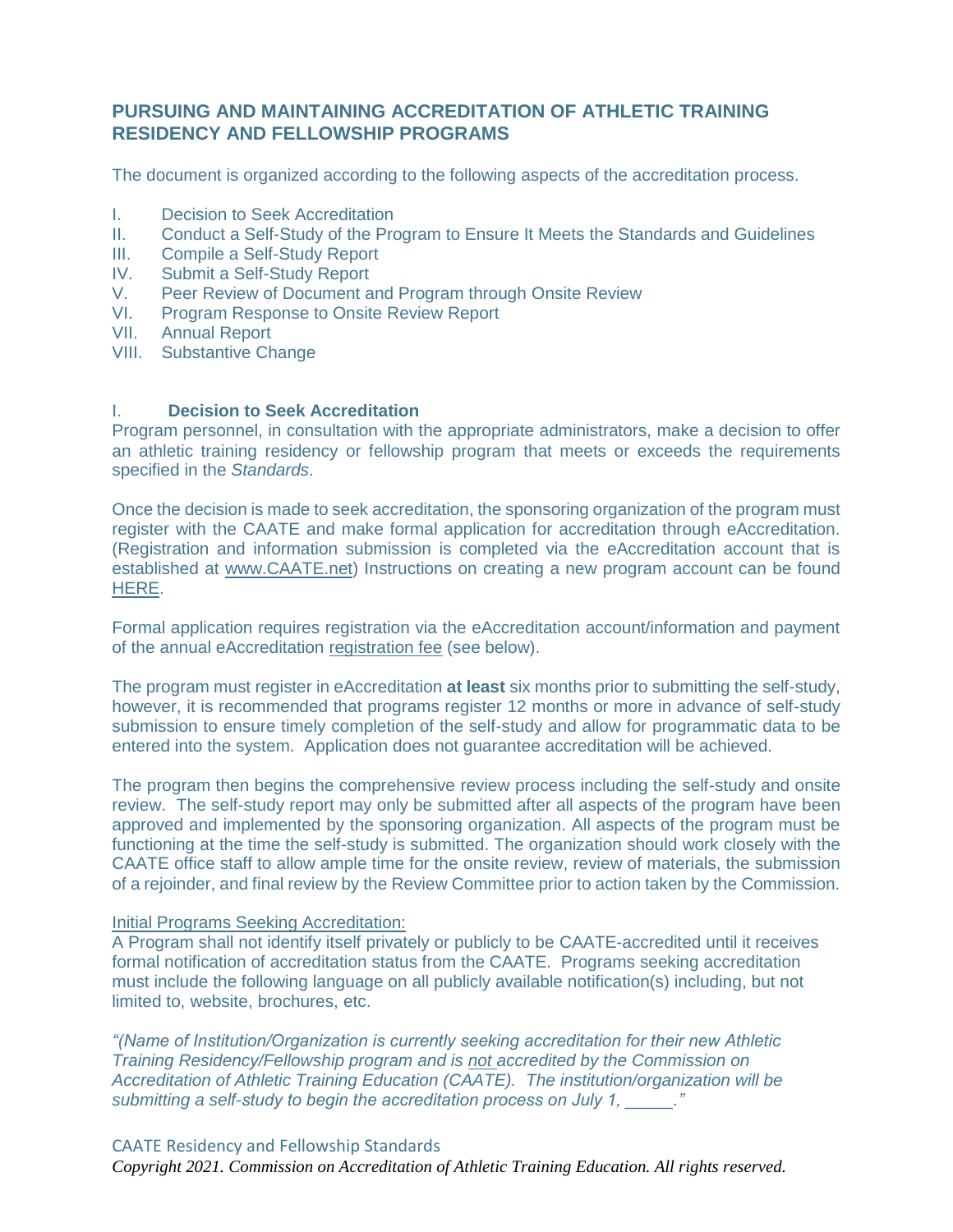# **II. Conduct a Self-Study**

A self-study is the foundation of the voluntary peer review process of accreditation. It is a critical and major component of the ongoing program evaluation process, performed as a cooperative effort by individuals with varied interests in program improvement, including the sponsoring organization's administration, Program Director, core faculty, mentors, affiliate faculty, and residents. For continuing accreditation, alumni and the employers or supervisors of past residents may also be involved.

The self-study process requires a detailed analysis of all aspects of the program including program design and quality, program delivery, institutional organization and administration, and outcomes. The process critically examines a program in structure and substance, evaluates the program's overall effectiveness relative to its mission, framework and its delivery of curricular content, identifies specific strengths and deficiencies, and indicates a plan for necessary modifications and continual program improvements.

The information gathered by the program is used to compile a self-study report, which is submitted to the CAATE via eAccreditation in advance of the onsite review. The self-study is due by July 1, of the year preceding a onsite review. The self-study module in eAccreditation is not available for continuing programs until July 1, one year prior to the submission deadline (e.g. if the self-study is due July 1, 2022, the module becomes available to the program July 1, 2021). Programs seeking initial accreditation may gain access to the self-study module within e-Accreditation up to 2 years prior to submission date. Prior to the self-study module being available, programs should complete the various modules available to them in eAccreditation in preparation for the self-study. The Assessment module provides programs a program-only accessible site to gather and compile information that will be needed in the self-study.

- A. Self-Study Plan of Action
	- 1. Convene a committee of individuals who represent the program and whose primary focus is to conduct the self-study and develop the self-study report.
	- 2. Organize the committee early enough to allow ample time to conduct an in-depth, probing self-study. Most sponsoring organizations begin at least one year in advance.
	- 3. The committee should be a manageable size, chaired by the program director and should include core faculty, affiliate faculty, mentors, administrators, current residents, and alumni. Additional individuals from outside of the main self-study committee may serve on subcommittees. Assign each committee member to read the Standards and this document, Pursuing and Maintaining Accreditation of Athletic Training Residency and Fellowship Programs, so the committee can become thoroughly familiar with the task at hand. Committee members should review both documents during the first meeting to clarify any questions or differences of interpretation.
- B. Establish a timetable and assign tasks for the completion of the Self-Study.
- C. Collect and summarize existing data about how the program has developed, implemented, and evaluated a framework that describes how the program is designed to achieve its mission and that guides program design, delivery, and assessment**.** Data should come from conclusions and reports of previous and ongoing program activities and should be distributed to members of the self-study committee.

D. Begin gathering program information and drafting the self-study report responses that will be entered into eAccreditation.

# CAATE Residency and Fellowship Standards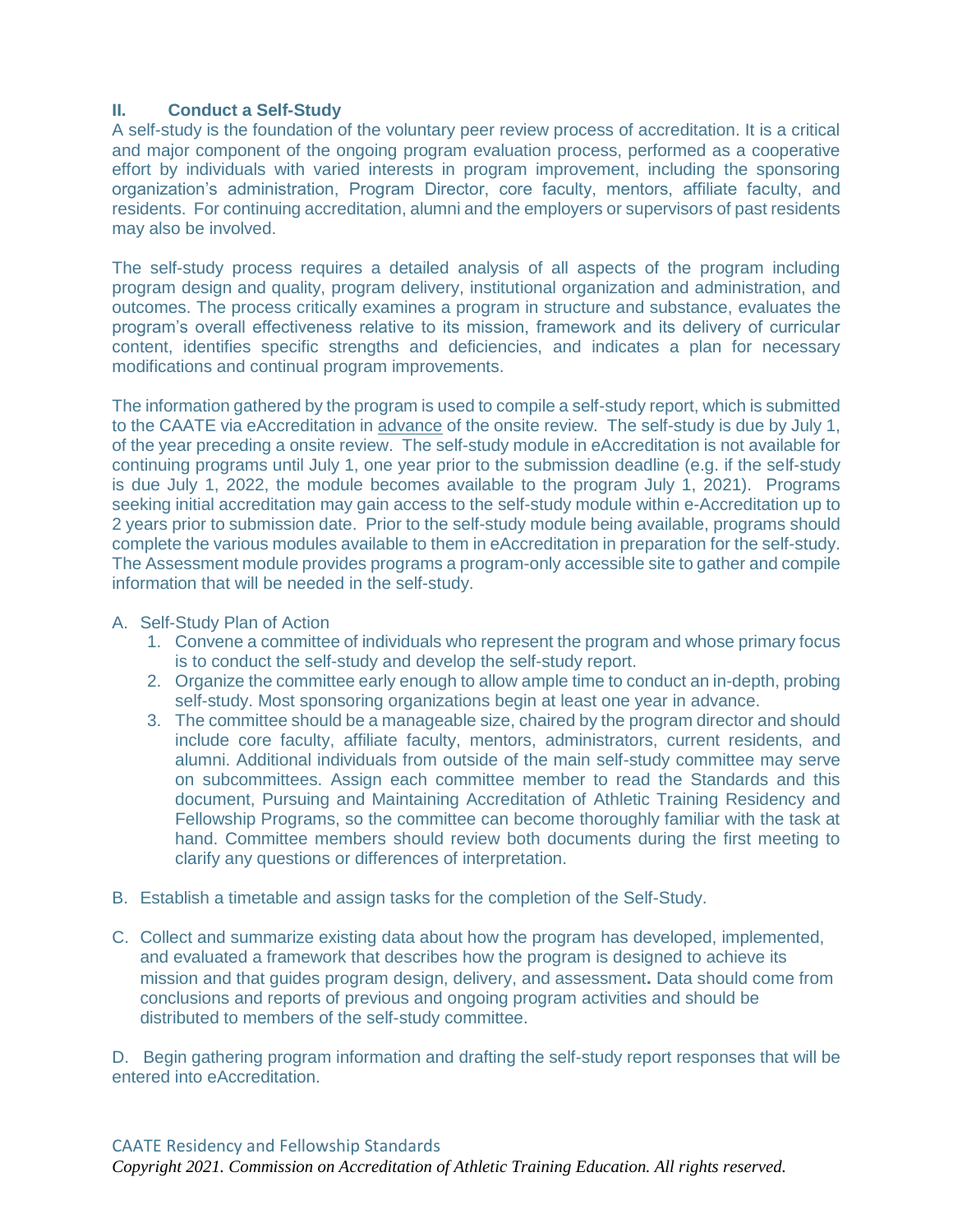E. Meet regularly to report on assigned tasks, discuss implications of collected data on the residency/fellowship program, and receive new assignments. The frequency of such meetings generally increases as deadlines approach.

F. Incorporate sufficient quantitative and qualitative information in the self-study report to provide documentation of the program's compliance with the Standards. The final draft of the self-study report should reflect the consensus of the self-study committee.

# **III. Completing the Self-Study**

The self-study report is an evidential document that summarizes the findings of the self-evaluation process. The narrative should show the extent to which the program is in compliance with the *Standards*.

# A. Self-Study Report Format

The self-study is completed electronically in eAccreditation. The process includes completion of tables, data entry, and submission of narratives.

# B. Drafting the Report

The following (from eAccreditation) depicts the steps taken when completing the self-study.

- Program Director (PD) creates Application User(s) with self-study access
- PD assigns the Standards to the Application User(s) with read/write access
	- o Application User responds to the assigned Standards
	- o Application User selects "Ready for PD Review" after completing the Standard
- After all the assigned Standards are in the "Ready for PD review" status, the Application User will send a notification to the PD
	- o PD will review all the Application User(s)' Standards
	- o PD can edit responses
- PD selects "Ready for Submission' after completing the Standard
	- o All Standards must be marked "Ready for Submission" in order to submit the selfstudy
- PD will indicate he/she has completed the self-study and agrees with all the responses.
- PD will submit completed self-study to the Program Officials/ Administrators for approval
	- $\circ$  All Program Officials/Program Administrators must sign off on the self-study before PD can submit to CAATE
- PD submits completed self-study to CAATE

# **IV. Submitting the Self-Study**

A. What to Submit

- 1. The self-study report and all accompanying files and supporting materials must be submitted via eAccreditation.
- B. Due Dates and Fees
	- 1. The completed self-study must be submitted via eAccreditation by July 1 for scheduling of an on-site visitation during that upcoming year (e.g. July 1, 2021 for a 2021-2022 year visit). Failure to meet this deadline precludes evaluation of the proposed program during the year requested.
	- 2. A non-refundable self-study and [onsite](https://caate.net/rp-accreditation-fees/) review fee must be submitted prior to the review of the self-study materials. eAccreditation will generate an invoice when the "Submit to CAATE" button for the submission of the self-study is selected. If the program wishes to receive the invoice prior to the actual submission of the self-study, program

# CAATE Residency and Fellowship Standards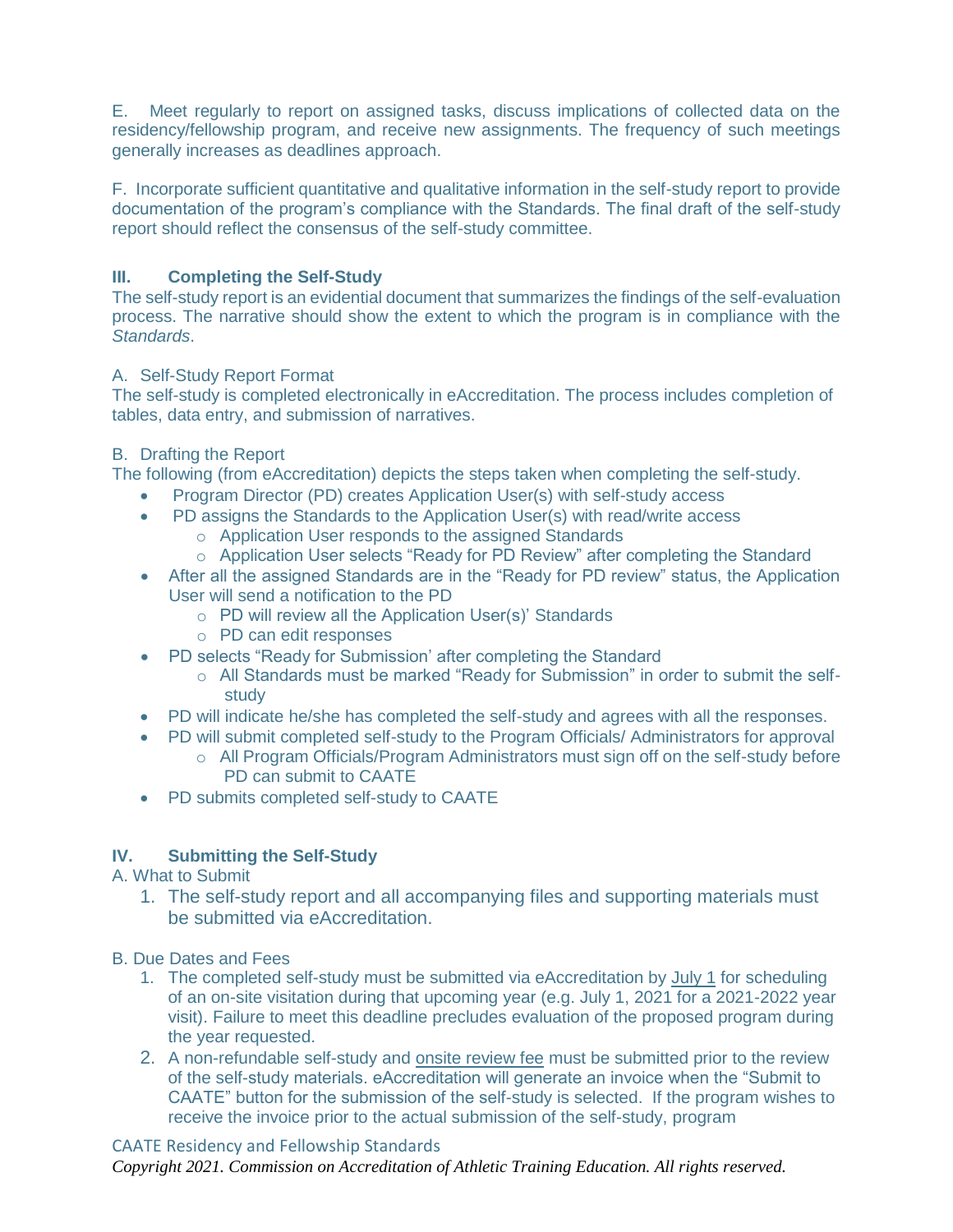administrators may request the invoice by emailing [accounting@caate.net.](mailto:accounting@caate.net) The onsite review fee is all-inclusive with all onsite review expenses covered by the CAATE. No program will be reviewed until the Self- Study/Onsite Review Fee is paid.

For questions or problems with eAccreditation, contact the CAATE Office at support@caate.net.

# **V. Peer Review Process**

The second part of the Comprehensive Review Process involves an onsite review conducted by peer evaluators using the same set of review criteria (*Standards*) as was used in the self-study process. The responsibility of the peer reviewers is to validate the information and findings identified during the self-study. It is also the purpose of the onsite review to confirm that the program meets all of the requirements that are expected of an accredited program.

The purpose of the onsite review is to validate the self-study report and evaluate the program's compliance with the *Standards.* The onsite review evaluation includes a review of both the didactic and clinical aspects of the program including visits to both on-site and off-site clinical practice sites if applicable, and to evaluate the correlation between the didactic and clinical aspects of the program. The number of off-campus clinical sites and specific facilities to be visited is determined by the CAATE peer reviewers.

- A. After the CAATE Office receives the self-study submission notification and related materials via eAccreditation, and the payment of the self-study and onsite review fee, the following steps occur:
	- 1. A peer review team is assigned to the organization/program. The peer review team will consist of a peer review chair, a peer review member, and a peer review reader.
	- 2. Prior to the onsite review, the Program Director of the sponsoring organization is notified, via eAccreditation, of the names and affiliations of the individuals assigned to the team. At that time, if the Program Director perceives a conflict of interest, the Program Director may request replacement of any member of the peer review team. The CAATE decreases the likelihood of conflicts of interest by having the peer reviewers complete a conflict of interest form in advance of the selection.
	- 3. Once program approval of the peer reviewers is received by the CAATE Office, the peer reviewers are notified of their onsite review assignment.
	- 4. The peer review chair makes contact with the program within one week of assignment to begin planning the onsite review. All contact between the program and the peer review team should occur through the peer review chair.
	- 5. The peer review team is given access to the self-study documents in eAccreditation.
	- 6. The peer reviewers review program documents/self-study.
	- 7. If additional materials are deemed necessary, the peer review chair will notify the Program Director through eAccreditation that additional materials are needed. The requested materials will be submitted via eAccreditation within a timeframe that is mutually agreeable between the Program Director and the peer review team. These additional materials will then be reviewed by the peer review team. The request from the peer review chair for supplemental materials will be made no later than 30 days prior to the onsite review. The peer review chair may request these materials be made available in advance of the peer review team's arrival or be made available on-site.

#### A. Peer Review Procedures

- 1. Application for an onsite reviewfor initial programs can only occur following the complete implementation of the *Standards*.
- 2. Onsite reviews must not be scheduled during periods in which any part of the program is inactive or key personnel are not available (e.g., vacation periods).

# CAATE Residency and Fellowship Standards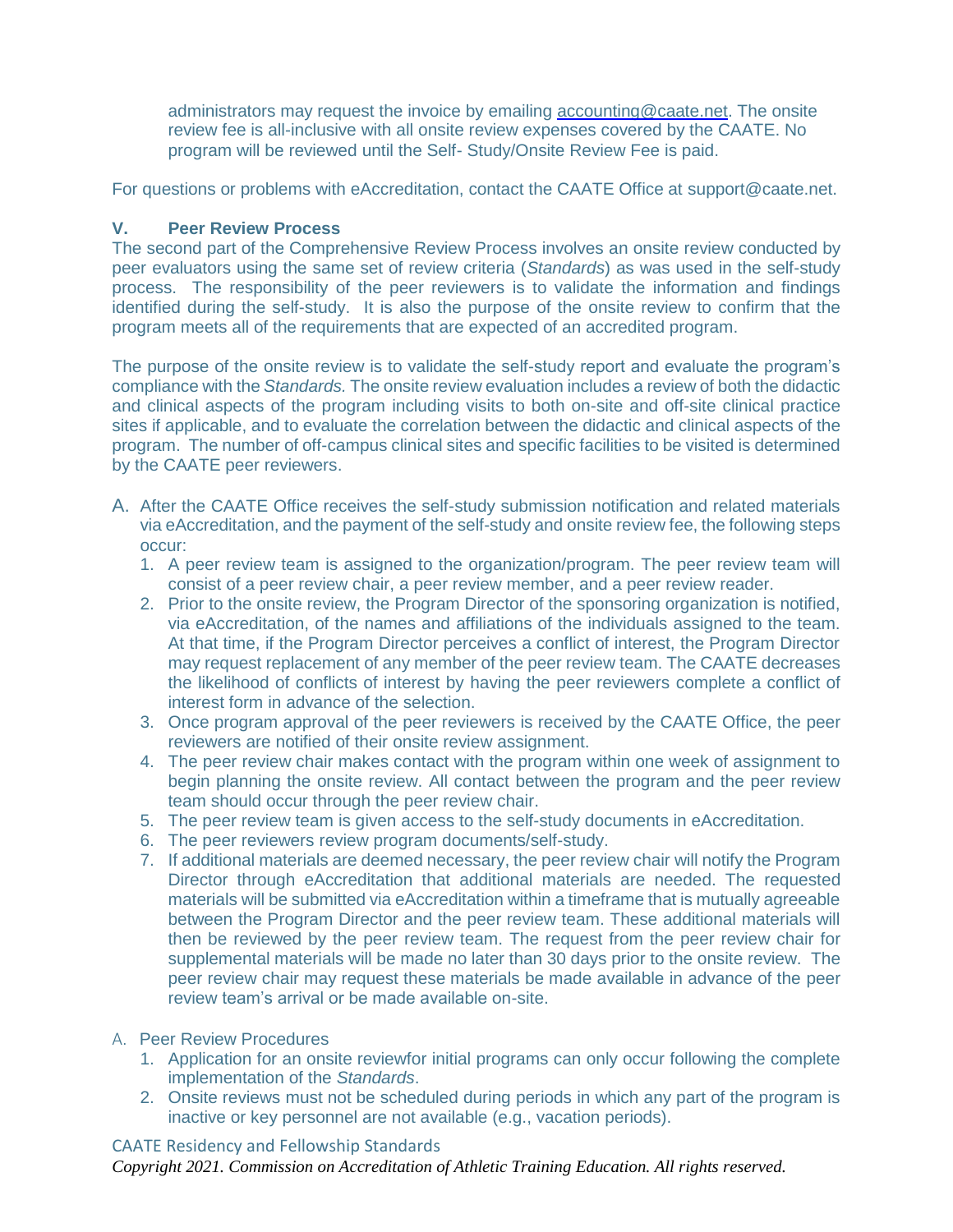- 3. The peer review chair establishes a timetable for the onsite review during the initial contacts with the Program Director.
- 4. The onsite review will occur at a date agreed upon by both the organization/program and the peer review team.
- 5. All expenses officially connected to the peer review team are paid by the CAATE from the accreditation fees that were submitted to the CAATE. The program should pay no additional expenses for the onsite review.
- 6. The peer review chair works with the Program Director to finalize the arrangements of the onsite review (e.g., visitation dates, travel schedules, ground transportation, lodging reservations). A minimum of 2 days must be allotted for the onsite review in order for a thorough and productive evaluation. A typical onsite review schedule is presented below.
- 7. The Program Director must prepare a written onsite review itinerary and interview schedule in consultation with the peer review chair. The itinerary must be finalized at least two weeks prior to the scheduled visitation date. Questions pertaining to preparation of the itinerary and interview schedule must be directed to the peer review chair.
- B. Itinerary and Interview Schedule
	- 1. The onsite review itinerary must include:
	- 2. Interview sessions with names, credentials and titles of all personnel
	- 3. Visitation of facilities
	- 4. Peer review team evaluation meetings
	- 5. Exit conference
	- 6. The onsite review schedule should be developed to encompass 2 full days. A typical onsite review begins in the afternoon of the arrival day and concludes by noon two days later (e.g., Sunday through Tuesday or Wednesday through Friday). Spanning the visit across this timeframe facilitates interaction with all individuals associated with the program and allows time for reflection by the peer review team.
	- 7. It is suggested that the peer reviewers have a dedicated room for interviews, individual writing, and work. Meals should be scheduled so the peer review team can discuss information privately.
	- 8. Interviews will vary in length according to the personnel involved. Schedule additional travel time between meeting rooms and facilities if some sessions must be scheduled at other locations. The Program Director, core faculty, affiliate faculty, and current residents must be scheduled during the first full day of interviews. The following schedule of personnel and meeting times should be followed closely in the development of the onsite review itinerary. Flexibility in scheduling of interviews is permitted according to the availability of personnel, with the exception of the Program Director, who must be scheduled first.

#### Tentative Onsite Review Agenda

Arrival Day: Preliminary Conference and Dinner

- The peer review team meets with the PD and other program personnel.
- Review the schedule with the PD for any possible last-minute changes.
- This can also provide an opportunity for the PD and the peer reviewers to get acquainted on an informal basis.

#### Day 1

- Preliminary meeting with the PD and administration
- PD meeting
- Core faculty interviews
- Resident/Fellow interviews

#### CAATE Residency and Fellowship Standards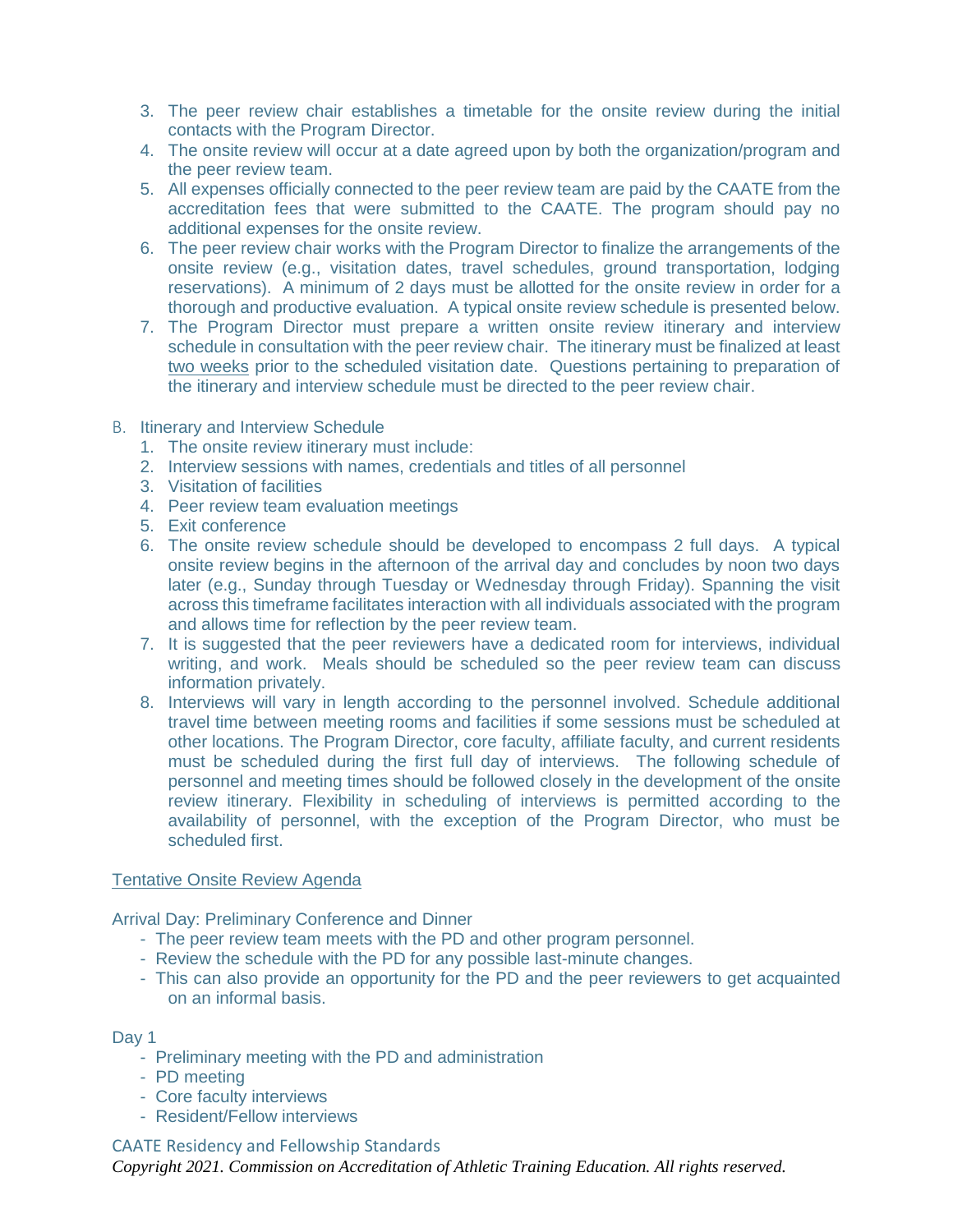- Medical director interview
- Tour didactic, research, and clinical facilities

### Day 2

- Meeting with administrators
- Meeting with other organizational administrators
- Exit conference
- D. Visitation of Facilities
	- 1. Allot ample time for visiting facilities used by the program.
	- 2. The number of clinical sites and which clinical sites are visited will be determined by the peer review team in consultation with the Program Director. Peer reviewers may need to split up and go to separate clinical sites for efficient use of time.
- E. Peer Review Team Meeting
	- 1. The peer review team will schedule time to reach consensus between the peer reviewers on

potential non-compliances and recommendations prior to the final meeting with the Program Director and the exit conference.

- F. Final meeting with Program Director
	- 1. This final 30-minute meeting is held before the exit conference.
	- 2. This meeting is scheduled to inform the Program Director of the peer review team's preliminary findings and allow time for questions from the Program Director.

### G. Exit Conference

- 1. A 30-minute exit conference must be scheduled after the final meeting with the Program Director. The peer review team will discuss its preliminary report.
- 2. The exit conference is designed to present the peer review team's preliminary findings related to compliance with the *Standards*. The peer review team will provide a description of programmatic strengths, non-compliance(s) with the *Standards,* and recommendations. The peer review team does not make accreditation recommendations, nor should they be asked to provide specifics as to how the organization may rectify non-compliances. Guidelines for the methods needed to rectify non-compliant areas will be provided to the sponsoring organization by the CAATE.
- 3. Appropriate personnel as determined by the sponsoring organization should be invited to attend the exit conference.

#### H. Peer Review Report

- 1. Within one week following the onsite review, the peer review team will complete a history of the program, identify program non-compliances, list program strengths, and recommendations in eAccreditation.
- 2. The CAATE office assigns two Review Teams to the program's report and alerts the teams to the report in eAccreditation.
- 3. The primary Review Team will review the report for content and clarity with the peer review chair and the document will be revised as needed.
- 4. The primary Review Team will provide responses to non-compliances, if applicable, indicating what evidence must be submitted for the program to come into compliance. The report will be sent to the secondary Review Team if a recommendation may result in Probation; the primary team cannot come to a consensus; or if there are too many conflicts of interest from the primary team.
- 5. The Peer Review Report is made available to the appropriate organizational

# CAATE Residency and Fellowship Standards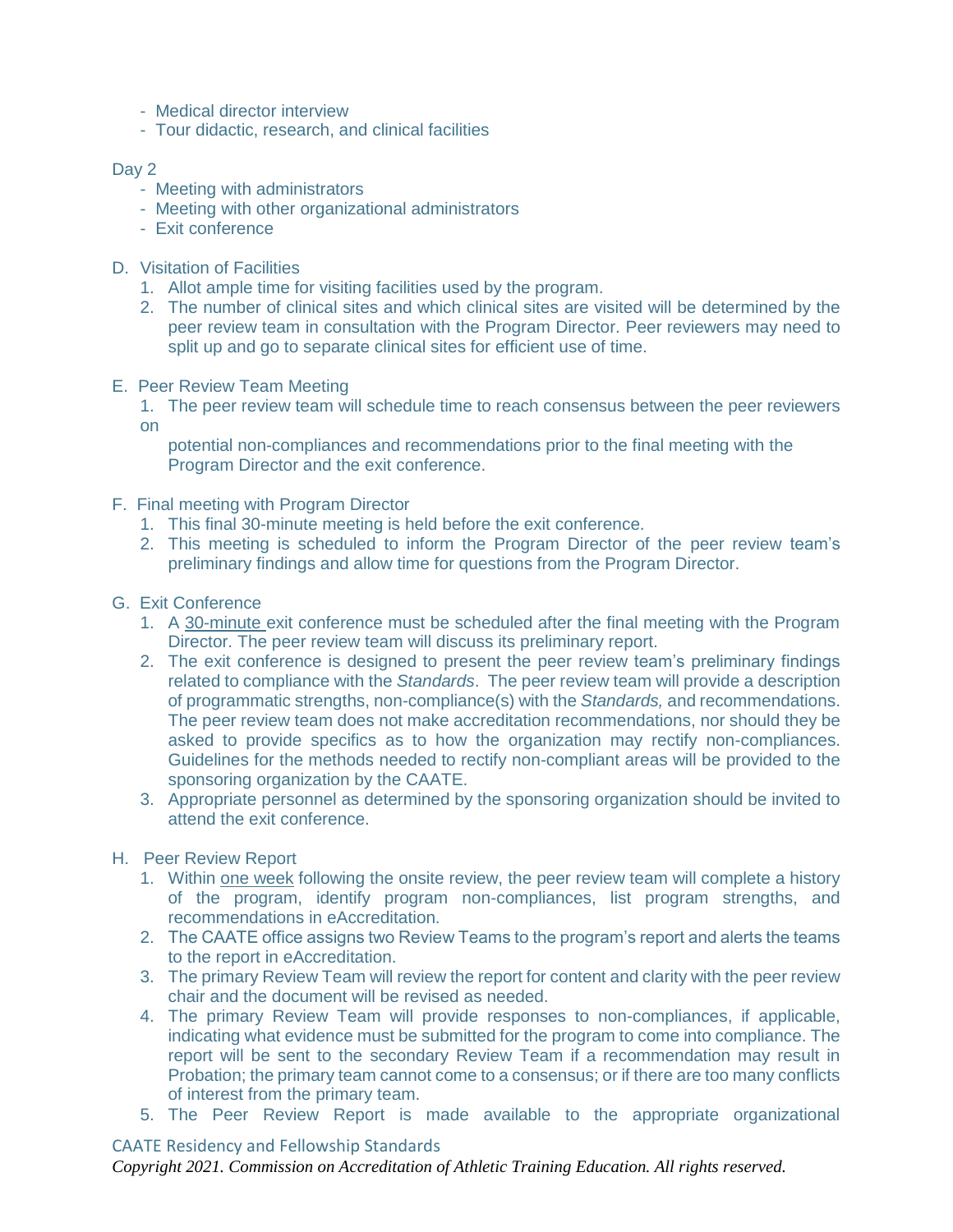administrators of the sponsoring organization and the Program Director via eAccreditation within 6-8 weeks of the onsite review. Program administrators may then share this report with other organizational personnel as necessary. The report defines any area of the *Standards* for which the onsite review team found the program to be deficient at the time of the onsite review. Each section of deficiencies corresponds to a section of the *Standards* and is defined by the associated *Standards* number.

- 6. The final Peer Review Report will be uploaded for the program. The Peer Review Report should be viewable by all program administrators indicated in eAccreditation.
- 7. If there are numerous citations, the program going through an initial accreditation process may choose to withdraw its application at that time and re-apply at a later time. This withdrawal and reapplication would require the submission of a new self-study, application fee, and result in another onsite review which will be conducted by a new peer review team. Should a continuing program choose this option, it would be placed on Probation until such time that the next onsite review would occur or a one-year interval, whichever event occurs first, and after which action for involuntary withdrawal of accreditation would occur.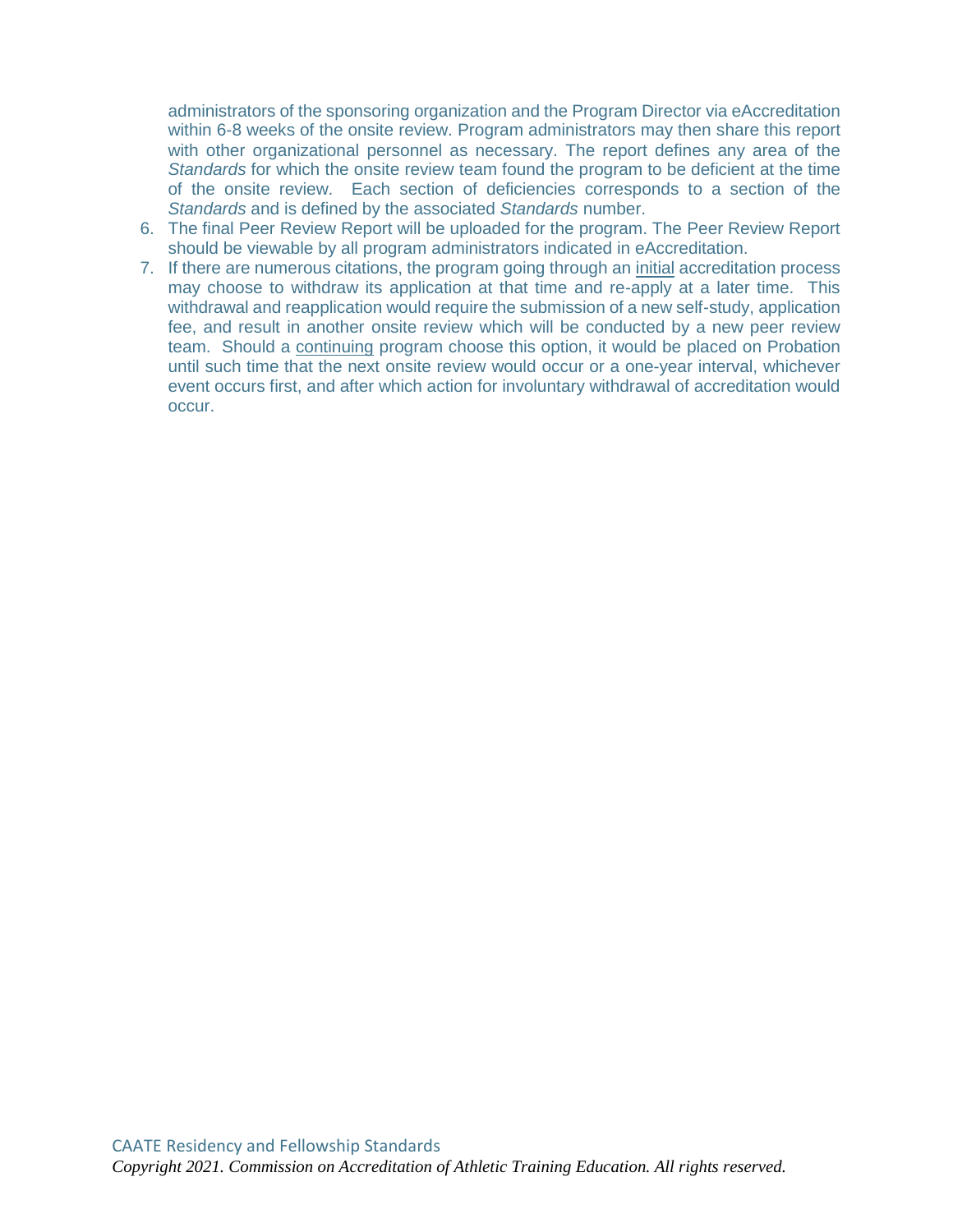#### **VI. Peer Review Report Response (Rejoinder)**

A response to the Peer Review Report (rejoinder) is required by all programs, regardless of the number of citations, and must include the signature of all applicable programmatic supervisory personnel. Program personnel will have 90 days from the date of receipt of the Peer Review Report to submit their rejoinder via eAccreditation to the CAATE. The sponsoring organization's response to the Peer Review Report should address any factual errors, misinterpretations, clarifications, recommendations, and/or deficiencies and address any non-compliances. If no deficiencies are cited, and/or the Peer Review Report is accepted by the organization "as is," receipt of the Peer Review Report must be acknowledged through e-Accreditation and include the electronic "signature" of the Program Director. As part of the rejoinder process, the organization officials will be solicited for their feedback on the quality and professionalism of the peer review team, as well as the onsite review process itself. These evaluations do not affect the outcome of the accreditation decision in any manner and are not seen by the peer reviewers or the Commission until after accreditation decisions are made.

#### A. Review of Program Rejoinder

Implicit in the recognition of CAATE accreditation is the requirement that the CAATE take adequate and appropriate measures to ensure that the programs it evaluates have demonstrated compliance with each of the *Standards***.**

The Peer Review Report and the program's rejoinder are evaluated by the CAATE at regularly scheduled meetings. A recommendation for appropriate accreditation action is based upon the program's rejoinder. The sponsoring organization and program are notified of the CAATE accreditation action by electronic letter through eAccreditation. In the case of initial accreditation, the program will be notified, via email, of either withholding, tabling a decision, or the award of initial accreditation.

When determining a recommendation for accreditation, the CAATE considers the Peer Review Report, the program's rejoinder to the Peer Review Report, and all documentation supporting the Rejoinder. The program rejoinder must demonstrate, at the time of Program Rejoinder Review, **implementation** of actions that demonstrate compliance with the *Standards*. Plans not yet put into practice will remain in non-compliance until there is sufficient evidence to document that the plans have been implemented. Assurance of development may be demonstrated to the CAATE through provision of necessary documents, e.g. resident/fellow policies, clinical experience schedules, and completed evaluation tools. Submission of such documents is a comparatively easy and effective way of demonstrating compliance with some *Standards*. However, there are components of the *Standards* that require an onsite review evaluation and interviews with appropriate individuals involved in the program.

#### Accreditation Actions and Statuses

As the accreditor, the CAATE is responsible for all written communication with the sponsoring organization and its program(s) regarding accreditation actions and the program's subsequent accreditation status. All notification(s) regarding the accreditation process and outcomes must come from the CAATE Office, on the CAATE letterhead or by electronic means through e-Accreditation. All accreditation actions and statuses are defined in the Policy and Procedures Manual: https://caate.net/wp-content/uploads/2022/05/CAATE-Policy-and-Procedure-Manual-May-2022-FINAL.pdf.

#### Accreditation Award

CAATE determines the accreditation status of the program at a regularly scheduled meeting and notifies the sponsoring organization and program of its action, via email electronically, within 5-7 business days after each meeting. Initial accreditation is a maximum of 5 years, and continuing accreditation is a maximum of 7 years. Based on the nature and quantity of non-compliances, the actual length of awarded accreditation will be determined by the Commission.

#### ©CAATE: Revised 7/2015; 5/2020; 5/2021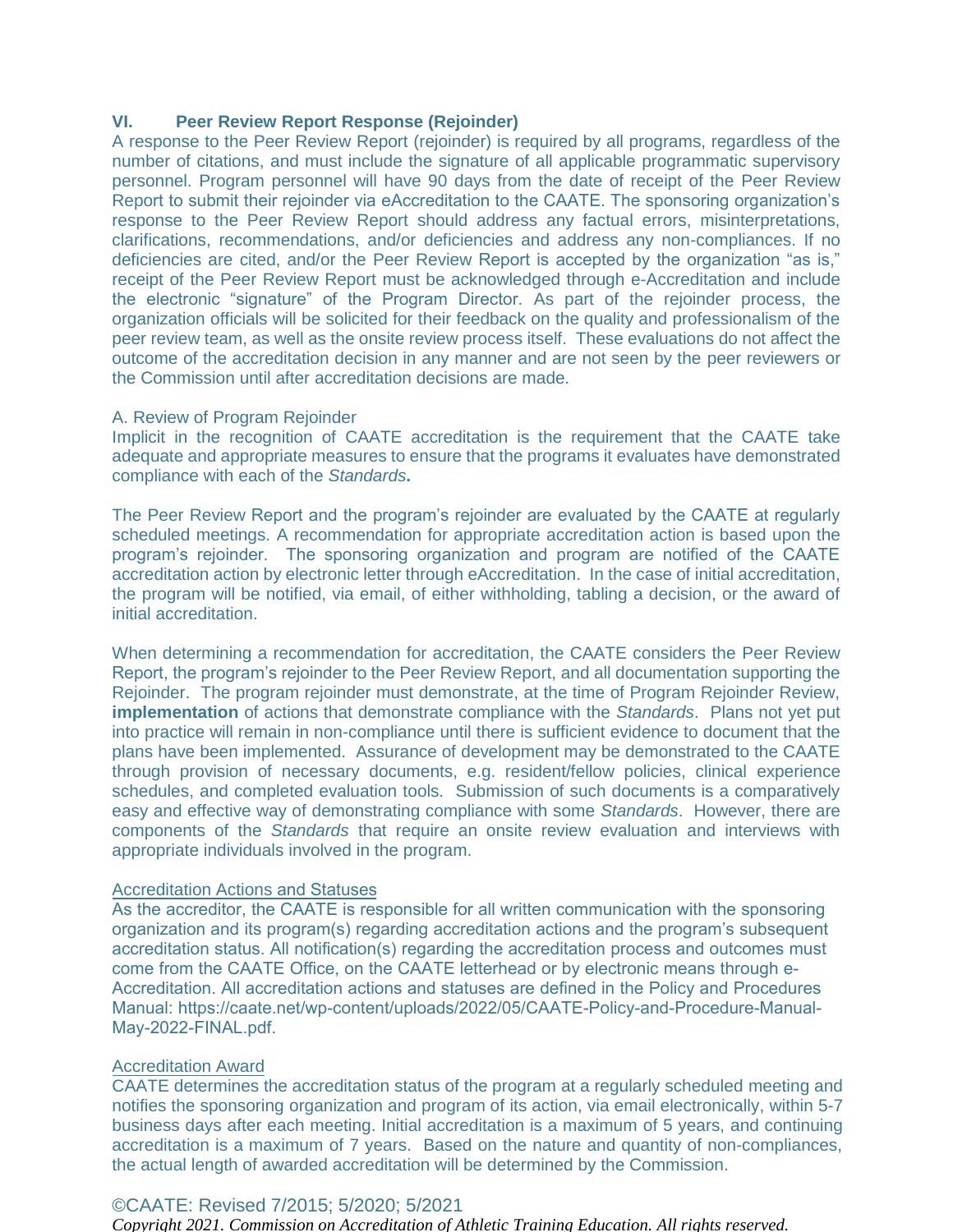Timetable for the Accreditation Process:

- Completed Application for Accreditation in eAccreditation along with the Self-Study and the application fee submitted to the CAATE. Submission date is July 1st. Self-studies must be received by the CAATE via eAccreditation on or before July 1st. No Self-study reports or additional materials will be accepted after the deadlines without penalty. For clarification of these penalties, please see the CAAT[E Policy & Procedures](https://caate.net/residency-programs/) Manual.
- Onsite reviews are normally conducted within four to nine months of the receipt of the self-study by the CAATE, except upon written specific agreement of the program or in instances for which the CAATE has documented concerns for compliance with the *Standards* or self-study format**.** A window of dates will be determined, and the onsite review must occur during that time frame.
- The Peer Review Report is returned to the program approximately 6-8 weeks after the onsite review.
- Program personnel will have 90 days to submit their Rejoinder (responses to requested materials) via eAccreditation to the CAATE.
- Programs are considered by the CAATE at regularly scheduled meetings. The Commission conducts conference calls on a monthly basis.

The normal accreditation process (from submission of self-study through CAATE action) takes from a minimum of 12 months to as much as 24 months depending upon when various steps are reached on the above-mentioned timetable.

The accreditation process timetable may be lengthened due to organizational/program problems, extenuating circumstances, failure to observe deadlines, submission of incomplete or inadequate application of self-study or failure to establish the ability to comply with the *Standards*. The CAATE may table action on programs that require additional materials to clarify their organizational response. The CAATE will make every effort to assist the program in expediting the process; however, the responsibility for achieving accreditation through CAATE rests with the program.

Maintaining and administering accreditation requires numerous responsibilities such as completing a CAATE Annual Report, notification of changes in Program [Directors,](https://caate.net/wp-content/uploads/2019/12/CAATE-Policy-and-Procedure-Manual-April-2019.pdf)  [program per](https://caate.net/wp-content/uploads/2019/12/CAATE-Policy-and-Procedure-Manual-April-2019.pdf)sonnel and administrators, initial placement of residents/fellows, and other functions prescribed by the CAATE. Failure to notify the CAATE of change in personnel, especially the Program Director, within 30 days may result in administrative probation or ultimately in probation.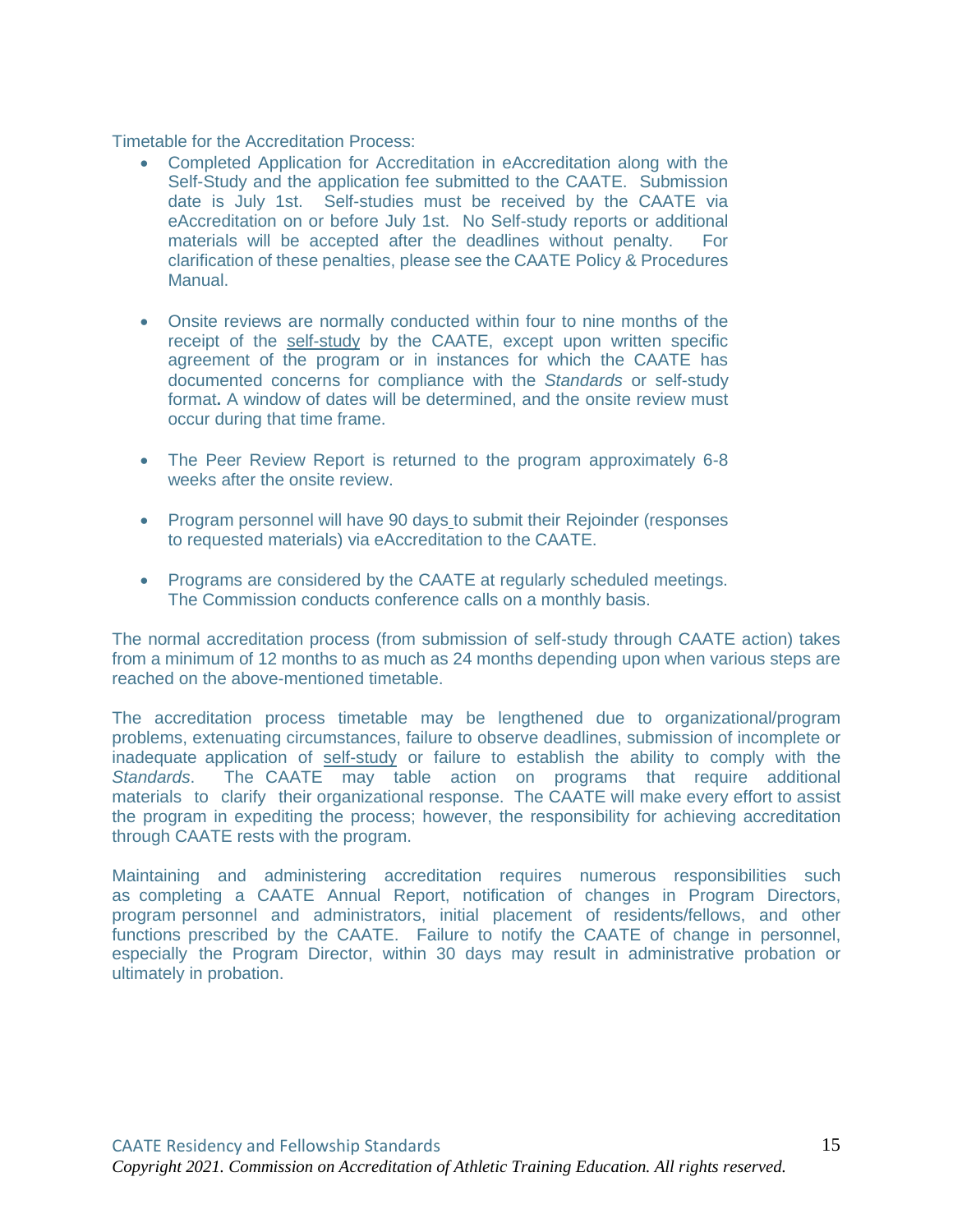# **VI. Annual Report**

To maintain programs accreditation status the organization sponsoring the program must complete an annual report designed to document continued compliance with the *Standards*. Annual reports are due via eAccreditation October 1 each year.

Failure to submit the annual report as required will result in administrative probation. Administrative Probation will be converted to Probation with a requirement for submission of additional materials, with the maximum penalty of a mandatory comprehensive review, if report is not received within thirty days (30) of the original submission deadline.

#### Annual Report Instructions

Programs must submit their Annual Report by October 1 through eAccreditation each year. This includes programs who are completing self-studies or have an onsite review.

- The Annual Report consists of six (6) sections:
	- o Section I: General Program Information
	- o Section II: Applicants & Enrollment
	- o Section III: Faculty
	- o Section IV: Program Operations
	- o Section V: Outcomes
	- o Section VI: Access to Information and Compliance
- Mark each section as 'Ready for Submission.'
- Directory information (resident/fellow profiles, faculty profiles, preceptor profiles, and clinical site profiles) needs to be up to date and submitted.
- Once all sections have been marked as 'Ready for Submission' the Program Director (PD) will then navigate to the Annual Report > Home page to 'Submit for Sign Off.'
- The Annual Report requires sign off by the designated administrators.
- Once the administrators have signed off, the PD will receive an email notification and can then 'Submit to the CAATE.'

# **VIII. Substantive Change Documents**

In order to maintain proper accreditation, the Program Director must inform CAATE of any substantive change for the following areas:

- Program Director is a new faculty member
- Existing Program Director takes leave of absence
- Existing faculty member appointed as a permanent Program Director
- Relocation
- Change in program resources
- Voluntary Withdraw from Accreditation

Organizational administrators are responsible to notify CAATE of any substantive change. Failure to do so will result in the program being placed on Administrative Probation. All documentation must be submitted on eAccreditation under the Substantive Change tab. Documentation detailing the change can be uploaded under Supporting Material and additional information about the change can be provided under Description.

For more information, please visit the [CAATE website.](http://caate.net/substantive-documents/)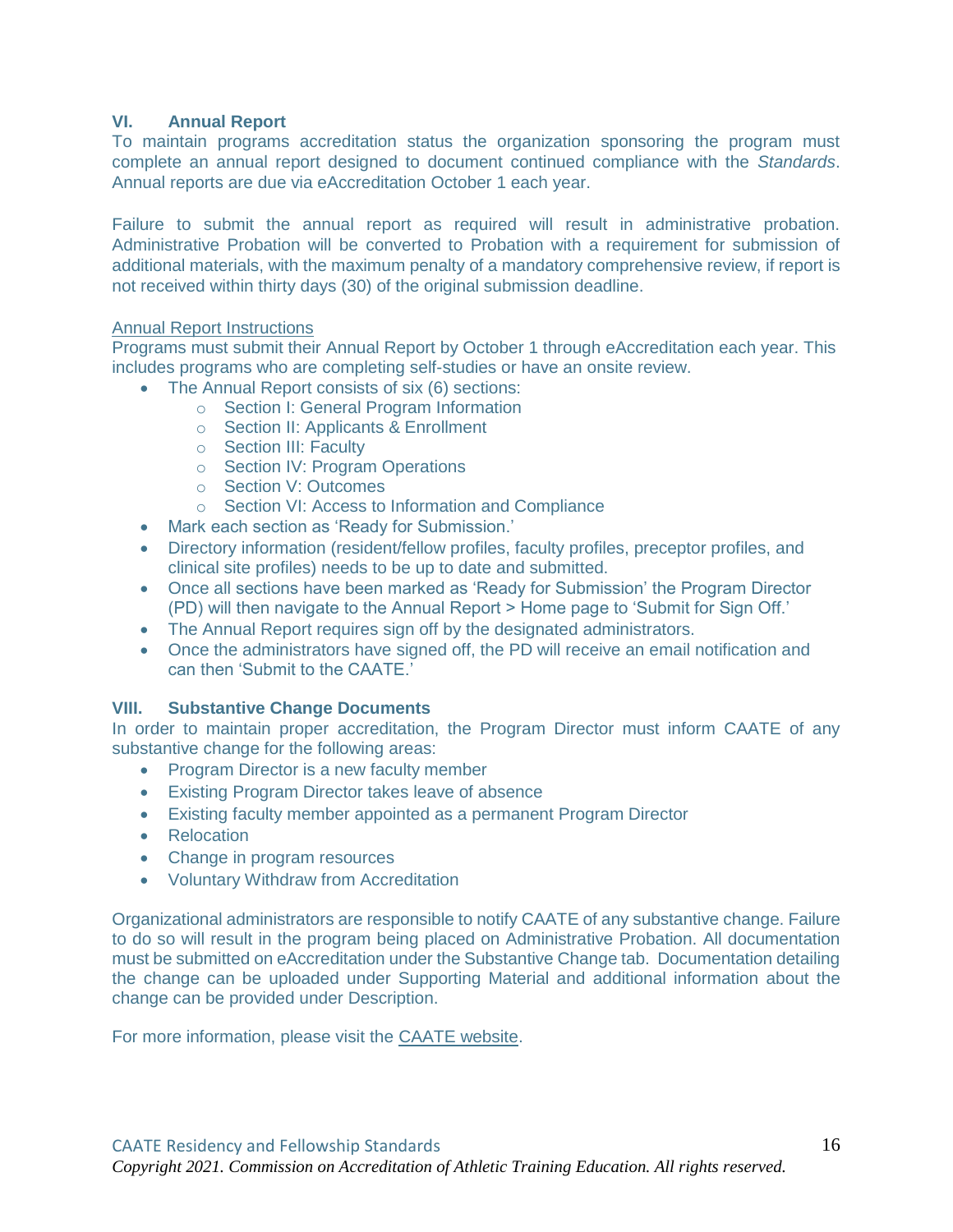# **GLOSSARY**

**ACGME Core Competencies:** Core competencies provide a conceptual framework describing the required domains for a trusted athletic trainer to enter autonomous practice. These competencies are core to the practice of all Athletic Trainers. The core competencies outline specific knowledge, skills, behaviors and attitudes in the following domains: patient care and procedural skills; medical knowledge; practice-based learning and improvement; interpersonal and communication skills; professionalism; and system-based practice.

| Patient care and<br>procedural skills                   | Residents/Fellows must be able to provide patient care that is compassionate,<br>appropriate, and effective for the treatment of health problems and the<br>promotion of health                                                                                         |
|---------------------------------------------------------|-------------------------------------------------------------------------------------------------------------------------------------------------------------------------------------------------------------------------------------------------------------------------|
| <b>Medical</b><br>knowledge                             | Residents/Fellows must demonstrate knowledge of established and evolving<br>biomedical, clinical epidemiological and social-behavioral sciences, as well as<br>the application of this knowledge to patient centered care                                               |
| Practice-based<br>learning<br>and<br><i>improvement</i> | Residents/Fellows must demonstrate the ability to investigate and evaluate their<br>care of patients, to appraise and assimilate, scientific evidence, and to<br>continuously improve patient care based on constant self-evaluation and<br>lifelong learning           |
| Interpersonal<br>and<br>communication<br><b>skills</b>  | Residents/Fellows must demonstrate interpersonal and communication skills<br>that result in the effective exchange of information and collaboration with<br>patients, their families, and health professionals                                                          |
| Professionalism                                         | Residents/Fellows must demonstrate a commitment to professionalism and an<br>adherence to ethical principles                                                                                                                                                            |
| System-based<br>practice                                | Residents/Fellows must demonstrate an awareness of an responsiveness to the<br>larger context and system of health care including the social determinants of<br>health as well as the ability to call effectively on other resources to provide<br>optimal health care. |

**Advanced practice**: A level of athletic training practice that incorporates extended and expanded skills, experience and knowledge in assessment, planning, implementation, diagnosis and evaluation of the care required. Athletic trainers practicing at this level are educationally prepared at the post professional level with advanced education and training within athletic training and may work in either a specialist or generalist capacity.

**Affiliate Faculty:** Individuals contracted to provide specific instruction on a full or part time basis but whose primary employment is elsewhere inside or outside the institution and contribute to the development of the resident or fellow.

**Affiliation agreement:** A formal agreement between the sponsoring organization and a facility other than the sponsoring organization at which residents have program-related requirements/experiences and/or curricular education. This agreement defines the roles and responsibilities of the host site, the personnel and the resident.

**Aggregate data**: Averaged data collected by the organization over a five-year period of time. This includes, at a minimum, the percentage of residents/fellows within six months of residency/fellowship completion who have obtained positions in the following categories: employed as an athletic trainer in the specialty area, employed as an athletic trainer, employed as other, and not employed. Programs must post the following data for the past three years on their website: the number of residents/fellows

# CAATE Residency and Fellowship Standards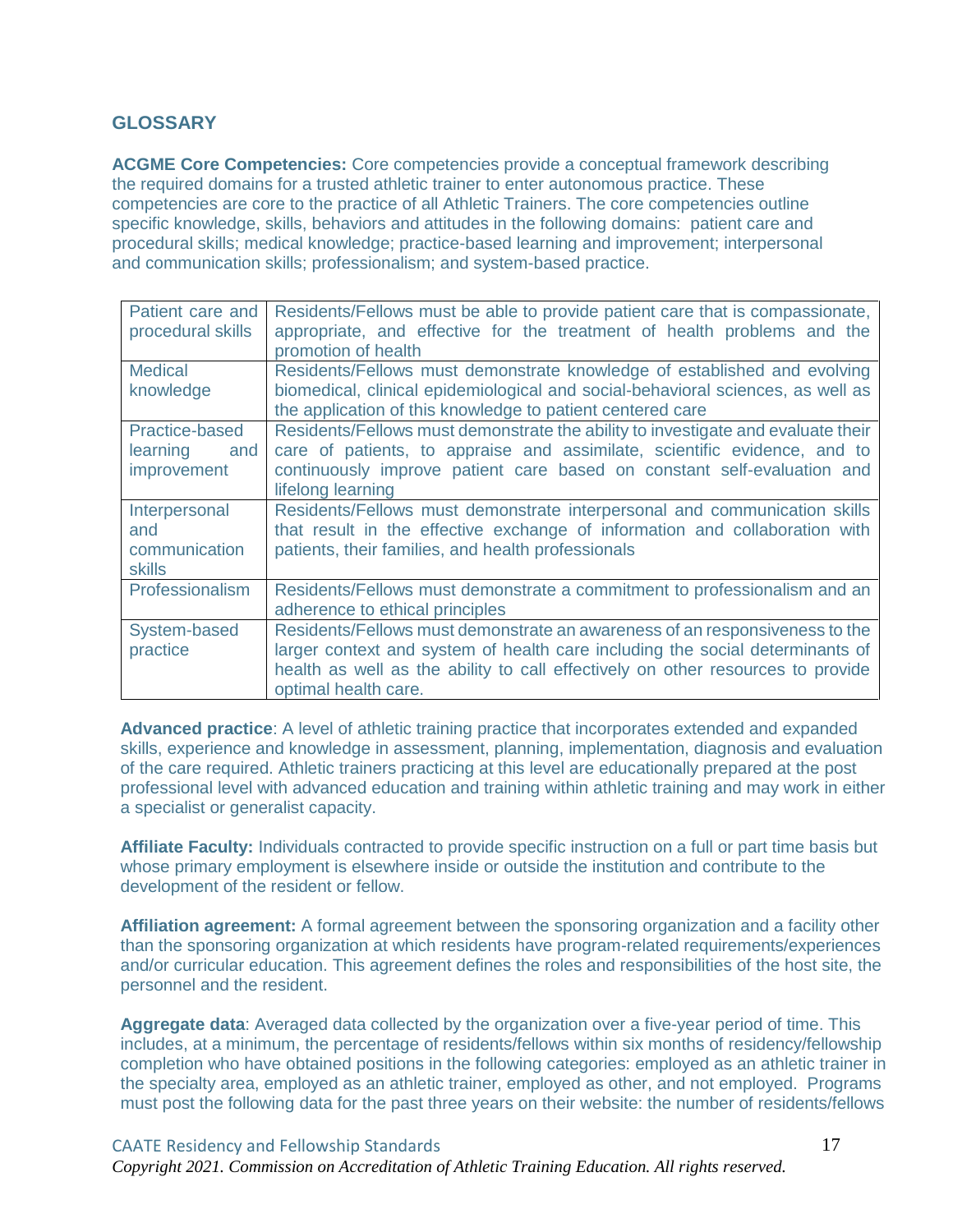who successfully completed the residency/fellowship, the number of residents/fellows who completed the full twelve-month program (minimum of 12 months, may be longer), and the percentage of specialty exam pass rate if/when applicable.

**Athletic Trainer:** Health care professionals who render service or treatment, under the direction of or in collaboration with a physician, in accordance with their education and training and the state's statutes, rules, and regulations. As a part of the health care team, services provided by athletic trainers include primary care, injury and illness prevention, wellness promotion and education, emergent care, examination and clinical diagnosis, therapeutic intervention, and rehabilitation of injuries and medical conditions. An athletic trainer is state credentialed (in states with regulation), certified, and in good standing with the Board of Certification.

**Autonomous:** An athletic trainer is able to make independent healthcare decisions per their credential, while practicing under and in collaboration with their supervising physician per regulatory guidelines**.** 

**Clinical development:** Defined learning opportunities to prepare for advanced clinical practice as the resident/fellow develops in their specialty area: athletic training clinical experiences, standardized patients, simulation, and supplemental clinical experiences.

**Clinical practice:** The act of practicing and integrating advanced in-depth knowledge and skills of a specific population or body system that is progressively complex and autonomous.

**Clinical sites**: A facility where a resident or fellow is engaged in clinical development.

**Completion requirements**: Successful completion of clinical, didactic and scholarship activities as set forth in the program and defined within the structure of residency/fellowship programs. This will also entail the passing of defined outcomes metrics of the program and will include, but are not limited to, improving the depth and breadth of the resident or fellow's knowledge and a pre-defined achievement on the utilized objective milestone.

**Comprehensive assessment plan:** A description of the process used to evaluate the extent to which the program is meeting its stated educational mission, goals, and outcomes. The assessment plan involves the collection of information from a variety of sources and must incorporate assessment of the quality of instruction (didactic and clinical), quality of clinical development, progressive resident/fellow learning, and overall program effectiveness. The formal assessment plan is part of the programs framework and must also include the required student achievement measures identified in Standard 5. Includes tools that measure and assess competency based developmental outcomes that can be demonstrated progressively by residents/fellows.

**Content expertise:** Advanced knowledge and training in current concepts and best practices in a routine area of athletic training, which can include but is not limited to: prevention and wellness, urgent and emergent care, primary care, orthopedics, rehabilitation, behavioral health, pediatrics, and performance enhancement. Content expertise is achieved through mechanisms such as advanced education, clinical practice experiences, clinical research, other forms of scholarship, and continuing education. It may include specialization in one or more of the identified areas of focused clinical practice. An individual's role within the athletic training residency should be directly related to the person's content expertise.

**Core Faculty:** Full time program faculty with denoted status, rights, responsibilities, privileges, and voting rights as defined by the program. Core faculty members have primary responsibility to the

#### CAATE Residency and Fellowship Standards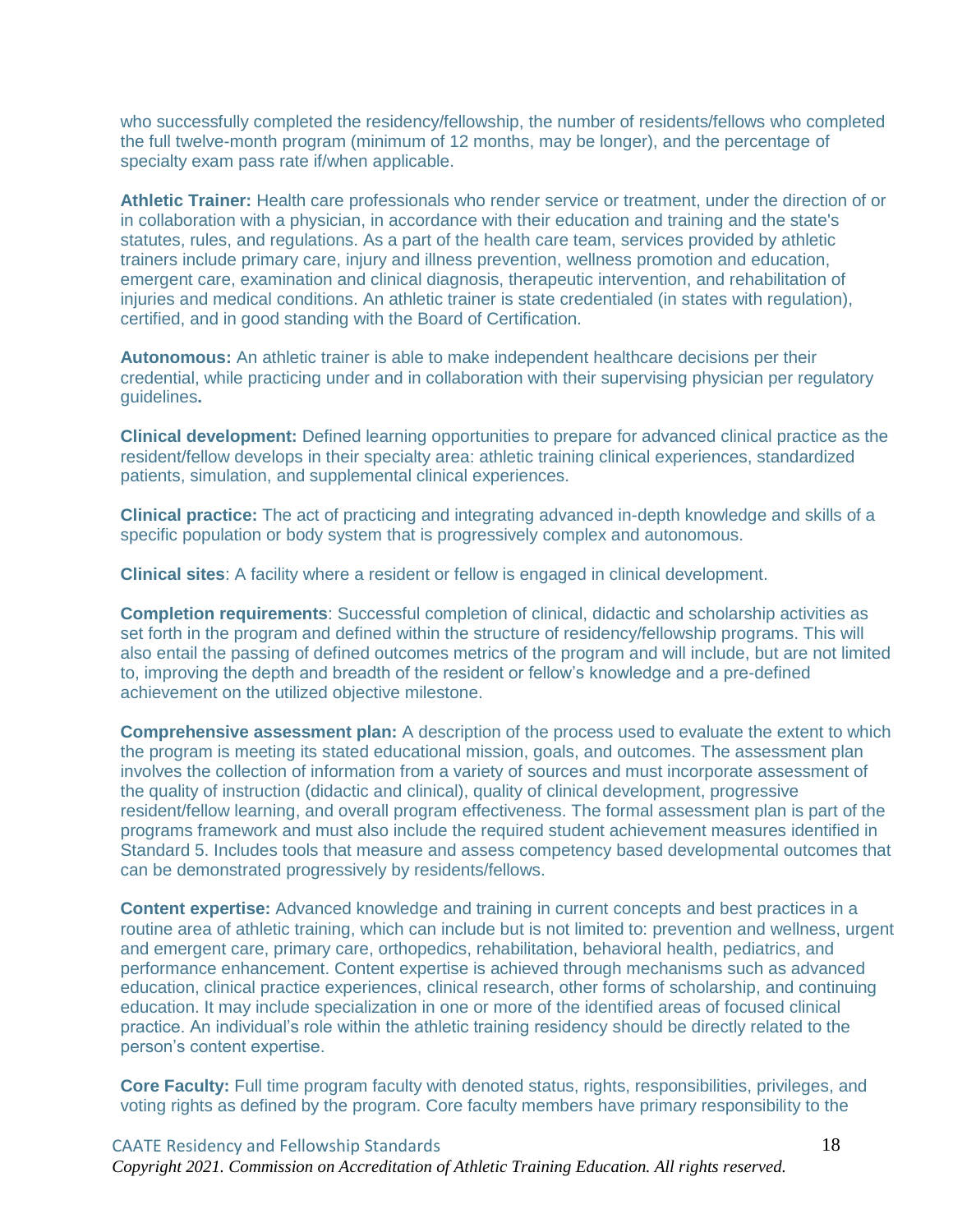program and are content experts in the defined specialty area. Core faculty members are appointed to support the program director; develop, instruct and assess within the curriculum; and mentor residents or fellows during clinical practice to expand learner depth and breadth in specialty area.

**Cultural Competency**: the ability of providers and systems to provide care to patients with diverse values, beliefs and behaviors, including tailoring delivery to meet patients' social, cultural, and linguistic needs.

**Cultural humility:** A lifelong process of self-reflection and self-critique by which an individual willingly interacts with diverse individuals and not only learns about the cultures of others, but also examines their own beliefs and cultural identities to create an environment of empowerment, respect, and optimal care for all. Cultural humility includes sensitivity to historical realities of marginalization, violence, and oppression against certain groups. This includes (but is not limited to) the following:

- Using contemporary nomenclature of various group identities
- Analyzing the impact of group identification, including the intersectionality of multiple identities, on health disparities, patient care and patient outcomes.
- Analyzing the impact of marginalization on health disparities, patient care, and patient outcomes.
- Developing strategies that minimize the impact of clinician-based bias, prejudice, and privilege on patient interactions.
- Devising patient-centered interventions to diverse populations that account for the healthcare delivery system

**Cultural Proficiency:** The ability of providers and systems to analyze cultural differences in order to improve quality and provide optimal care to patients with diverse values, beliefs and behaviors, including synthesizing and anticipating needs of patient when delivering care to meet patients' social, cultural, and linguistic needs; advocates for equitable care across the healthcare landscape.

**Curricular resources**: Essential programmatic components that include clinical, physical, and technical resources required to adequately meet the needs of program personnel and have a significant influence on resident/fellows opportunities to learn. This might include teaching resources (digital or physical), open access to journals or other required educational materials (diagnostic imaging, published evidence, web-based content, etc), library access, computer access, and appropriate workspace for clinical and didactic components.

**Fellowship**: Post professional AT fellowship programs are formal education and training programs that offer structured mentorship, including didactic and clinical components, to educate athletic trainers in a sub-specialty area. Fellowships require formal sub-specialty training beyond successful completion of a residency program.

**Framework:** The framework describes program specific details on how the program is designed to achieve its mission. The framework guides program design and quality, delivery of the educational program (both didactic and clinical planning and sequencing), outcomes and assessment plans, and how the institutional organization and administration supports the program. The framework is evaluated and refined on an ongoing basis by the program faculty.

**Full-time practice (Residents/Fellows):** A clinician working a minimum of 40 hours per week over the 52-week residency/fellowship year to provide direct patient care. As a full-time employee, the resident/fellow would be subject to the same time-off opportunities and benefits as other full-time employees in the organization during the minimum 52-week residency/fellowship year.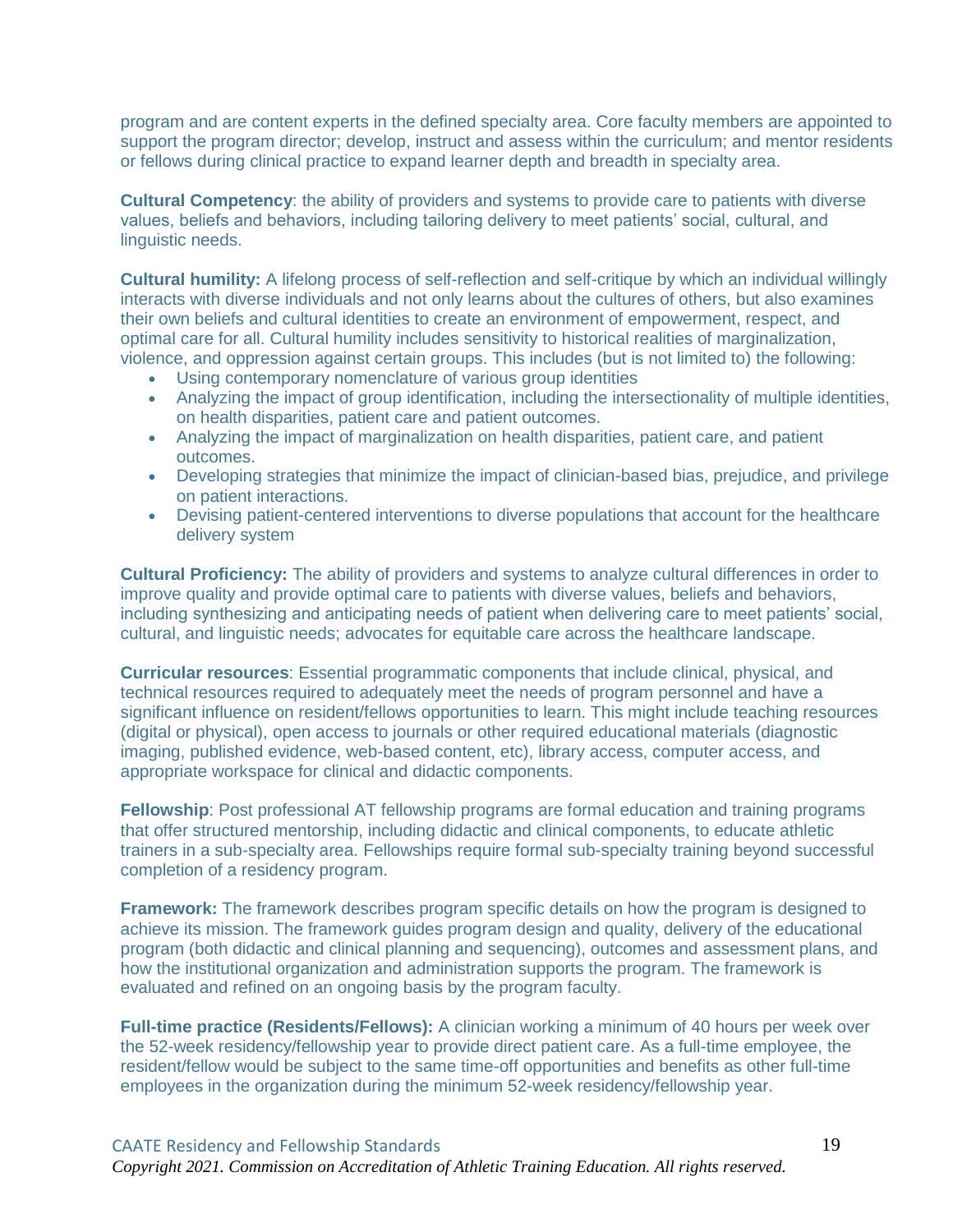**Goal:** Specific statements of educational intention that describe what must be achieved for a program to meet its mission.

**Identities:** identities that include, but are not limited to, race; ethnicity; religion; national origin; age; marital status; disabilities/ability; sexual orientation; sex; gender; gender identity and expression; socioeconomic status; religion/spirituality; political affiliation; literacy/health literacy.

**Medical Director:** Licensed allopathic or osteopathic physician who is currently certified by an ABMSor AOA-approved specialty board and serves as a resource regarding the program's medical content.

**Memorandum of Understanding (MOU):** A document that facilitates bilateral agreement between parties and lacks legal binding power of a contract.

**Mentoring/mentor/mentorship:** Serves as a guide for residents/fellows throughout the program. Mentors should have the following qualities and serve as a listener, facilitator, challenger, role model, goal setter, an advocate and a career guide for the resident/fellow throughout the program. A mentor and mentee should share similar interests and have planned time to discuss goals, problems, issues, challenges and successes throughout the residency/fellowship program.

**Mission:** A formal summary of the aims and values of an institution, organization, or program.

**Moonlighting:** Refers to a service performed by a resident/fellow, usually in the capacity of an independent athletic trainer, completely outside the scope of the residency or fellowship training program. Residents/fellows are prohibited from external or internal moonlighting without the prior written approval of the program director or his/her designee. Residents/fellows are never required to engage in moonlighting.

**Operational resources:** Essential programmatic components that include adequate financial dedication from the sponsoring organization (to include resources for professional development and continuing education), defined administrative support, and a graduate medical education philosophy of the organization (to support education and resident/fellow learning environments) to adequately meet the needs of program personnel and residents based on the size of the program.

**Organizational structure:** Organizational structure is a system used to define a hierarchy within an organization. It identifies each job, its function and where it reports to within the organization. This structure is developed to establish how an organization operates and assists an organization in obtaining its goals to allow for future growth. The structure is typically illustrated using an organizational chart.

**Outcomes:** Measured indicators of achievement that may be quantitative or qualitative.

**Professional portfolio**: An organized collection of relevant documents and artifacts that showcases evidence of skills, achievement, professional experience and charts professional growth. A professional portfolio can be created and used for broader method of assessment and in medical education may include the following: collection of the evidence of learning, reflection of the learning, evaluation of the evidence by assessors, defense of evidence by the individual being assessed, a summative assessment decision (based from pre-defined criteria).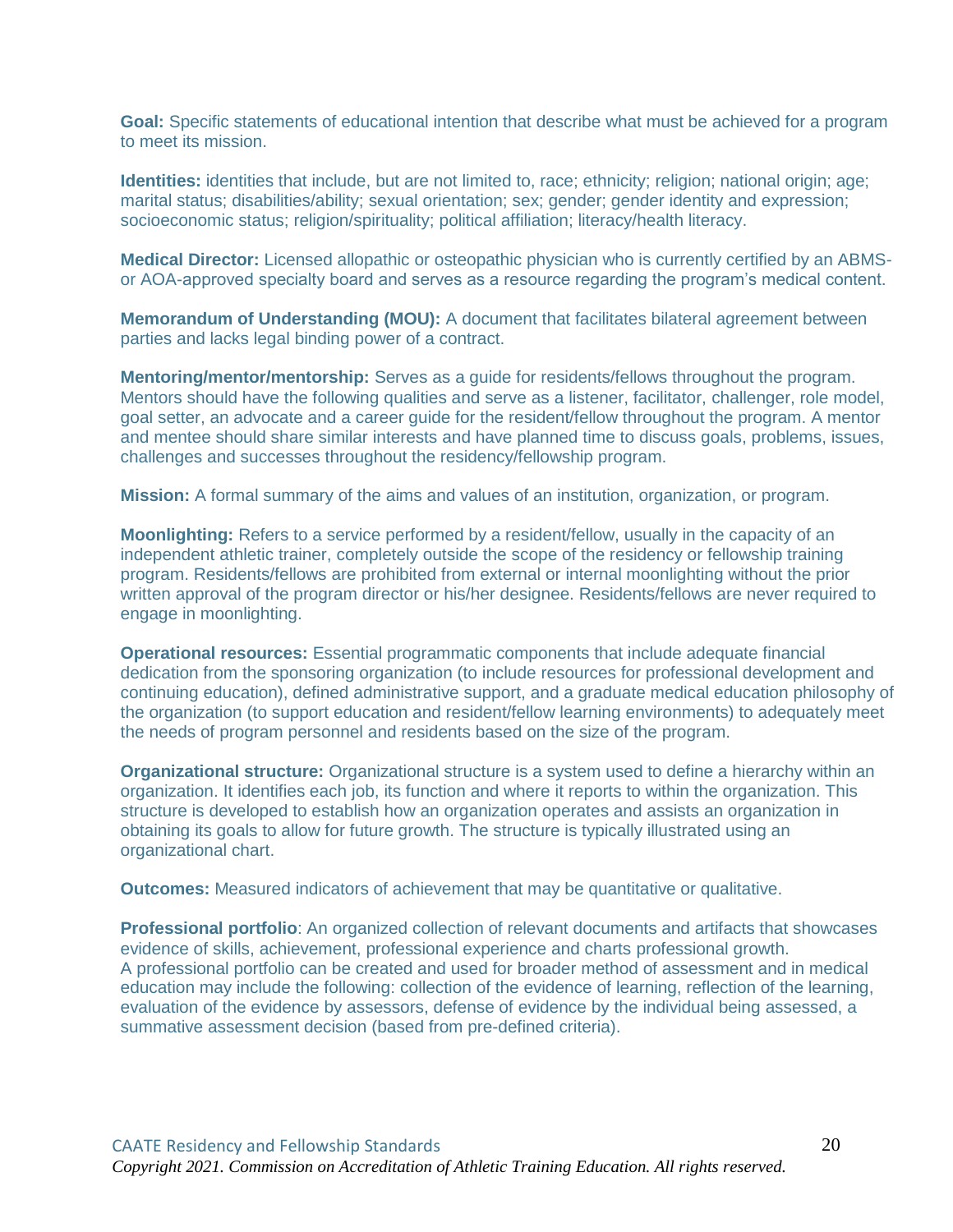**Placement rate:** Employment of the resident/fellow in their specialty area within 6 months of program completion.

**Program completion rate:** Successful completion of programmatic benchmarks and completion requirements.

**Program Personnel:** Individuals associated with the delivery, assessment, and development of the residency/fellowship program. These include the program director, core faculty, and affiliated faculty members.

**Program retention rate:** Retention of resident/fellow for the entire length of the residency term as defined by the residency program (at minimum a twelve-month employment period).

**Progressive yearly minimum:** Progression of mentored clinical practice initially to autonomous advanced practice as continuum moves over the course of the residency/fellowship program. Minimum requirements may be spread over the residency program but must be continuous, ongoing, and increasing in complexity as the resident/fellow develops autonomous advanced practice.

**Protected time:** The time allotted by the sponsoring organization for the program director/core faculty to run the residency/fellowship program. This includes the full spectrum of activities and responsibilities as outlined in the program director/core faculty roles and responsibilities.

**Program Director:** The AT responsible for direction, conduct, and oversight of the residency/fellowship program.

**Residency:** Post professional AT residency programs are formal educational programs that offer structured curricula and mentorship, including didactic and clinical components, to educate athletic trainers in a specialty area. They are designed to build upon and expand the athletic trainer's knowledge and experience acquired during profession education.

**Resident:** Athletic trainer credentialed to practice athletic training in the state of the residency and has a full-time obligation to the residency program for advanced clinical practice in a specialty area.

**Scholarship:** The participation of residents/fellows and core faculty members in areas related to Boyer's definition of scholarship. This includes scholarship of: discovery, integration, application or engagement, and of teaching and learning. This might include, but is not limited to, original research that advances knowledge; synthesis of information across disciplines, topics within a discipline, or across time (i.e. interprofessional education or science communication; organized clinical discussions, grand rounds, journal clubs, and/or conferences). Demonstration of scholarship involves generating, transmitting, and applying knowledge for the benefit of external audiences in ways that are consistent with the mission and values of the residency/fellowship. This can occur through, but not limited to, one or more of the following: peer-reviewed publication, presentation of case reports or clinical series at local, regional, or national professional meetings; participation in national committees or educational organizations, or public sharing of skills or knowledge in the specialty area that provides the opportunity for application and evaluation by others.

**Social determinants of health**: The conditions in which people are born, grow, live, work, and age. These circumstances are shaped by the distribution of money, power, and resources at global, national, and local levels.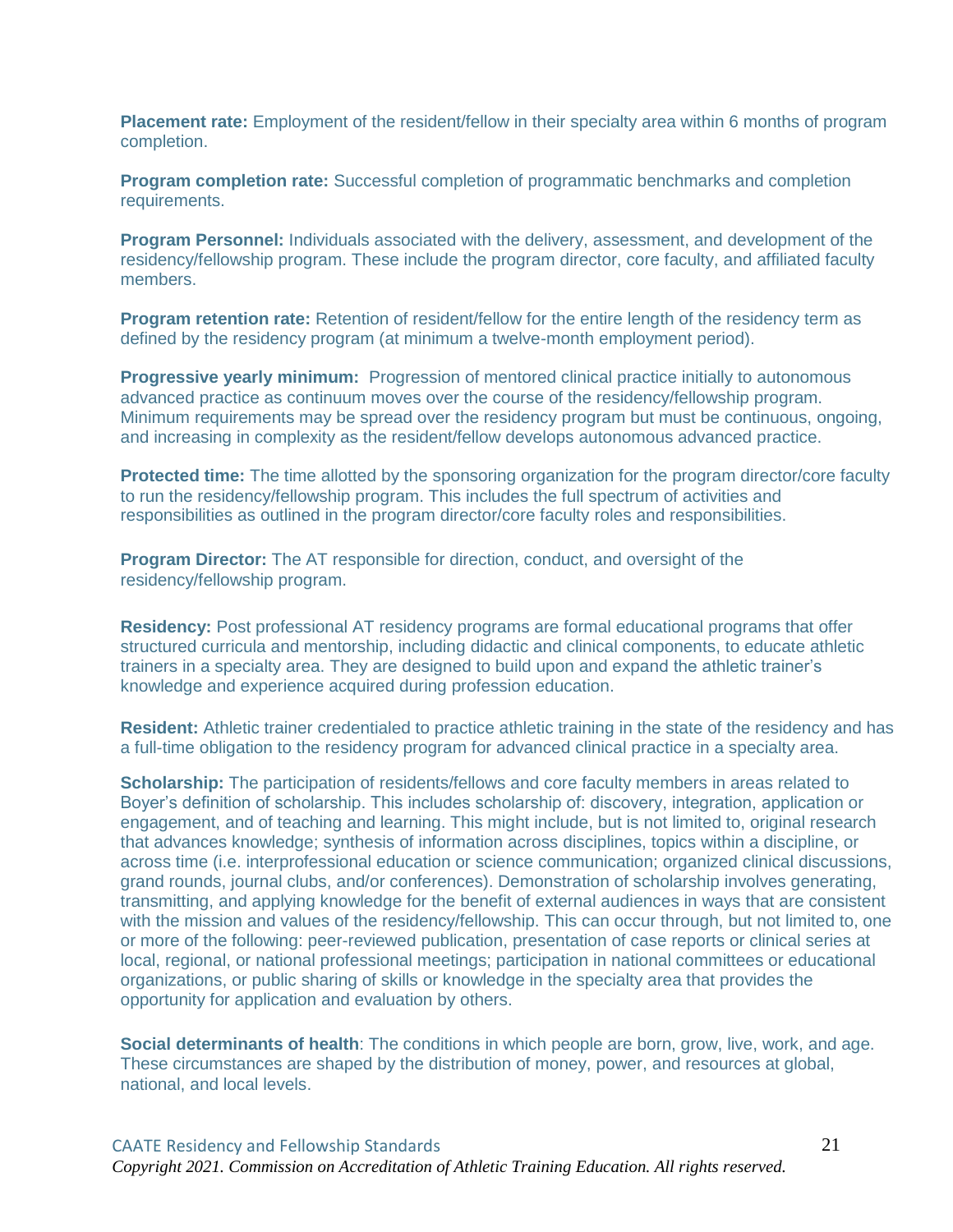**Social Justice:** Social justice in healthcare is recognizing that equitable healthcare, which encompasses access to and quality of care, is a fundamental right and that healthcare providers promote fair treatment so that disparities are eliminated.

**Specialization/Specialty**: The primary purpose of specialization in any health care profession is to improve the quality of care provided to patients, to enhance clinical outcomes, and ultimately, to improve the patient's health related quality of life. Specialties within a discipline arise in response to the development of new knowledge and skills in a finite area of practice that can positively affect clinical outcomes and patient quality of life. Specialization in a healthcare field requires significant clinical experience in a prescribed content area, a sustained training effort, and culminates in a valid credential denoting clinical expertise.

**Specialty Area(s):** CAATE identified areas of athletic training clinical practice that require postprofessional advanced patient-care knowledge and skills. CAATE accredited residency programs develop advanced practice within the specialty areas. See preamble for current approved specialty areas.

**Specialty Certification**: A credential earned through a post-professional education and training process such as an accredited residency program in a specialized area of clinical practice. The BOC Specialty Council oversees AT specialty certifications.

**Sponsoring Organization:** The organization (or entity) assuming ultimate responsibility for the coordination and administration of the residency program consistent with CAATE requirements. The sponsoring organization is charged with ensuring that the residents experiences are educationally sound and are conducted in a quality practice environment. The sponsoring organization is also responsible for submitting the accreditation application and ensuring periodic evaluations are conducted. If several organizations share responsibility for the financial and management aspects of the residency the organizations must mutually designate one organization as the sponsoring organization.

**Sub-specialization**: A subspecialty is a narrow field within specialization. For example, manual therapy may be a subspecialty of rehabilitation. Specialization and sub specialization can be nested within larger frameworks.

**Summative Tool:** A method used to evaluate residents' or fellows' learning and educational competencies by comparing against a standard or benchmark in order to assess individual progress.

**Targeted goal:** A measurable established threshold utilized in assessment that initiates a specific action plan for improvement.

**Work hours:** Predetermined work hours per week during residency/fellow training, which includes a combination of educational and clinical training. (Minimum of 40 clinical hours per week, ACGME maximum of 80 clinical and didactic hours per week).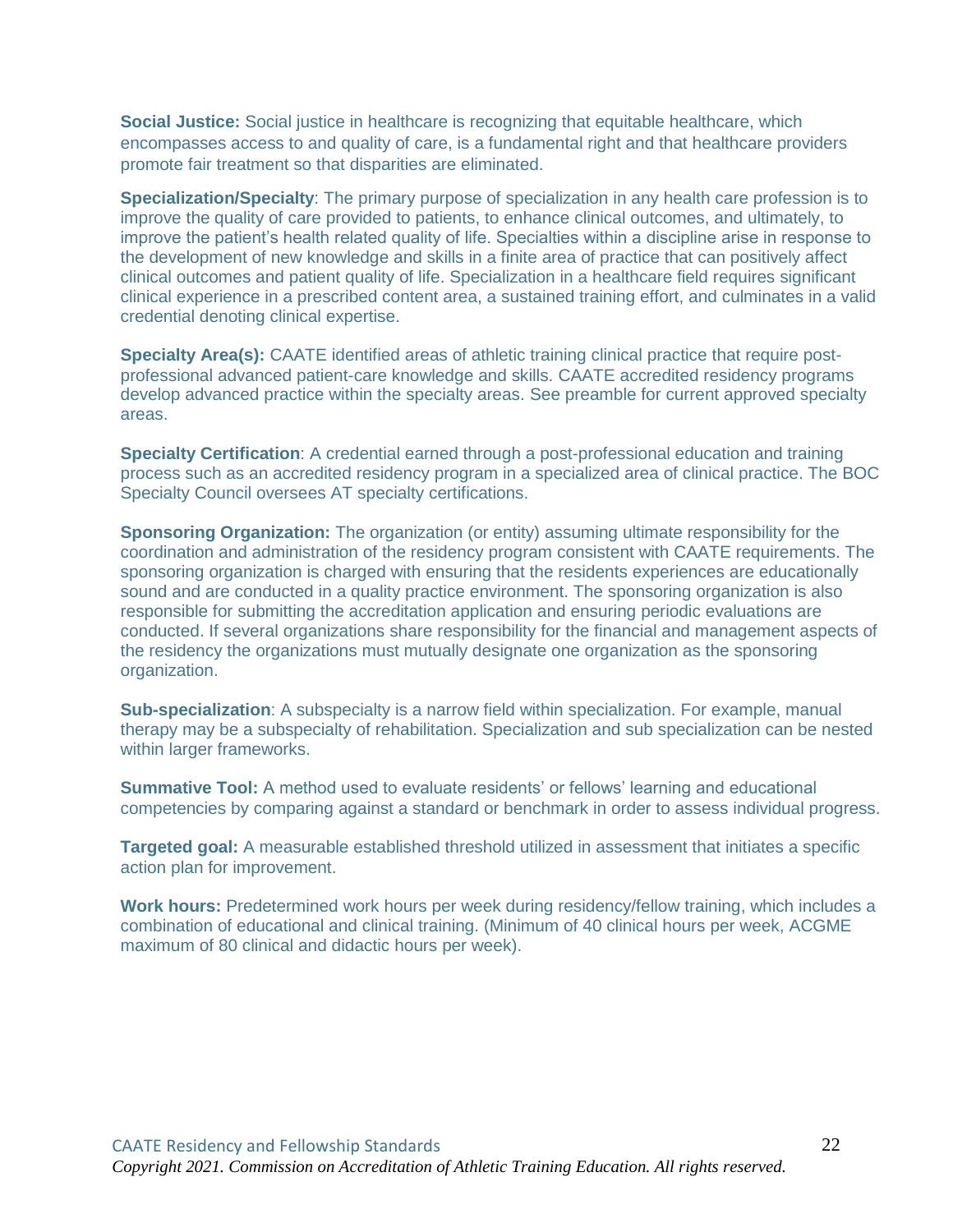# **Commission on Accreditation of Athletic Training Education (CAATE) Standards for Accreditation of Athletic Training Residency & Fellowship Programs**

**(effective July 1, 2022)**

| <b>Standard</b><br><b>Number</b> | <b>Standards for Accreditation of Athletic Training</b><br><b>Residency Programs</b>                                                                                                                                                                                                                                                                                                                    | <b>Standards for Accreditation of Athletic Training</b><br><b>Fellowship Programs</b>                                                                                                                                                                                                                                                                                                                   |
|----------------------------------|---------------------------------------------------------------------------------------------------------------------------------------------------------------------------------------------------------------------------------------------------------------------------------------------------------------------------------------------------------------------------------------------------------|---------------------------------------------------------------------------------------------------------------------------------------------------------------------------------------------------------------------------------------------------------------------------------------------------------------------------------------------------------------------------------------------------------|
|                                  | <b>SECTION I: PROGRAM DESIGN AND QUALITY</b>                                                                                                                                                                                                                                                                                                                                                            |                                                                                                                                                                                                                                                                                                                                                                                                         |
|                                  | The program has a written mission statement that addresses<br>the specialized preparation of residents and aligns with the<br>mission of the sponsoring organization.                                                                                                                                                                                                                                   | The program has a written mission statement that addresses<br>the specialized preparation of fellows and aligns with the<br>mission of the sponsoring organization.                                                                                                                                                                                                                                     |
|                                  | How to Address This Standard<br>Describe how the program's mission statement aligns with<br>$\bullet$<br>the mission statement of the sponsoring organization.                                                                                                                                                                                                                                          | How to Address This Standard<br>Describe how the program's mission statement aligns with<br>$\bullet$<br>the mission statement of the sponsoring organization.                                                                                                                                                                                                                                          |
|                                  | <b>Uploads</b><br>Program mission statement<br>Sponsoring organization mission statement                                                                                                                                                                                                                                                                                                                | <b>Uploads</b><br>Program mission statement<br>Sponsoring organization mission statement                                                                                                                                                                                                                                                                                                                |
| 2                                | The program has developed, implemented, and evaluated a<br>framework that describes how the program is designed to<br>achieve its mission and that guides program design,<br>delivery, and assessment.                                                                                                                                                                                                  | The program has developed, implemented, and evaluated a<br>framework that describes how the program is designed to<br>achieve its mission and that guides program design,<br>delivery, and assessment.                                                                                                                                                                                                  |
|                                  | Annotation: This written framework describes essential program<br>elements and how they're connected; these elements include<br>core principles of the program, strategic planning, goals and<br>expected outcomes, curricular design (both didactic and clinical<br>planning and sequencing), and the comprehensive assessment<br>plan. The framework is evaluated and refined on an ongoing<br>basis. | Annotation: This written framework describes essential program<br>elements and how they're connected; these elements include<br>core principles of the program, strategic planning, goals and<br>expected outcomes, curricular design (both didactic and clinical<br>planning and sequencing), and the comprehensive assessment<br>plan. The framework is evaluated and refined on an ongoing<br>basis. |
|                                  | The framework includes program-specific and resident specific<br>outcomes that are defined by the program; these outcomes<br>include measures of resident learning, quality of instruction,                                                                                                                                                                                                             | The framework includes program-specific and fellow specific<br>outcomes that are defined by the program; these outcomes<br>include measures of fellow learning, quality of instruction, quality                                                                                                                                                                                                         |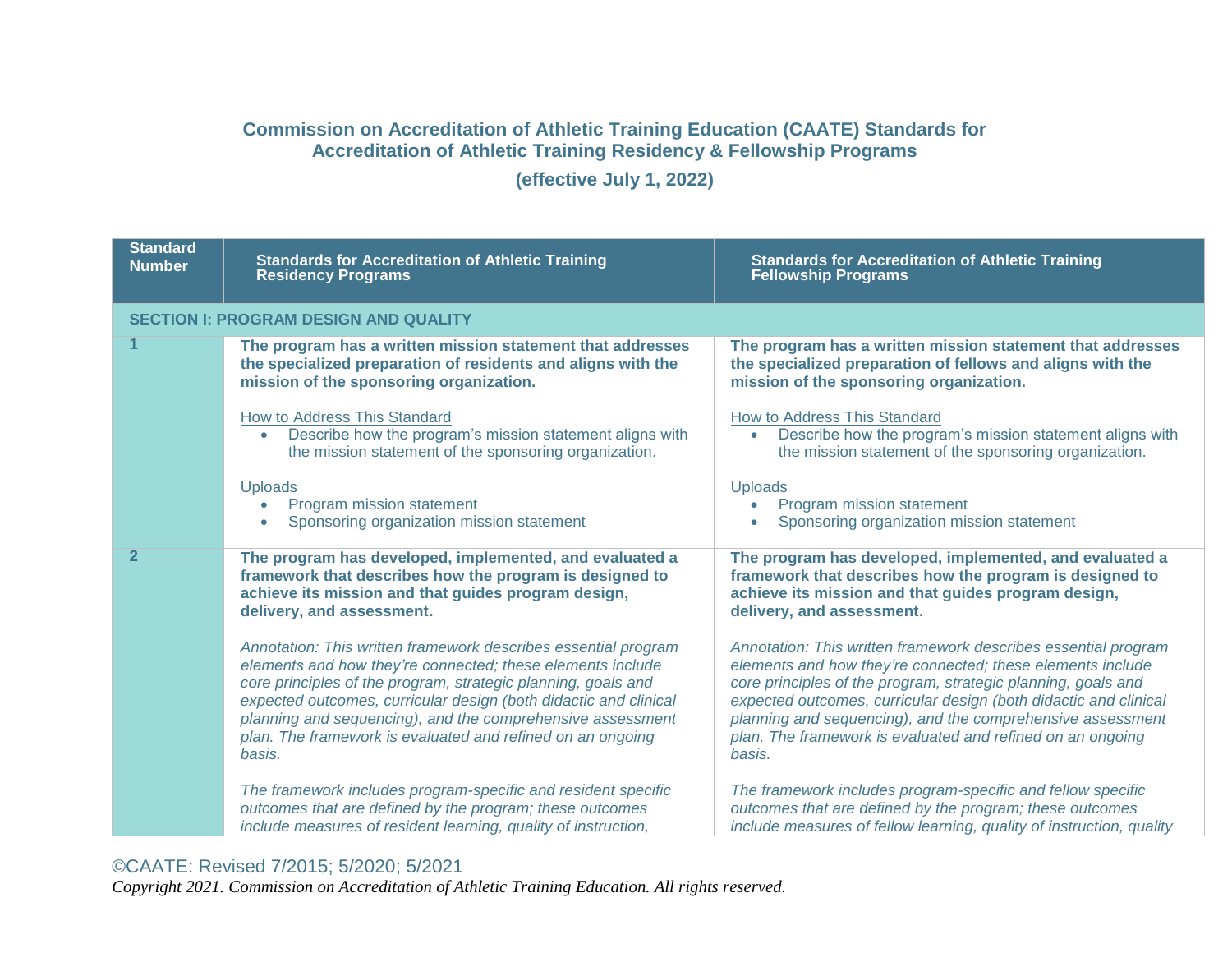|   | quality of clinical development, and overall program<br>effectiveness. Programs must minimally incorporate the learner<br>achievement measures identified in Standard 5 as outcomes.<br>Improvement plans must include targeted goals and specific<br>action plans for the communication and implementation of the<br>program.                                                                                                                                                                                                                                                                                                                                                  | of clinical development, and overall program effectiveness.<br>Programs must minimally incorporate the learner achievement<br>measures identified in Standard 5 as outcomes. Improvement<br>plans must include targeted goals and specific action plans for<br>the communication and implementation of the program.                                                                                                                                                                                                                                                                                                                                                       |
|---|---------------------------------------------------------------------------------------------------------------------------------------------------------------------------------------------------------------------------------------------------------------------------------------------------------------------------------------------------------------------------------------------------------------------------------------------------------------------------------------------------------------------------------------------------------------------------------------------------------------------------------------------------------------------------------|---------------------------------------------------------------------------------------------------------------------------------------------------------------------------------------------------------------------------------------------------------------------------------------------------------------------------------------------------------------------------------------------------------------------------------------------------------------------------------------------------------------------------------------------------------------------------------------------------------------------------------------------------------------------------|
|   | <b>How to Address This Standard</b><br>Describe how the specialty area was identified<br>$\bullet$<br>Describe how the development of the program's framework<br>$\bullet$<br>is designed to meet its mission and other essential program<br>elements<br>Describe how the program has implemented the framework<br>Describe how the program has evaluated and refined the<br>$\bullet$<br>framework on an ongoing basis. Provide a specific example<br>of how the program used this process to improve the<br>program<br><b>Uploads</b><br>The program's framework (optional supporting documents to<br>narrative)<br>Comprehensive assessment plan                             | How to Address This Standard<br>Describe how the subspecialty area was identified<br>Describe how the development of the program's framework<br>is designed to meet its mission and other essential program<br>elements<br>Describe how the program has implemented the framework<br>$\bullet$<br>Describe how the program has evaluated and refined the<br>$\bullet$<br>framework on an ongoing basis. Provide a specific example<br>of how the program used this process to improve the<br>program<br><b>Uploads</b><br>The program's framework (optional supporting documents to<br>narrative)<br>Comprehensive assessment plan                                        |
| 3 | Development, implementation, evaluation and evolution of<br>the framework engages all core faculty and includes other<br>stakeholders as determined by the program.<br>Annotation: All core faculty must participate in the development,<br>implementation, and evaluation of the framework on an ongoing<br>basis. The nature and extent of the participation by each core<br>faculty member and other stakeholders is determined by the<br>program.<br>How to Address This Standard<br>Describe the role of each core faculty member and additional<br>$\bullet$<br>identified stakeholders in the development, implementation,<br>evaluation and evolution of the framework. | Development, implementation, evaluation and evolution of<br>the framework engages all core faculty and includes other<br>stakeholders as determined by the program.<br>Annotation: All core faculty must participate in the development,<br>implementation, and evaluation of the framework on an ongoing<br>basis. The nature and extent of the participation by each core<br>faculty member and other stakeholders is determined by the<br>program.<br><b>How to Address This Standard</b><br>Describe the role of each core faculty member and additional<br>identified stakeholders in the development, implementation,<br>evaluation and evolution of the framework. |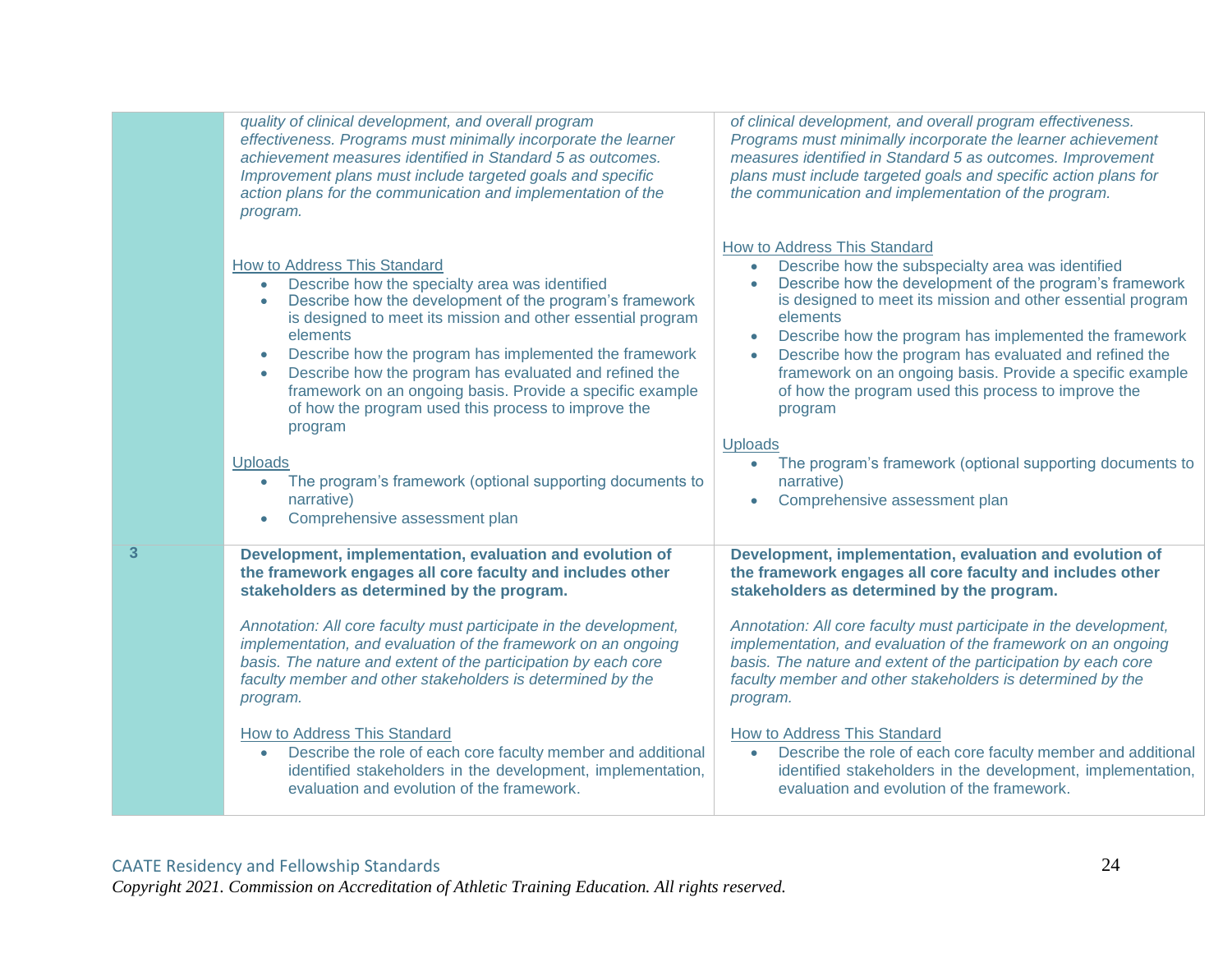|    | Programs must use appropriate assessments to measure a<br>resident's progression towards advanced clinical practice.                                                                                                                                                                                                                                                                                                                                                                       | Programs must use appropriate assessments to measure a<br>fellow's progression towards advanced clinical practice.                                                                                                                                                                                                                                                                                                                                                                     |
|----|--------------------------------------------------------------------------------------------------------------------------------------------------------------------------------------------------------------------------------------------------------------------------------------------------------------------------------------------------------------------------------------------------------------------------------------------------------------------------------------------|----------------------------------------------------------------------------------------------------------------------------------------------------------------------------------------------------------------------------------------------------------------------------------------------------------------------------------------------------------------------------------------------------------------------------------------------------------------------------------------|
|    | Annotation: Programs must measure and assess acquisition of<br>competency-based developmental outcomes (e.g., knowledge,<br>skills, attitudes, and performance) that can be demonstrated<br>progressively by residents from the beginning of their education<br>through completion of their respective programs to the advanced<br>practice of their specialties. Programs must also measure<br>themselves, to include program personnel and sites where<br>residents practice clinically. | Annotation: Programs must measure and assess acquisition of<br>competency-based developmental outcomes (e.g., knowledge,<br>skills, attitudes, and performance) that can be demonstrated<br>progressively by fellows from the beginning of their education<br>through completion of their respective programs to the advanced<br>practice of their specialties. Programs must also measure<br>themselves, to include program personnel and sites where fellows<br>practice clinically. |
|    | How to Address This Standard<br>Describe the tool(s) used to measure competency which is<br>$\bullet$<br>linked back to programmatic outcomes within the<br>comprehensive assessment plan<br>Describe what tools residents use to assess quality of<br>$\bullet$<br>instruction, program effectiveness, program personnel and<br>clinical sites and link this back to programmatic outcomes and<br>the comprehensive assessment plan                                                       | <b>How to Address This Standard</b><br>Describe the tool(s) used to measure competency which is<br>$\bullet$<br>linked back to programmatic outcomes within the<br>comprehensive assessment plan<br>Describe what tools fellows use to assess quality of<br>instruction, program effectiveness, program personnel and<br>clinical sites and link this back to programmatic outcomes and<br>the comprehensive assessment plan                                                           |
|    | <b>Uploads</b><br>Examples of assessment tools that measure resident<br>learning, quality of instruction, quality of clinical<br>development, and overall program effectiveness                                                                                                                                                                                                                                                                                                            | <b>Uploads</b><br>Examples of assessment tools that measure fellow<br>learning, quality of instruction, quality of clinical<br>development, and overall program effectiveness                                                                                                                                                                                                                                                                                                          |
| 5. | The program collects resident achievement measures on an<br>annual basis.                                                                                                                                                                                                                                                                                                                                                                                                                  | The program collects fellow achievement measures on an<br>annual basis.                                                                                                                                                                                                                                                                                                                                                                                                                |
|    | Annotation: The following achievement measures must be<br>collected:<br>Program completion rate<br>$\bullet$<br>Program retention rate<br>$\bullet$<br>Resident placement rate<br>$\bullet$<br>When available, and if applicable to the specialty area, the<br>$\bullet$<br>Specialty Certification exam may be used for achievement<br>measures<br>Summative tool that assesses resident readiness for<br>advance practice in specialty area                                              | Annotation: The following achievement measures must be<br>collected:<br>Program completion rate<br>$\bullet$<br>Program retention rate<br>Fellow placement rate<br>Summative tool that assesses fellow readiness for<br>advance practice in subspecialty area                                                                                                                                                                                                                          |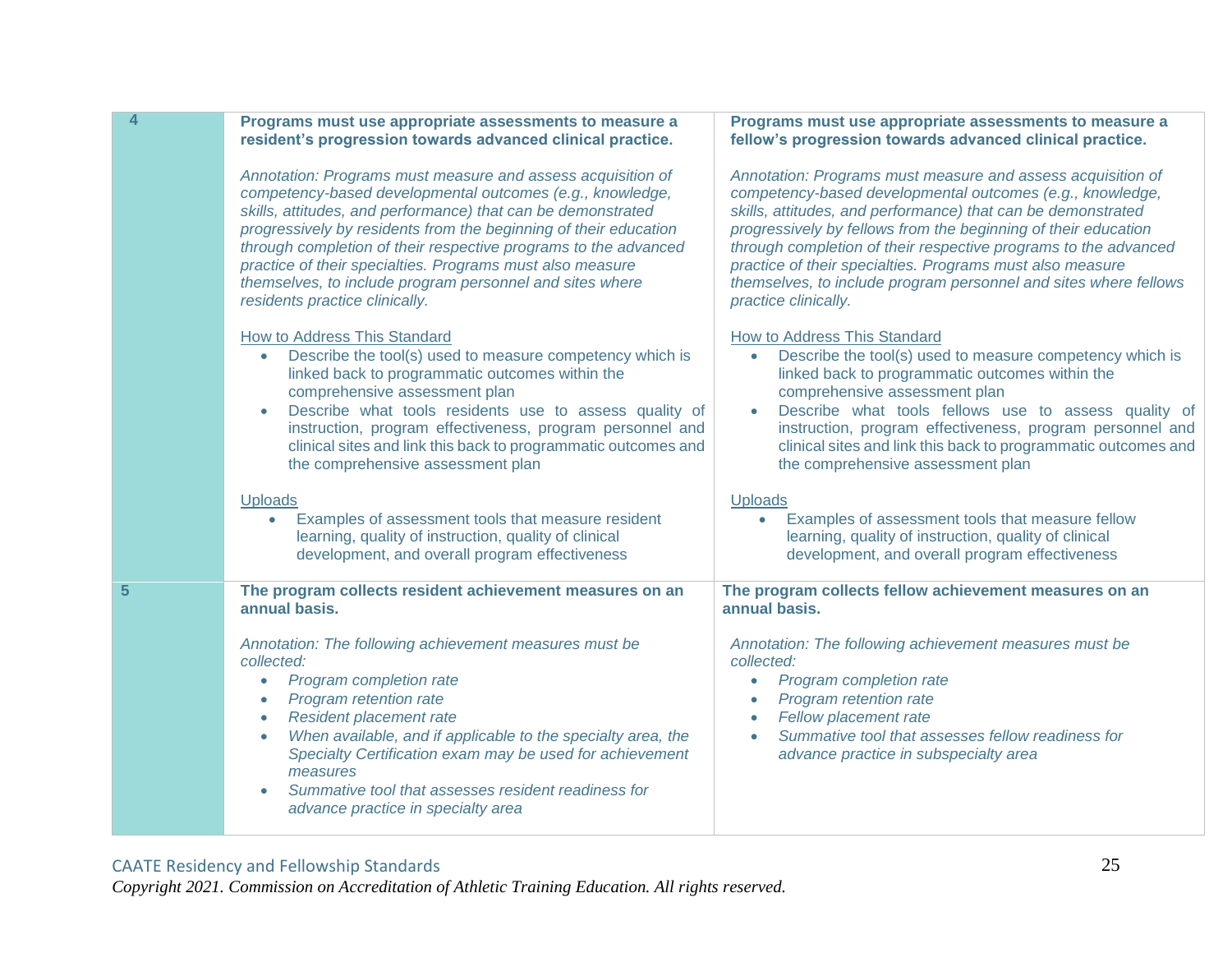|   | How to Address This Standard<br>Ensure all information related to achievement measures is<br>$\bullet$<br>updated in eAccreditation<br>Provide the URL of the athletic training residency home<br>$\bullet$<br>page that shows the resident achievement measures data or<br>the direct link from the home page to the resident<br>achievement measures data                                                                                                                                                                                                                                                                                                                                                                                                                                                                                                                                          | How to Address This Standard<br>Ensure all information related to achievement measures is<br>updated in eAccreditation<br>Provide the URL of the athletic training fellowship home<br>page that shows the fellow achievement measures data or<br>the direct link from the home page to the fellow achievement<br>measures data                                                                                                                                                                                                                                                                                                                                                                                                                                                                                                                                             |
|---|------------------------------------------------------------------------------------------------------------------------------------------------------------------------------------------------------------------------------------------------------------------------------------------------------------------------------------------------------------------------------------------------------------------------------------------------------------------------------------------------------------------------------------------------------------------------------------------------------------------------------------------------------------------------------------------------------------------------------------------------------------------------------------------------------------------------------------------------------------------------------------------------------|----------------------------------------------------------------------------------------------------------------------------------------------------------------------------------------------------------------------------------------------------------------------------------------------------------------------------------------------------------------------------------------------------------------------------------------------------------------------------------------------------------------------------------------------------------------------------------------------------------------------------------------------------------------------------------------------------------------------------------------------------------------------------------------------------------------------------------------------------------------------------|
| 6 | The results of the program's comprehensive assessment<br>plan are used for continued program improvement.<br>Annotation: The program analyzes the extent to which it meets its<br>program-specific outcomes and creates an action plan for<br>program improvement and identified deficiencies. The action plan<br>minimally includes identification of responsible person or persons,<br>listing of resources needed, a timeframe, and a strategy to modify<br>the plan as needed.<br>How to Address This Standard<br>Describe the process used to analyze outcome data and the<br>$\bullet$<br>indicators used to determine the extent to which outcomes<br>are met. Include a list and description of the assessment<br>tools used.<br>Describe the action plan developed for any outcome not met<br>$\bullet$<br>or deficiencies identified.<br><b>Uploads</b><br><b>Action plan</b><br>$\bullet$ | The results of the program's comprehensive assessment<br>plan are used for continued program improvement.<br>Annotation: The program analyzes the extent to which it meets its<br>program-specific outcomes and creates an action plan for<br>program improvement and identified deficiencies. The action plan<br>minimally includes identification of responsible person or persons,<br>listing of resources needed, a timeframe, and a strategy to modify<br>the plan as needed.<br><b>How to Address This Standard</b><br>Describe the process used to analyze outcome data and the<br>$\bullet$<br>indicators used to determine the extent to which outcomes<br>are met. Include a list and description of the assessment<br>tools used.<br>Describe the action plan developed for any outcome not met<br>or deficiencies identified.<br><b>Uploads</b><br>Action plan |
|   | The program meets or exceeds a five-year aggregate of 80%<br>first-time pass rate on the specialty certification exam within<br>the specialty area.<br><b>Annotation: Implementation TBD</b><br>When available, and if applicable to the specialty area, the<br>$\bullet$<br>validity of the specialty certification exam will be<br>established and examined. The CAATE will explore the<br>data following development of the respective examinations<br>to determine the best aggregate pass rate threshold. *Both<br>the standard and threshold are placeholder standards at                                                                                                                                                                                                                                                                                                                      | (No related Standard)                                                                                                                                                                                                                                                                                                                                                                                                                                                                                                                                                                                                                                                                                                                                                                                                                                                      |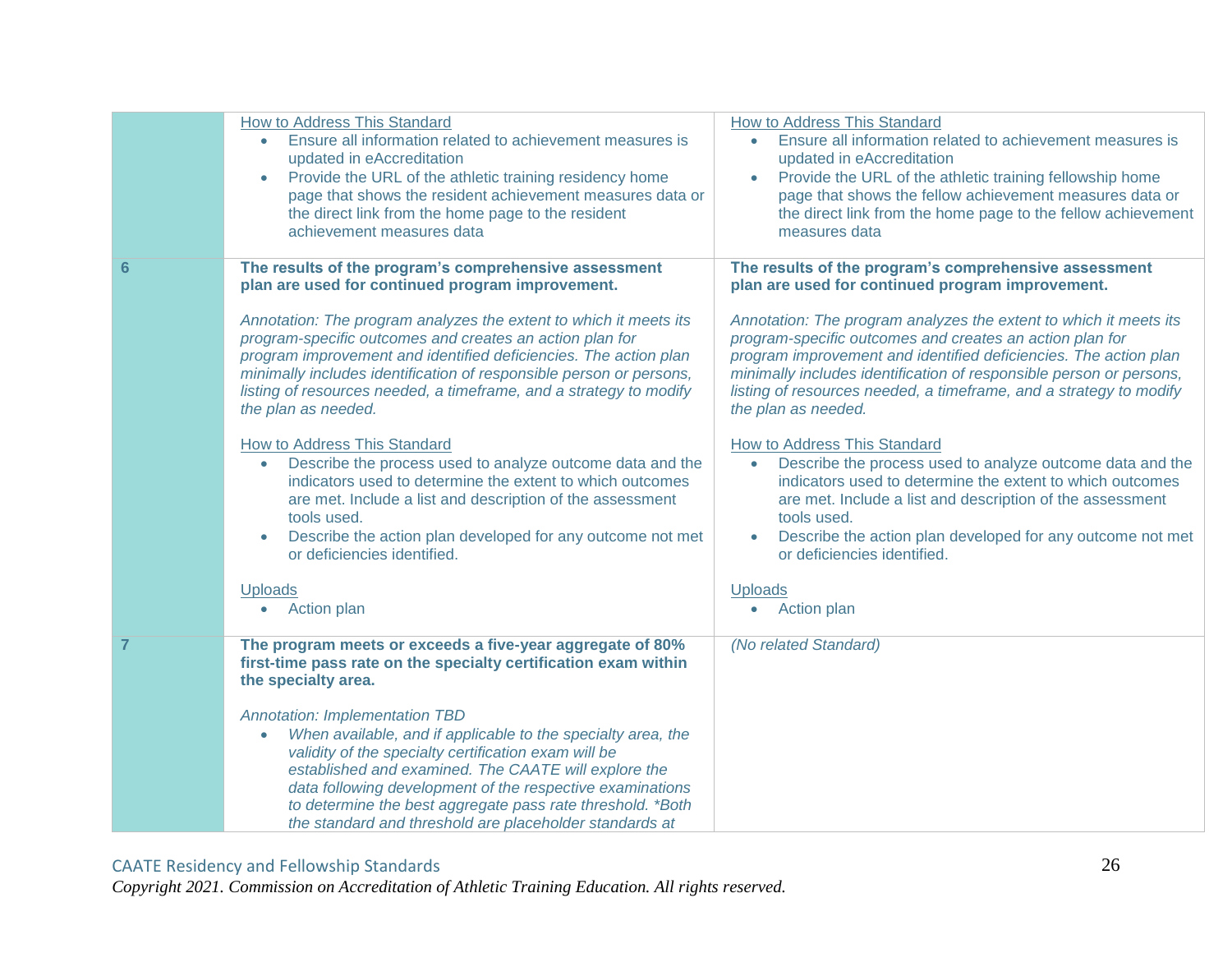|           | this time.                                                                                                                                                                                                                                                                                    |                                                                                                                                                                                                                                                                                             |
|-----------|-----------------------------------------------------------------------------------------------------------------------------------------------------------------------------------------------------------------------------------------------------------------------------------------------|---------------------------------------------------------------------------------------------------------------------------------------------------------------------------------------------------------------------------------------------------------------------------------------------|
|           | How to Address This Standard                                                                                                                                                                                                                                                                  |                                                                                                                                                                                                                                                                                             |
|           | <b>Uploads</b>                                                                                                                                                                                                                                                                                |                                                                                                                                                                                                                                                                                             |
| 8         | Programs that have a five-year aggregate specialty<br>examination first-time pass rate below 80% must provide an<br>analysis of deficiencies and develop and implement an<br>action plan for correction of examination pass-rate<br>deficiency.                                               | (No related Standard)                                                                                                                                                                                                                                                                       |
|           | Annotation: This standard only applies in the event that the<br>program is non-compliant with Standard 7. * This is a placeholder<br>standard for when, and if, specialty certification examinations are<br>developed in respective specialty area and data for Standard 7 is<br>established. |                                                                                                                                                                                                                                                                                             |
|           | How to Address This Standard                                                                                                                                                                                                                                                                  |                                                                                                                                                                                                                                                                                             |
|           | <b>Uploads</b>                                                                                                                                                                                                                                                                                |                                                                                                                                                                                                                                                                                             |
|           | <b>SECTION II: PROGRAM DELIVERY</b>                                                                                                                                                                                                                                                           |                                                                                                                                                                                                                                                                                             |
| <u>ຼດ</u> | The program must be a minimum of twelve consecutive<br>months with a continuous full-time practice commitment.                                                                                                                                                                                | The program must be a minimum of twelve consecutive<br>months with a continuous full-time practice commitment.                                                                                                                                                                              |
|           | Annotation: Full-time practice is based on a minimum of a 40<br>hours of clinical practice per week over a 12-month (52 week)<br>residency. The resident is a full-time employee of the organization<br>and eligible for benefits, including paid time off, during their<br>employment term.  | Annotation: Full-time practice is based on a minimum of a 40<br>hours of clinical practice per week over a 12-month (52 week)<br>fellowship. The fellow is a full-time employee of the organization<br>and eligible for benefits, including paid time off, during their<br>employment term. |
|           | <b>How to Address This Standard</b><br>Demonstrate how the program ensures continuous full-time<br>$\bullet$<br>practice for a minimum of twelve consecutive months                                                                                                                           | <b>How to Address This Standard</b><br>Demonstrate how the program ensures continuous full-time<br>practice for a minimum of twelve consecutive months                                                                                                                                      |
|           | <b>Uploads</b><br>Examples include but not limited to: acceptance letter with<br>dates of employment; rotations or experience models                                                                                                                                                          | Uploads<br>Examples include but not limited to: acceptance letter with<br>dates of employment; rotations or experience models                                                                                                                                                               |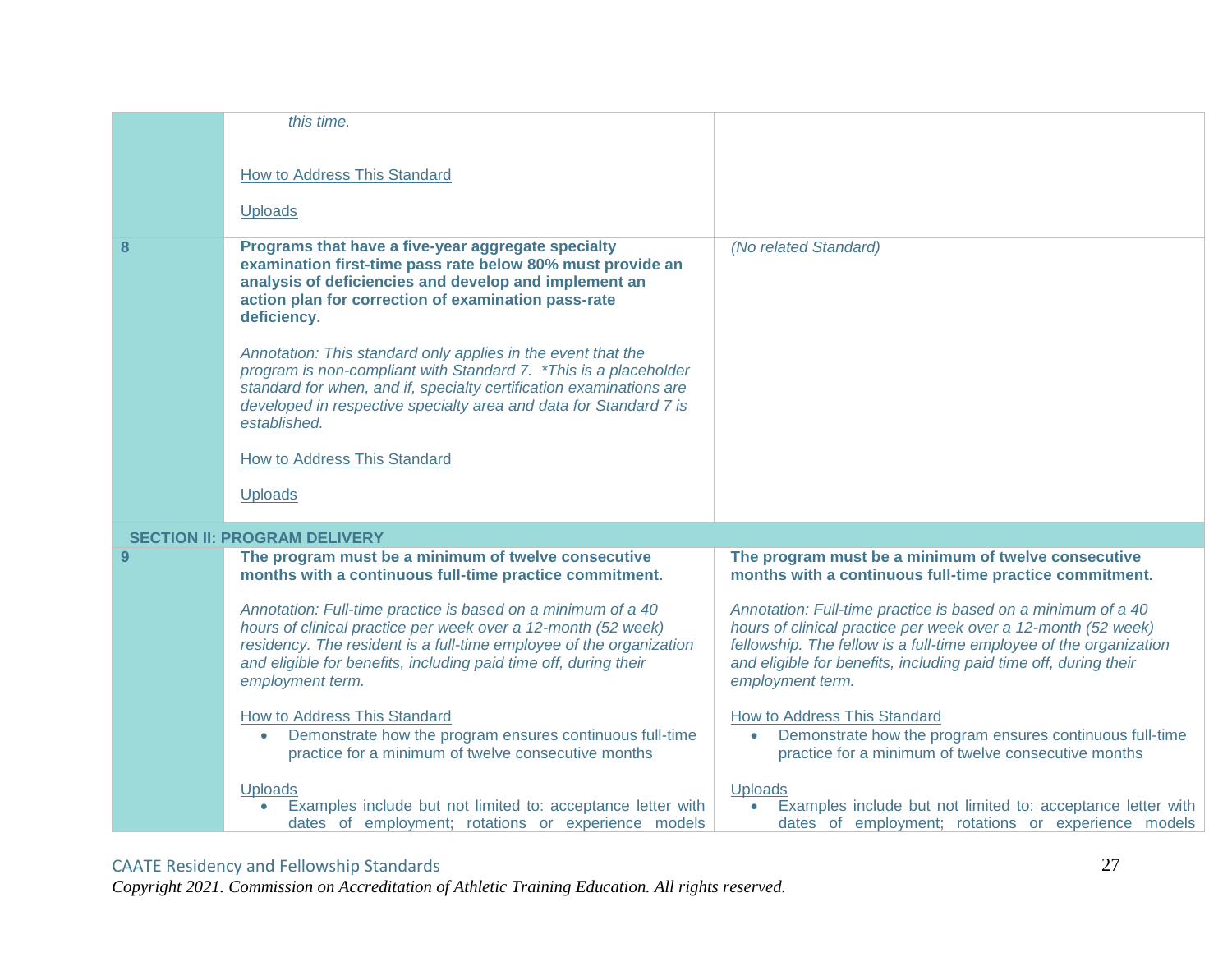|    | mapped out; full time employee status documentation,<br>allotted benefits (including vacation and sick time)                                                                                                                                                                                                                                                                                                                                                                                                                                                                                                                        | mapped out; full time employee status documentation,<br>allotted benefits (including vacation and sick time)                                                                                                                                                                                                                                                                                                                                                                                                                                                                                                                                 |
|----|-------------------------------------------------------------------------------------------------------------------------------------------------------------------------------------------------------------------------------------------------------------------------------------------------------------------------------------------------------------------------------------------------------------------------------------------------------------------------------------------------------------------------------------------------------------------------------------------------------------------------------------|----------------------------------------------------------------------------------------------------------------------------------------------------------------------------------------------------------------------------------------------------------------------------------------------------------------------------------------------------------------------------------------------------------------------------------------------------------------------------------------------------------------------------------------------------------------------------------------------------------------------------------------------|
| 10 | The program ensures well rounded and comprehensive<br>clinical practice experiences that expose the residents to the<br>full spectrum of the specialty area.                                                                                                                                                                                                                                                                                                                                                                                                                                                                        | The program ensures well rounded and comprehensive<br>clinical practice experiences that expose the fellows to the<br>full spectrum of the subspecialty area.                                                                                                                                                                                                                                                                                                                                                                                                                                                                                |
|    | Annotation: The program is designed to provide a yearly minimum<br>of 1664 hours (80% of 40 clinical hours minimum per week) of<br>clinical practice within the specialty area, 500 hours (30% of 1664<br>clinical specialty area hours) of that time being mentored, plus<br>260 hours of didactic work (5 hours average per week) which is in<br>addition to the minimum of 40 clinical hours per week. The<br>experiences should be planned, ongoing and consistent per the<br>identified area of specialization of the resident and should<br>intentionally expose the resident to a diverse spectrum of the<br>specialty area. | Annotation: The program is designed to provide a yearly minimum<br>of 1664 hours (80% of 40 clinical hours minimum per week) of<br>clinical practice within the subspecialty area, 500 hours (30% of<br>1664 clinical subspecialty area hours) of that time being<br>mentored, plus 260 hours of didactic work (5 hours average per<br>week) which is in addition to the minimum of 40 clinical hours per<br>week. The experiences should be planned, ongoing and<br>consistent per the identified area of sub-specialization of the<br>fellow and should intentionally expose the fellow to a diverse<br>spectrum of the subspecialty area. |
|    | How to Address This Standard<br>Narrative describing breadth of experiences provided to<br>$\bullet$<br>the resident                                                                                                                                                                                                                                                                                                                                                                                                                                                                                                                | <b>How to Address This Standard</b><br>Narrative describing breadth of experiences provided to<br>$\bullet$<br>the fellow                                                                                                                                                                                                                                                                                                                                                                                                                                                                                                                    |
|    | <b>Uploads</b><br>Clinical progression plan<br>$\bullet$<br>Program sequencing (provide breakdown of hours for time<br>spent clinically in specialty area, mentored time in specialty<br>area, and time spent completing didactic work)                                                                                                                                                                                                                                                                                                                                                                                             | <b>Uploads</b><br>Clinical progression plan<br>$\bullet$<br>Program sequencing (provide breakdown of hours for time<br>spent clinically in subspecialty area, mentored time in<br>subspecialty area, and time spent completing didactic work)                                                                                                                                                                                                                                                                                                                                                                                                |
| 11 | The program must provide a comprehensive plan for the<br>residents that provides a logical progression of graded<br>authority and responsibility for autonomous patient-care<br>experiences within the specialty area and inclusive of the<br><b>ACGME Core Competencies.</b>                                                                                                                                                                                                                                                                                                                                                       | The program must provide a comprehensive plan for the<br>fellows that provides a logical progression of graded<br>authority and responsibility for autonomous patient-care<br>experiences within the subspecialty area and inclusive of the<br><b>ACGME Core Competencies.</b>                                                                                                                                                                                                                                                                                                                                                               |
|    | Annotation: The program is designed to provide a progressive<br>yearly minimum of 500 mentored hours in the specialty area. This<br>mentored time is likely to be inversely related (higher in the<br>beginning of their residency that becomes less as the resident<br>progresses to autonomous specialty practice).                                                                                                                                                                                                                                                                                                               | Annotation: The program is designed to provide a progressive<br>yearly minimum of 500 mentored hours in the subspecialty area.<br>This mentored time is likely to be inversely related (higher in the<br>beginning of their fellowship that becomes less as the fellow<br>progresses to autonomous specialty practice).                                                                                                                                                                                                                                                                                                                      |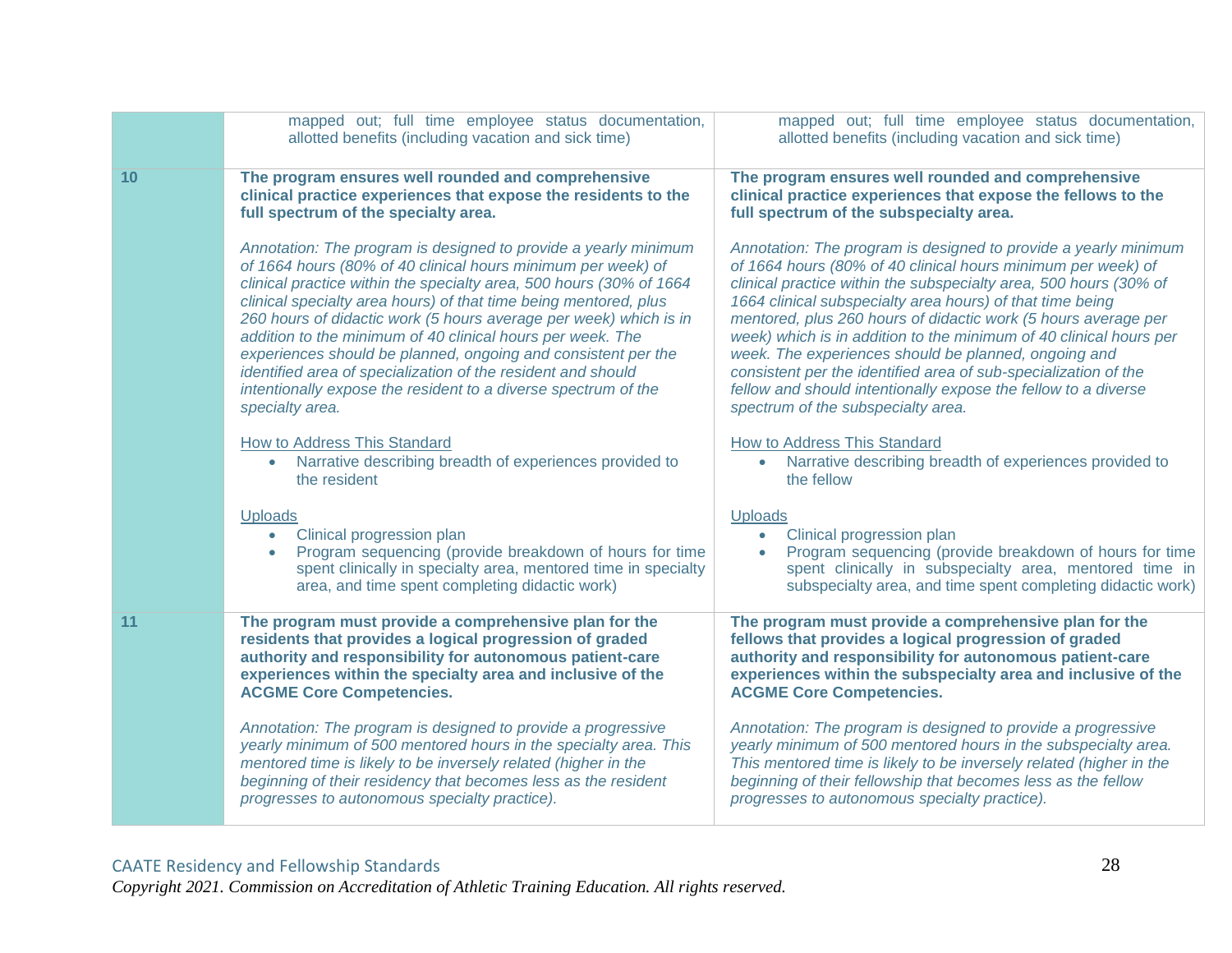| How to Address This Standard                                                                                                                                                                                                                                                                                                                                                                                                                                                                                                                                                                                                | How to Address This Standard                                                                                                                                                                                                                                                                                                                                                                                                                                                                                                                                                                                                                                        |
|-----------------------------------------------------------------------------------------------------------------------------------------------------------------------------------------------------------------------------------------------------------------------------------------------------------------------------------------------------------------------------------------------------------------------------------------------------------------------------------------------------------------------------------------------------------------------------------------------------------------------------|---------------------------------------------------------------------------------------------------------------------------------------------------------------------------------------------------------------------------------------------------------------------------------------------------------------------------------------------------------------------------------------------------------------------------------------------------------------------------------------------------------------------------------------------------------------------------------------------------------------------------------------------------------------------|
| Narrative describing                                                                                                                                                                                                                                                                                                                                                                                                                                                                                                                                                                                                        | Narrative describing                                                                                                                                                                                                                                                                                                                                                                                                                                                                                                                                                                                                                                                |
| the comprehensive                                                                                                                                                                                                                                                                                                                                                                                                                                                                                                                                                                                                           | the comprehensive                                                                                                                                                                                                                                                                                                                                                                                                                                                                                                                                                                                                                                                   |
| plan for                                                                                                                                                                                                                                                                                                                                                                                                                                                                                                                                                                                                                    | plan for                                                                                                                                                                                                                                                                                                                                                                                                                                                                                                                                                                                                                                                            |
| progression of graded authority and responsibility (relating                                                                                                                                                                                                                                                                                                                                                                                                                                                                                                                                                                | $\bullet$                                                                                                                                                                                                                                                                                                                                                                                                                                                                                                                                                                                                                                                           |
| clinical, didactic, and scholarship back to patients)                                                                                                                                                                                                                                                                                                                                                                                                                                                                                                                                                                       | progression of graded authority and responsibility (relating                                                                                                                                                                                                                                                                                                                                                                                                                                                                                                                                                                                                        |
| Describe how information and formal feedback occurs                                                                                                                                                                                                                                                                                                                                                                                                                                                                                                                                                                         | clinical, didactic, and scholarship back to patients)                                                                                                                                                                                                                                                                                                                                                                                                                                                                                                                                                                                                               |
| ۰                                                                                                                                                                                                                                                                                                                                                                                                                                                                                                                                                                                                                           | Describe how information and formal feedback occurs                                                                                                                                                                                                                                                                                                                                                                                                                                                                                                                                                                                                                 |
| throughout the comprehensive plan                                                                                                                                                                                                                                                                                                                                                                                                                                                                                                                                                                                           | throughout the comprehensive plan                                                                                                                                                                                                                                                                                                                                                                                                                                                                                                                                                                                                                                   |
| Provide the program sequence                                                                                                                                                                                                                                                                                                                                                                                                                                                                                                                                                                                                | Provide the program sequence                                                                                                                                                                                                                                                                                                                                                                                                                                                                                                                                                                                                                                        |
| $\bullet$                                                                                                                                                                                                                                                                                                                                                                                                                                                                                                                                                                                                                   | $\bullet$                                                                                                                                                                                                                                                                                                                                                                                                                                                                                                                                                                                                                                                           |
| <b>Uploads</b>                                                                                                                                                                                                                                                                                                                                                                                                                                                                                                                                                                                                              | <b>Uploads</b>                                                                                                                                                                                                                                                                                                                                                                                                                                                                                                                                                                                                                                                      |
| Table that allows for appropriate tracking of mentored                                                                                                                                                                                                                                                                                                                                                                                                                                                                                                                                                                      | Table that allows for appropriate tracking of mentored                                                                                                                                                                                                                                                                                                                                                                                                                                                                                                                                                                                                              |
| $\bullet$                                                                                                                                                                                                                                                                                                                                                                                                                                                                                                                                                                                                                   | $\bullet$                                                                                                                                                                                                                                                                                                                                                                                                                                                                                                                                                                                                                                                           |
| hours                                                                                                                                                                                                                                                                                                                                                                                                                                                                                                                                                                                                                       | hours                                                                                                                                                                                                                                                                                                                                                                                                                                                                                                                                                                                                                                                               |
| The program ensures a well-rounded and comprehensive<br>didactic curriculum that actively engages the residents to the<br>full spectrum of the specialty area and the ACGME Core<br><b>Competencies.</b><br>Annotation: The program is designed to provide a progressive<br>yearly minimum of 260 hours of didactic curriculum that is<br>planned, ongoing and consistent per the identified area of<br>specialization of the residency. The didactic curriculum must use<br>multimodal learning strategies, engage the resident across the<br>diverse spectrum of the specialty area and must impact clinical<br>practice. | The program ensures a well-rounded and comprehensive<br>didactic curriculum that actively engages the fellows to the<br>full spectrum of the subspecialty area and the ACGME Core<br><b>Competencies.</b><br>Annotation: The program is designed to provide a progressive<br>yearly minimum of 260 hours of didactic curriculum that is<br>planned, ongoing and consistent per the identified area of sub-<br>specialization of the fellowship. The didactic curriculum must use<br>multimodal learning strategies, engage the fellow across the<br>diverse spectrum of the subspecialty area and must impact<br>clinical practice.<br>How to Address This Standard |
| Narrative describing how the didactic curriculum impacts                                                                                                                                                                                                                                                                                                                                                                                                                                                                                                                                                                    | Narrative describing how the didactic curriculum impacts                                                                                                                                                                                                                                                                                                                                                                                                                                                                                                                                                                                                            |
| $\bullet$                                                                                                                                                                                                                                                                                                                                                                                                                                                                                                                                                                                                                   | $\bullet$                                                                                                                                                                                                                                                                                                                                                                                                                                                                                                                                                                                                                                                           |
| clinical practice and relates back to patient care                                                                                                                                                                                                                                                                                                                                                                                                                                                                                                                                                                          | clinical practice and relates back to patient care                                                                                                                                                                                                                                                                                                                                                                                                                                                                                                                                                                                                                  |
| <b>Uploads</b>                                                                                                                                                                                                                                                                                                                                                                                                                                                                                                                                                                                                              | <b>Uploads</b>                                                                                                                                                                                                                                                                                                                                                                                                                                                                                                                                                                                                                                                      |
| Curriculum plan                                                                                                                                                                                                                                                                                                                                                                                                                                                                                                                                                                                                             | Curriculum plan                                                                                                                                                                                                                                                                                                                                                                                                                                                                                                                                                                                                                                                     |
| $\bullet$                                                                                                                                                                                                                                                                                                                                                                                                                                                                                                                                                                                                                   | $\bullet$                                                                                                                                                                                                                                                                                                                                                                                                                                                                                                                                                                                                                                                           |
| The program must provide a defined and planned                                                                                                                                                                                                                                                                                                                                                                                                                                                                                                                                                                              | The program must provide a defined and planned                                                                                                                                                                                                                                                                                                                                                                                                                                                                                                                                                                                                                      |
| scholarship experience within the specialty area and the                                                                                                                                                                                                                                                                                                                                                                                                                                                                                                                                                                    | scholarship experience within the subspecialty area and the                                                                                                                                                                                                                                                                                                                                                                                                                                                                                                                                                                                                         |
| <b>ACGME Core Competencies.</b>                                                                                                                                                                                                                                                                                                                                                                                                                                                                                                                                                                                             | <b>ACGME Core Competencies.</b>                                                                                                                                                                                                                                                                                                                                                                                                                                                                                                                                                                                                                                     |
| Annotation: The program must ensure an intentional plan for each                                                                                                                                                                                                                                                                                                                                                                                                                                                                                                                                                            | Annotation: The program must ensure an intentional plan for each                                                                                                                                                                                                                                                                                                                                                                                                                                                                                                                                                                                                    |
| resident is implemented that relates back to patient care within                                                                                                                                                                                                                                                                                                                                                                                                                                                                                                                                                            | fellow is implemented that relates back to patient care within the                                                                                                                                                                                                                                                                                                                                                                                                                                                                                                                                                                                                  |
| the specialty area and the core competencies, resulting in                                                                                                                                                                                                                                                                                                                                                                                                                                                                                                                                                                  | subspecialty area and the core competencies, resulting in                                                                                                                                                                                                                                                                                                                                                                                                                                                                                                                                                                                                           |
| dissemination.                                                                                                                                                                                                                                                                                                                                                                                                                                                                                                                                                                                                              | dissemination.                                                                                                                                                                                                                                                                                                                                                                                                                                                                                                                                                                                                                                                      |
|                                                                                                                                                                                                                                                                                                                                                                                                                                                                                                                                                                                                                             | <b>How to Address This Standard</b>                                                                                                                                                                                                                                                                                                                                                                                                                                                                                                                                                                                                                                 |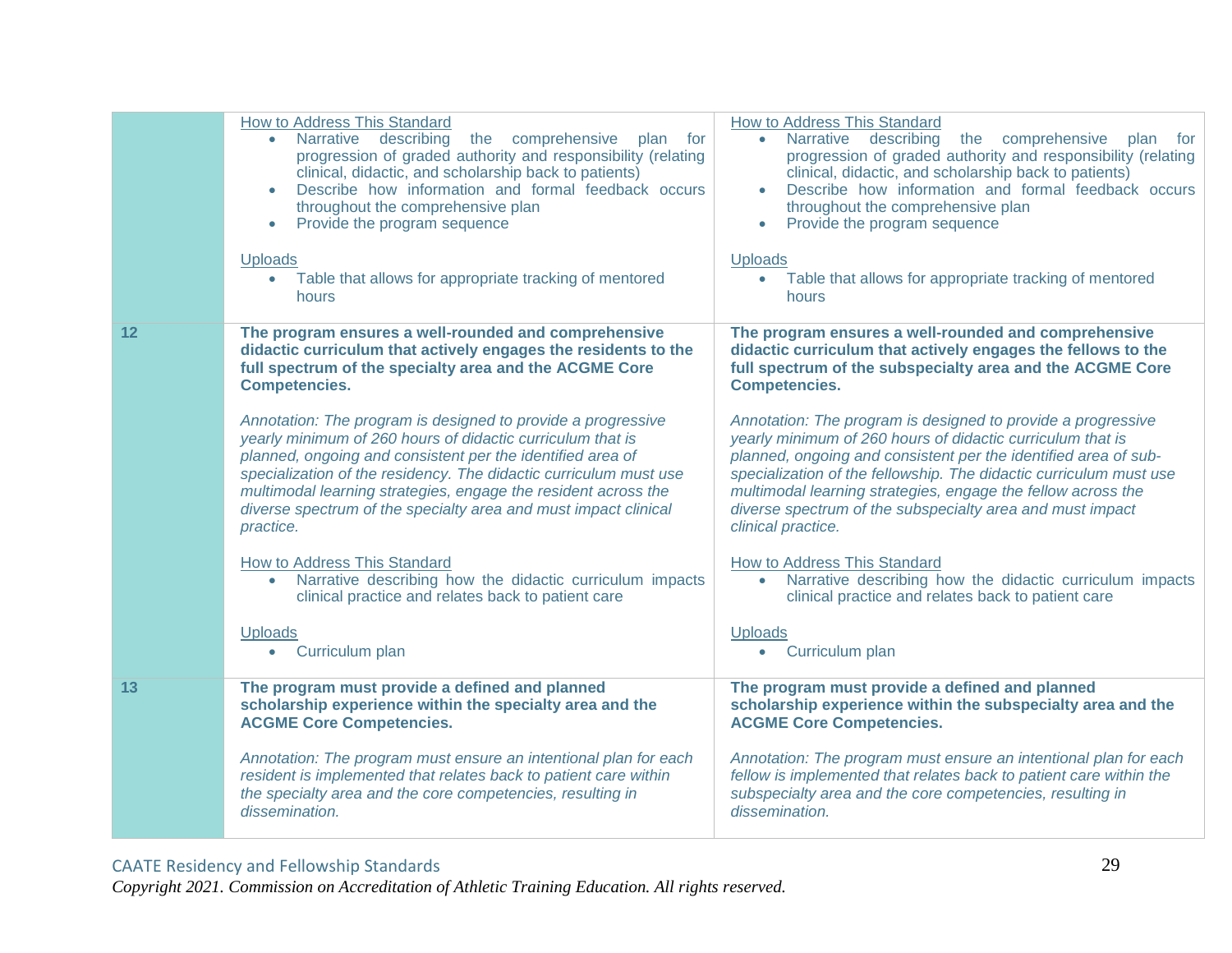|    | How to Address This Standard<br>Narrative describing overall scholarly plan for resident<br>$\bullet$<br>linked to specialty area that includes all components of<br>the ACGME Core Competencies.<br><b>Uploads</b><br>Evidence of demonstration of scholarship<br>$\bullet$<br>Evidence of dissemination of scholarship<br>$\bullet$                                                                                                                                                                                                                                                                                                                                                                                                                                                                                                                                                                                                                                                                                                                                                                                                                                                                                                                                                                                                                                                                                                                                        | How to Address This Standard<br>Narrative describing overall scholarly plan for fellow linked<br>$\bullet$<br>to subspecialty area that includes all components of the<br><b>ACGME Core Competencies.</b><br><b>Uploads</b><br>Evidence of demonstration of scholarship<br>$\bullet$<br>Evidence of dissemination of scholarship<br>$\bullet$                                                                                                                                                                                                                                                                                                                                                                                                                                                                                                                                                                                                                                                                                                                                                                                                                                                                                                                                                                                                                                                                                                                          |
|----|------------------------------------------------------------------------------------------------------------------------------------------------------------------------------------------------------------------------------------------------------------------------------------------------------------------------------------------------------------------------------------------------------------------------------------------------------------------------------------------------------------------------------------------------------------------------------------------------------------------------------------------------------------------------------------------------------------------------------------------------------------------------------------------------------------------------------------------------------------------------------------------------------------------------------------------------------------------------------------------------------------------------------------------------------------------------------------------------------------------------------------------------------------------------------------------------------------------------------------------------------------------------------------------------------------------------------------------------------------------------------------------------------------------------------------------------------------------------------|------------------------------------------------------------------------------------------------------------------------------------------------------------------------------------------------------------------------------------------------------------------------------------------------------------------------------------------------------------------------------------------------------------------------------------------------------------------------------------------------------------------------------------------------------------------------------------------------------------------------------------------------------------------------------------------------------------------------------------------------------------------------------------------------------------------------------------------------------------------------------------------------------------------------------------------------------------------------------------------------------------------------------------------------------------------------------------------------------------------------------------------------------------------------------------------------------------------------------------------------------------------------------------------------------------------------------------------------------------------------------------------------------------------------------------------------------------------------|
| 14 | The program demonstrates systematic, diversity, equity,<br>inclusion and social justice efforts in its development,<br>design and delivery.<br>Annotation: Programs advance diversity, equity, inclusion and<br>social justice through a variety of efforts. These can include (but<br>are not limited to) the following:<br>participating in sponsoring organization efforts to advance<br>diversity, equity, inclusion and social justice;<br>incorporating diversity, equity, inclusion and social justice<br>$\bullet$<br>across the program curriculum;<br>recruiting and retaining diverse faculty, residents, and<br>mentors;<br>improving faculty (including PD, core faculty and affiliate<br>faculty) and mentors understanding and integration of<br>diversity, equity, inclusion and social justice;<br>implementing policies that support a climate of equity and<br>$\bullet$<br>inclusion, free of harassment and discrimination;<br>community engagements and/or scholarly endeavors that are<br>$\bullet$<br>reflective of diversity, equity, inclusion and social justice; and<br>gathering program data that informs the programs diversity,<br>$\bullet$<br>equity, inclusion and social justice efforts. Sources may<br>include, but are not limited to, demographic reports, retention<br>reports, equity analysis, climate data, participation in DEI<br>activities, competency development, program evaluations,<br>and interviews/focus group data. | The program demonstrates systematic diversity, equity,<br>inclusion and social justice efforts in its development,<br>design and delivery.<br>Annotation: Programs advance diversity, equity, inclusion and<br>social justice through a variety of efforts. These can include (but<br>are not limited to) the following:<br>participating in sponsoring organization efforts to advance<br>diversity, equity, inclusion and social justice;<br>incorporating diversity, equity, inclusion and social justice<br>$\bullet$<br>across the program curriculum;<br>recruiting and retaining diverse faculty, fellows, and mentors;<br>improving faculty (including PD, core faculty and affiliate<br>faculty) and mentors understanding and integration of<br>diversity, equity, inclusion and social justice;<br>implementing policies that support a climate of equity and<br>inclusion, free of harassment and discrimination;<br>community engagements and/or scholarly endeavors that are<br>reflective of diversity, equity, inclusion and social justice; and<br>gathering program data that informs the programs diversity,<br>equity, inclusion and social justice efforts. Sources may<br>include, but are not limited to, demographic reports, retention<br>reports, equity analysis, climate data, participation in DEI<br>activities, competency development, program evaluations,<br>and interviews/focus group data.<br><b>How to Address This Standard</b> |
|    | <b>How to Address This Standard</b><br>Describe the current efforts (e.g., sponsoring<br>organization, department, and program) in advancing                                                                                                                                                                                                                                                                                                                                                                                                                                                                                                                                                                                                                                                                                                                                                                                                                                                                                                                                                                                                                                                                                                                                                                                                                                                                                                                                 | Describe the current efforts (e.g., sponsoring<br>$\bullet$<br>organization, department, and program) in advancing<br>diversity, equity, inclusion, and social justice within                                                                                                                                                                                                                                                                                                                                                                                                                                                                                                                                                                                                                                                                                                                                                                                                                                                                                                                                                                                                                                                                                                                                                                                                                                                                                          |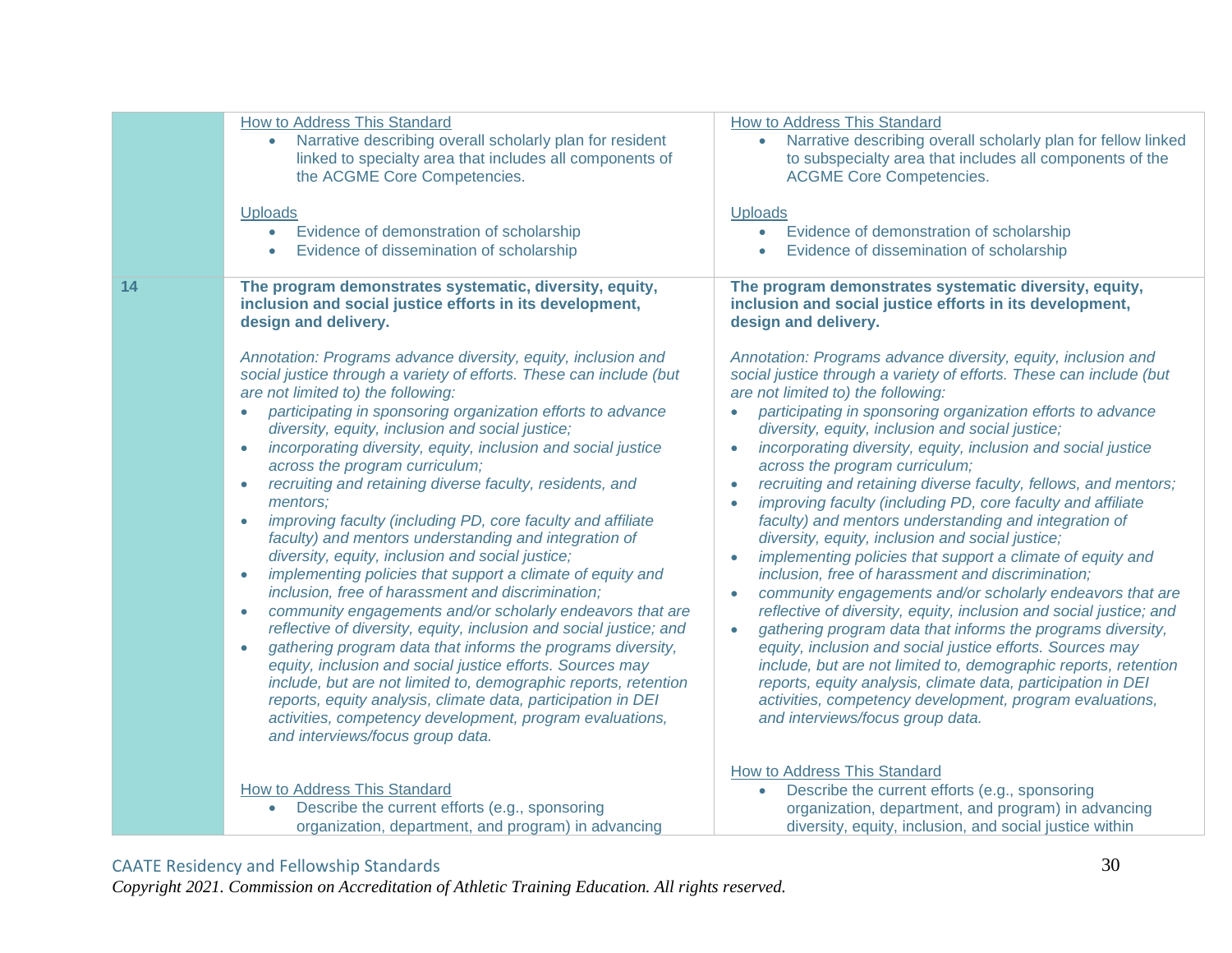|    | diversity, equity, inclusion, and social justice within<br>program development, design and delivery across<br>didactic and clinical practice.<br>Identify the sources of sponsoring organization and<br>program data used to inform diversity, equity, inclusion<br>and social justice efforts<br><b>Uploads</b><br>Provide the relevant program data and analysis that informs<br>the program's diversity, equity, inclusion and social justice<br>efforts                                                                                | program development, design and delivery across<br>didactic and clinical practice<br>Identify the sources of sponsoring organization and<br>$\bullet$<br>program data used to inform diversity, equity, inclusion<br>and social justice efforts<br><b>Uploads</b><br>Provide the relevant program data and analysis that<br>$\bullet$<br>informs the program's diversity, equity, inclusion and<br>social justice efforts                                                                                                                                  |
|----|--------------------------------------------------------------------------------------------------------------------------------------------------------------------------------------------------------------------------------------------------------------------------------------------------------------------------------------------------------------------------------------------------------------------------------------------------------------------------------------------------------------------------------------------|------------------------------------------------------------------------------------------------------------------------------------------------------------------------------------------------------------------------------------------------------------------------------------------------------------------------------------------------------------------------------------------------------------------------------------------------------------------------------------------------------------------------------------------------------------|
|    | SECTION III: INSTITUTIONAL ORGANIZATION AND ADMINISTRATION                                                                                                                                                                                                                                                                                                                                                                                                                                                                                 |                                                                                                                                                                                                                                                                                                                                                                                                                                                                                                                                                            |
| 15 | The program must be identified as an athletic training<br>residency in a specialty area in all organizational<br>publications.                                                                                                                                                                                                                                                                                                                                                                                                             | The program must be identified as an athletic training<br>fellowship in a subspecialty area in all organizational<br>publications.                                                                                                                                                                                                                                                                                                                                                                                                                         |
|    | Annotation:                                                                                                                                                                                                                                                                                                                                                                                                                                                                                                                                | Annotation:                                                                                                                                                                                                                                                                                                                                                                                                                                                                                                                                                |
|    | How to Address This Standard<br>Describe how the program is listed as an athletic training<br>$\bullet$<br>residency in a specialty area within all organizational<br>publications                                                                                                                                                                                                                                                                                                                                                         | How to Address This Standard<br>Describe how the program is listed as an athletic training<br>$\bullet$<br>fellowship in a subspecialty area within all organizational<br>publications                                                                                                                                                                                                                                                                                                                                                                     |
|    | <b>Uploads</b><br>Official organization document verifying the program is listed<br>$\bullet$<br>as an athletic training residency in a specialty area<br>Official completion certificate verifying the program is listed<br>as an athletic training residency in a specialty area<br>URL or webpages verifying the program is listed as an athletic<br>$\bullet$<br>training residency in a specialty area<br>Promotional materials verifying the program is listed as an<br>$\bullet$<br>athletic training residency in a specialty area | <b>Uploads</b><br>Official organization document verifying the program is listed<br>$\bullet$<br>as an athletic training fellowship in a subspecialty area<br>Official completion certificate verifying the program is listed<br>as an athletic training fellowship in a subspecialty area<br>URL or webpages verifying the program is listed as an athletic<br>$\bullet$<br>training fellowship in a subspecialty area<br>Promotional materials verifying the program is listed as an<br>$\bullet$<br>athletic training fellowship in a subspecialty area |
| 16 | There is an organizational structure with leadership and<br>administrative personnel to support the operations of the<br>program.                                                                                                                                                                                                                                                                                                                                                                                                          | There is an organizational structure with leadership and<br>administrative personnel to support the operations of the<br>program.                                                                                                                                                                                                                                                                                                                                                                                                                          |
|    | Annotation: The intent of this standard is to ensure the operations<br>for the residency program include operational resources,                                                                                                                                                                                                                                                                                                                                                                                                            | Annotation: The intent of this standard is to ensure the operations<br>for the fellowship program include operational resources,                                                                                                                                                                                                                                                                                                                                                                                                                           |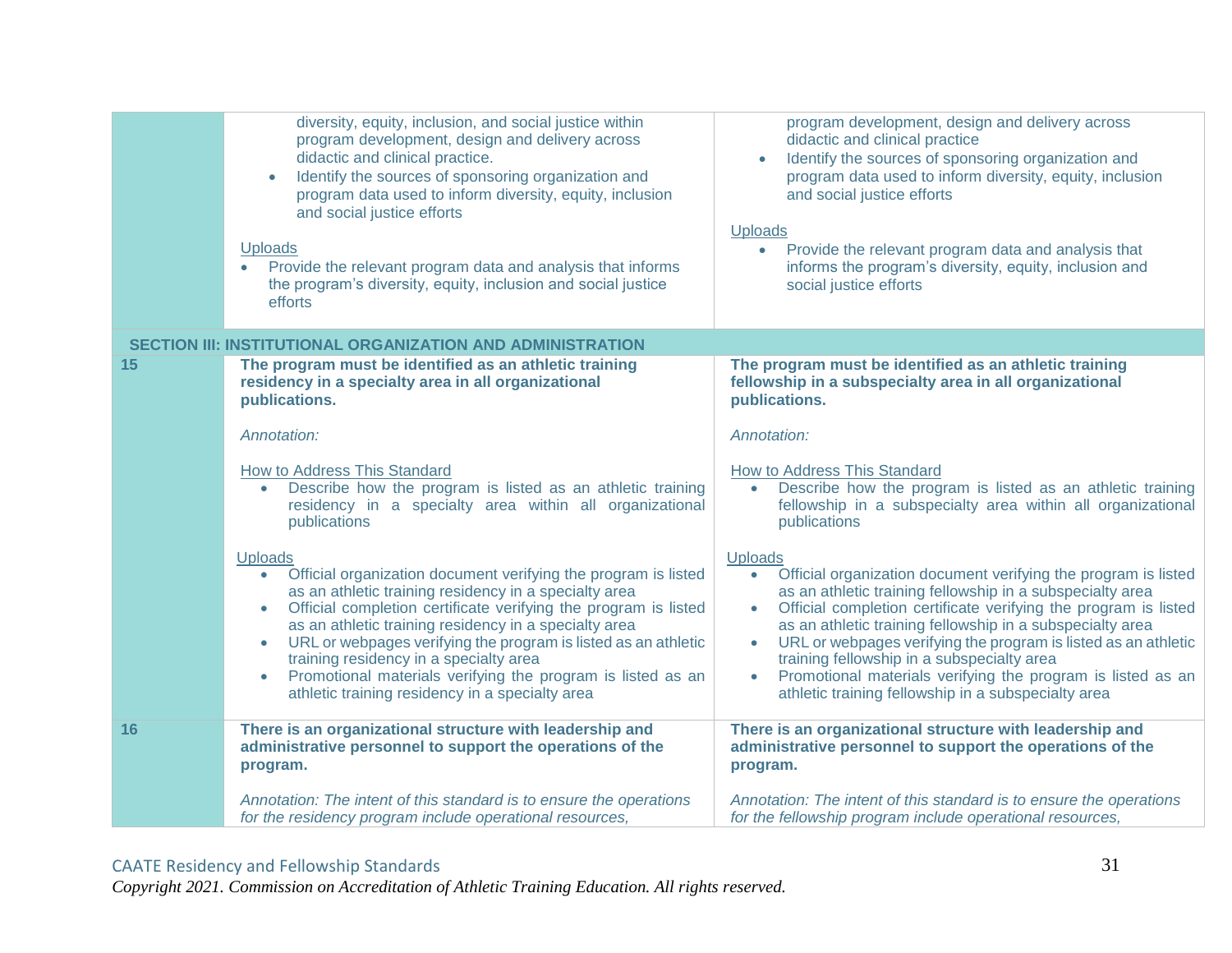|    | legitimized practice settings, and organizational structure.                                                                                                                                                                                                                                                                                                                                                                                                   | legitimized practice settings, and organizational structure.                                                                                                                                                                                                                                                                                                                                                                                                                |
|----|----------------------------------------------------------------------------------------------------------------------------------------------------------------------------------------------------------------------------------------------------------------------------------------------------------------------------------------------------------------------------------------------------------------------------------------------------------------|-----------------------------------------------------------------------------------------------------------------------------------------------------------------------------------------------------------------------------------------------------------------------------------------------------------------------------------------------------------------------------------------------------------------------------------------------------------------------------|
|    | How to Address This Standard<br>A mechanism exists for a clearly defined reporting structure.<br>$\bullet$<br>Describe the organizational structure and how that structure<br>is conducive to the program meeting the stated mission,<br>goals, and expected program outcomes.<br>If outside funding is used, the program should provide<br>procedures governing how the additional available funding is<br>utilized to support the operations of the program. | How to Address This Standard<br>A mechanism exists for a clearly defined reporting structure.<br>$\bullet$<br>Describe the organizational structure and how that structure<br>is conducive to the program meeting the stated mission,<br>goals, and expected program outcomes.<br>If outside funding is used, the program should provide<br>$\bullet$<br>procedures governing how the additional available funding is<br>utilized to support the operations of the program. |
|    | <b>Uploads</b><br>Organizational structure<br><b>Budget Table (for operational resources)</b><br>External accrediting agency verification                                                                                                                                                                                                                                                                                                                      | <b>Uploads</b><br>Organizational structure<br>$\bullet$<br><b>Budget Table (for operational resources)</b><br>$\bullet$<br>External accrediting agency verification<br>$\bullet$                                                                                                                                                                                                                                                                                            |
| 17 | All sites where residents are involved in education<br>(excluding the sponsoring organization) have a current<br>affiliation agreement or memorandum of understanding that<br>is endorsed by the appropriate administrative authority at<br>both the sponsoring organization and site.                                                                                                                                                                         | All sites where fellows are involved in education (excluding<br>the sponsoring organization) have a current affiliation<br>agreement or memorandum of understanding that is<br>endorsed by the appropriate administrative authority at both<br>the sponsoring organization and site.                                                                                                                                                                                        |
|    | Annotation: When the administrative oversight of the program<br>personnel differs from the affiliate site, affiliation agreements or<br>memoranda of understanding must be obtained from all parties.<br>All sites (excluding the sponsoring organization) must have<br>affiliation agreements or memoranda of understanding                                                                                                                                   | Annotation: When the administrative oversight of the program<br>personnel differs from the affiliate site, affiliation agreements or<br>memoranda of understanding must be obtained from all parties.<br>All sites (excluding the sponsoring organization) must have<br>affiliation agreements or memoranda of understanding                                                                                                                                                |
|    | How to Address This Standard<br>Describe the process to ensure that there is an executed<br>affiliation agreement or memorandum of understanding with<br>all sites where residents are involved in clinical development.                                                                                                                                                                                                                                       | How to Address This Standard<br>Describe the process to ensure that there is an executed<br>affiliation agreement or memorandum of understanding with<br>all sites where fellows are involved in clinical development.                                                                                                                                                                                                                                                      |
|    | <b>Uploads</b><br>Formal agreements, signed and dated by the appropriate<br>administrative authority                                                                                                                                                                                                                                                                                                                                                           | Uploads<br>Formal agreements, signed and dated by the appropriate<br>administrative authority                                                                                                                                                                                                                                                                                                                                                                               |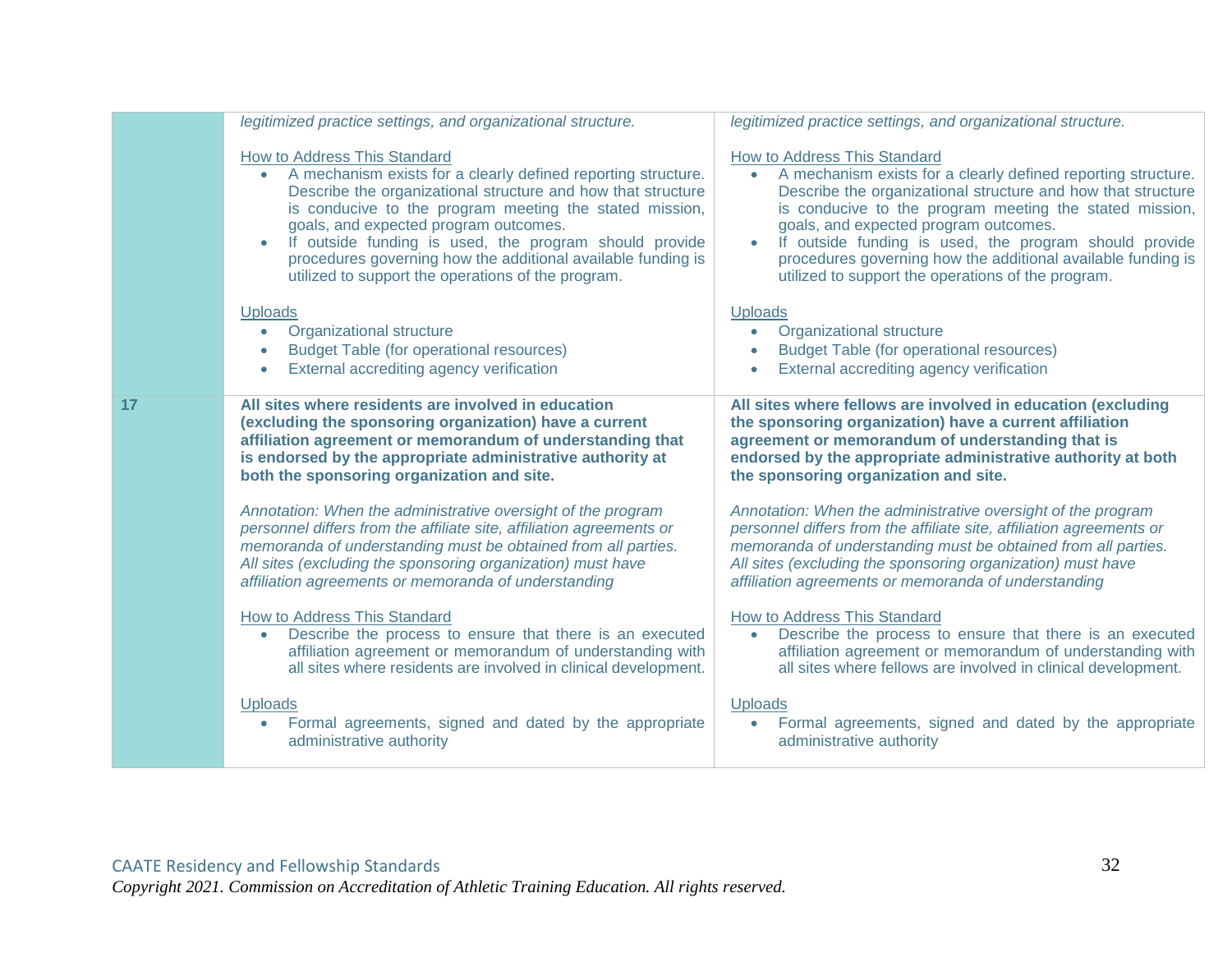| 18 | The program director is a full-time employee of the<br>sponsoring organization. The program director's experience<br>and qualifications must include the following:<br>An earned post-baccalaureate degree<br>Content expertise in the specialty area<br>Certification and in good standing with the Board of<br><b>Certification</b><br>Current state athletic training credential and in good<br>standing with the state regulatory agency in the state<br>in which the program is housed (in states with<br>regulation)<br>Verified NPI number with appropriate healthcare field<br>$\bullet$<br>designation<br><b>Engages in scholarship</b><br>$\bullet$<br>Currently practicing clinically within the specialty area<br>$\bullet$<br>Must be active at local, state, regional, and/or national<br>$\bullet$<br>levels<br>Annotation: The program director is engaged clinically a minimum<br>8 hours/week in the specialty area. | The program director is a full-time employee of the<br>sponsoring organization. The program director's experience<br>and qualifications must include the following:<br>An earned post-baccalaureate degree<br>Content expertise in the subspecialty area<br>Certification and in good standing with the Board of<br><b>Certification</b><br>Current state athletic training credential and in good<br>$\bullet$<br>standing with the state regulatory agency in the state<br>in which the program is housed (in states with<br>regulation)<br>Verified NPI number with appropriate healthcare field<br>$\bullet$<br>designation<br><b>Engages in scholarship</b><br>$\bullet$<br>Currently practicing clinically within the subspecialty<br>area<br>Must be active at local, state, regional, and/or national<br><b>levels</b><br>Annotation: The program director is engaged clinically a minimum<br>8 hours/week in the subspecialty area. |
|----|----------------------------------------------------------------------------------------------------------------------------------------------------------------------------------------------------------------------------------------------------------------------------------------------------------------------------------------------------------------------------------------------------------------------------------------------------------------------------------------------------------------------------------------------------------------------------------------------------------------------------------------------------------------------------------------------------------------------------------------------------------------------------------------------------------------------------------------------------------------------------------------------------------------------------------------|----------------------------------------------------------------------------------------------------------------------------------------------------------------------------------------------------------------------------------------------------------------------------------------------------------------------------------------------------------------------------------------------------------------------------------------------------------------------------------------------------------------------------------------------------------------------------------------------------------------------------------------------------------------------------------------------------------------------------------------------------------------------------------------------------------------------------------------------------------------------------------------------------------------------------------------------|
|    | How to Address This Standard<br>Demonstrate that the program director is engaged clinically a<br>$\bullet$<br>minimum of 8 hours per week in the specialty area<br>Demonstrate knowledge, skills, attitudes, and abilities within<br>the specialty area                                                                                                                                                                                                                                                                                                                                                                                                                                                                                                                                                                                                                                                                                | How to Address This Standard<br>Demonstrate that the program director is engaged clinically a<br>$\bullet$<br>minimum of 8 hours per week in the subspecialty area<br>Demonstrate knowledge, skills, attitudes, and abilities within<br>$\bullet$<br>the subspecialty area                                                                                                                                                                                                                                                                                                                                                                                                                                                                                                                                                                                                                                                                   |
|    | <b>Uploads</b><br>Evidence of content expertise (table, professional portfolio,<br>$\bullet$<br>or similar document)<br>Evidence of scholarship engagement                                                                                                                                                                                                                                                                                                                                                                                                                                                                                                                                                                                                                                                                                                                                                                             | <b>Uploads</b><br>Evidence of content expertise (table, professional portfolio,<br>$\bullet$<br>or similar document)<br>Evidence of scholarship engagement<br>$\bullet$                                                                                                                                                                                                                                                                                                                                                                                                                                                                                                                                                                                                                                                                                                                                                                      |
| 19 | There is a single program director with the authority and<br>accountability for the operations of the program. The<br>program director has adequate protected time to oversee<br>and advance the residency program, with consideration<br>given to the size and complexity of the program. This<br>includes the following responsibilities:<br><b>Program planning and operation, including</b><br>$\bullet$                                                                                                                                                                                                                                                                                                                                                                                                                                                                                                                           | There is a single program director with the authority and<br>accountability for the operations of the program. The<br>program director has adequate protected time to oversee<br>and advance the residency program, with consideration<br>given to the size and complexity of the program. This<br>includes the following responsibilities:<br>Program planning and operation, including<br>$\bullet$                                                                                                                                                                                                                                                                                                                                                                                                                                                                                                                                        |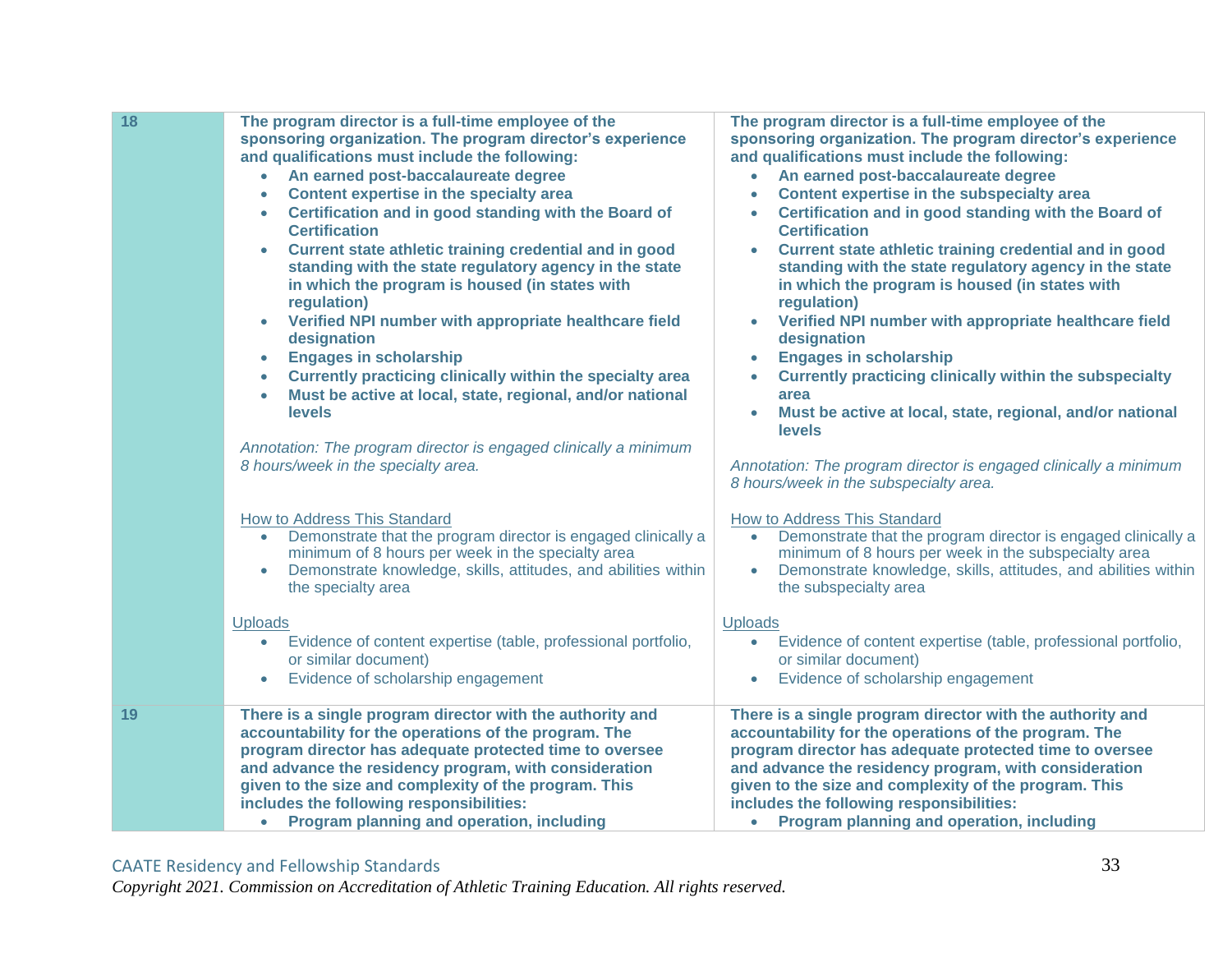|    | development of the framework<br><b>Program evaluation</b><br>$\bullet$<br>Oversight of the quality of clinical and didactic<br>education<br><b>Maintenance of accreditation</b><br>Input into budget management<br>Input on the selection, evaluation and development of<br>program personnel<br>Input on the selection, evaluation and mentorship of<br>residents<br>Mentorship of the program personnel as they interact<br>with the resident<br><b>Oversight of resident clinical progression</b><br>$\bullet$<br><b>Conducts essential orientation activities</b> | development of the framework<br><b>Program evaluation</b><br>$\bullet$<br>Oversight of the quality of clinical and didactic<br>$\bullet$<br>education<br><b>Maintenance of accreditation</b><br>۰<br>Input into budget management<br>$\bullet$<br>Input on the selection, evaluation and development of<br>$\bullet$<br>program personnel<br>Input on the selection, evaluation and mentorship of<br>$\bullet$<br>fellows<br>Mentorship of the program personnel as they interact<br>$\bullet$<br>with the fellow<br><b>Oversight of fellow clinical progression</b><br>$\bullet$<br><b>Conducts essential orientation activities</b> |
|----|-----------------------------------------------------------------------------------------------------------------------------------------------------------------------------------------------------------------------------------------------------------------------------------------------------------------------------------------------------------------------------------------------------------------------------------------------------------------------------------------------------------------------------------------------------------------------|---------------------------------------------------------------------------------------------------------------------------------------------------------------------------------------------------------------------------------------------------------------------------------------------------------------------------------------------------------------------------------------------------------------------------------------------------------------------------------------------------------------------------------------------------------------------------------------------------------------------------------------|
|    | Annotation: The program director must be provided with support<br>and time adequate for administration of the program based upon<br>its size and configuration.                                                                                                                                                                                                                                                                                                                                                                                                       | Annotation: The program director must be provided with support<br>and time adequate for administration of the program based upon<br>its size and configuration.                                                                                                                                                                                                                                                                                                                                                                                                                                                                       |
|    | <b>How to Address This Standard</b><br>Describe the program director's role with regard to the<br>$\bullet$<br>responsibilities outlined above<br>Provide a narrative describing how the program director<br>$\bullet$<br>has clear protected time to run all components of the<br>program as defined in their responsibilities<br>Describe the process used to arrive at the assigned load<br>$\bullet$<br>for the program director                                                                                                                                  | How to Address This Standard<br>Describe the program director's role with regard to the<br>responsibilities outlined above<br>Provide a narrative describing how the program director<br>has clear protected time to run all components of the<br>program as defined in their responsibilities<br>Describe the process used to arrive at the assigned load<br>for the program director                                                                                                                                                                                                                                                |
|    | <b>Uploads</b><br>The program director's job description; please delete all<br>$\bullet$<br>personal information (for example, salary, social security<br>number) from the document<br><b>Workload Table</b><br>$\bullet$                                                                                                                                                                                                                                                                                                                                             | <b>Uploads</b><br>The program director's job description; please delete all<br>$\bullet$<br>personal information (for example, salary, social security<br>number) from the document<br><b>Workload Table</b><br>$\bullet$                                                                                                                                                                                                                                                                                                                                                                                                             |
| 20 | Program personnel numbers are sufficient to meet the needs<br>of the program.<br>How to Address This Standard<br>Demonstrate how your program personnel numbers are<br>$\bullet$                                                                                                                                                                                                                                                                                                                                                                                      | Program personnel numbers are sufficient to meet the needs<br>of the program.<br>How to Address This Standard<br>Demonstrate how your program personnel numbers are                                                                                                                                                                                                                                                                                                                                                                                                                                                                   |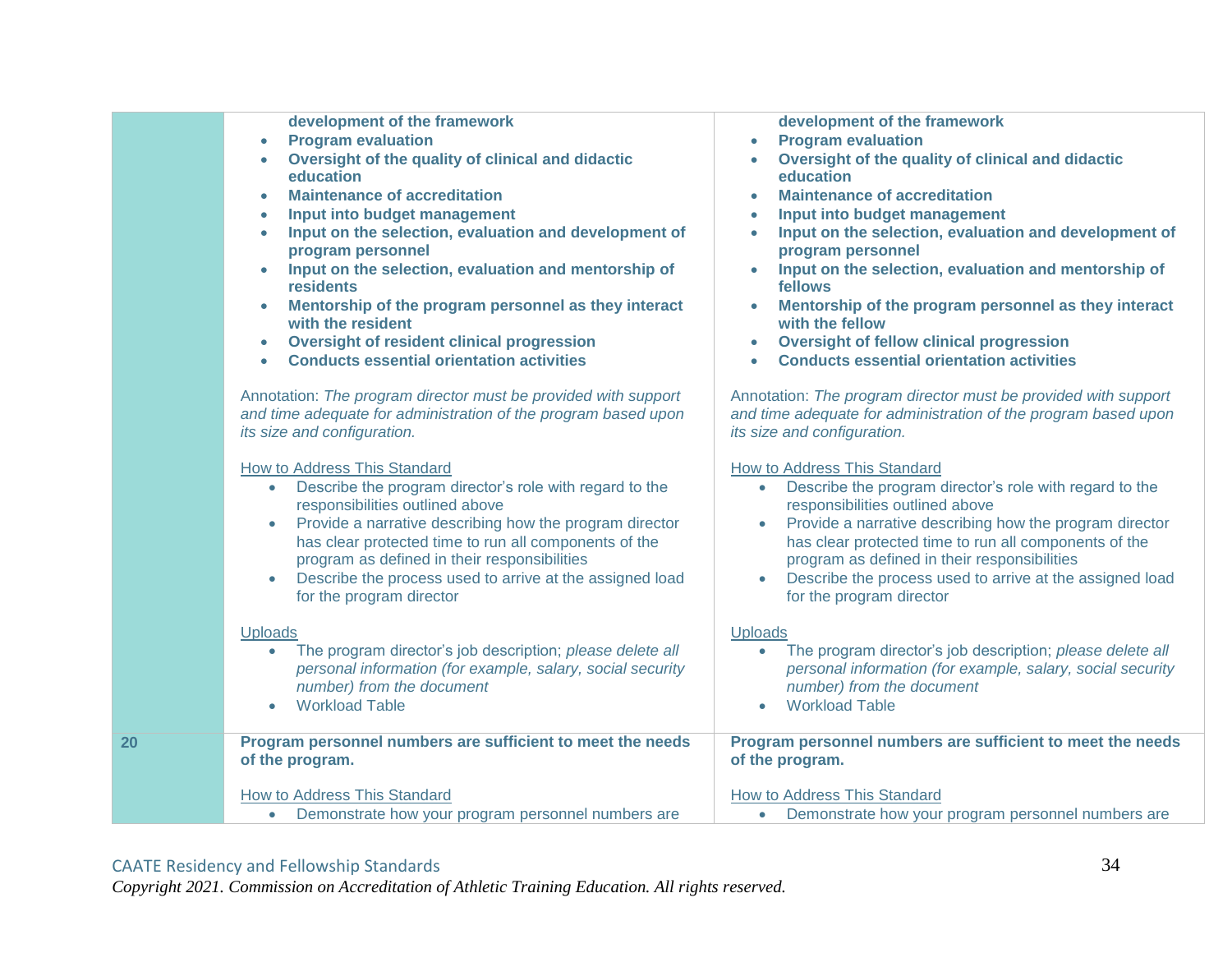|    | sufficient to meet the needs of the learning outcomes of<br>the resident and outcomes of the program                                                                                                                                                                                                                                                                                                                                                                                                                                                                                                                                                                                                                                                                                                                                                                                                                                                                                                                                    | sufficient to meet the needs of the learning outcomes of<br>the fellow and outcomes of the program                                                                                                                                                                                                                                                                                                                                                                                                                                                                                                                                                                                                                                                                                                                                                                                                                                                                                     |
|----|-----------------------------------------------------------------------------------------------------------------------------------------------------------------------------------------------------------------------------------------------------------------------------------------------------------------------------------------------------------------------------------------------------------------------------------------------------------------------------------------------------------------------------------------------------------------------------------------------------------------------------------------------------------------------------------------------------------------------------------------------------------------------------------------------------------------------------------------------------------------------------------------------------------------------------------------------------------------------------------------------------------------------------------------|----------------------------------------------------------------------------------------------------------------------------------------------------------------------------------------------------------------------------------------------------------------------------------------------------------------------------------------------------------------------------------------------------------------------------------------------------------------------------------------------------------------------------------------------------------------------------------------------------------------------------------------------------------------------------------------------------------------------------------------------------------------------------------------------------------------------------------------------------------------------------------------------------------------------------------------------------------------------------------------|
| 21 | The core faculty experience and qualifications must include<br>the following:<br>An earned post-baccalaureate degree<br>$\bullet$<br>Content expertise in the specialty area<br>$\bullet$<br>Certification and in good standing with the Board of<br>$\bullet$<br><b>Certification</b><br>Current state credential and in good standing with<br>the state regulatory agency in the state in which the<br>program is housed (in states with regulation<br>Verified NPI number with appropriate healthcare field<br>$\bullet$<br>designation<br><b>Engages in scholarship</b><br>$\bullet$<br>Currently practicing clinically in the specialty area<br>$\bullet$<br>Active at local, state, regional, and/or national levels<br>$\bullet$<br><b>Conducts essential orientation activities</b><br>$\bullet$<br>How to Address This Standard<br>N/A<br>$\bullet$<br><b>Uploads</b><br>Evidence of content expertise (table, professional<br>$\bullet$<br>portfolio, or similar document)<br>Evidence of scholarship engagement<br>$\bullet$ | The core faculty experience and qualifications must include<br>the following:<br>An earned post-baccalaureate degree<br>$\bullet$<br>Content expertise in the subspecialty area<br>Certification and in good standing with the Board of<br>$\bullet$<br><b>Certification</b><br>Current state credential and in good standing with<br>the state regulatory agency in the state in which the<br>program is housed (in states with regulation<br>Verified NPI number with appropriate healthcare field<br>$\bullet$<br>designation<br><b>Engages in scholarship</b><br><b>Currently practicing clinically in the subspecialty</b><br>area<br>Active at local, state, regional, and/or national levels<br><b>Conducts essential orientation activities</b><br>$\bullet$<br>How to Address This Standard<br>N/A<br>$\bullet$<br><b>Uploads</b><br>Evidence of content expertise (table, professional<br>$\bullet$<br>portfolio, or similar document)<br>Evidence of scholarship engagement |
| 22 | The core faculty has adequate protected time to assist with<br>and advance the residency program, with consideration<br>given to the size and complexity of the program. Core faculty<br>must function to:<br>Support the program director in program and<br>$\bullet$<br>curricular development<br><b>Uphold the ACGME Core Competencies within</b><br>clinical practice<br>Administer and maintain an educational environment<br>conducive to the development of the residents<br>Mentor residents during clinical practice to expand<br>$\bullet$                                                                                                                                                                                                                                                                                                                                                                                                                                                                                    | The core faculty has adequate protected time to assist with<br>and advance the fellowship program, with consideration<br>given to the size and complexity of the program. Core faculty<br>must function to:<br>Support the program director in program and<br>$\bullet$<br>curricular development<br><b>Uphold the ACGME Core Competencies within</b><br>clinical practice<br>Administer and maintain an educational environment<br>conducive to the development of the fellows<br>Mentor fellows during clinical practice to expand<br>$\bullet$                                                                                                                                                                                                                                                                                                                                                                                                                                      |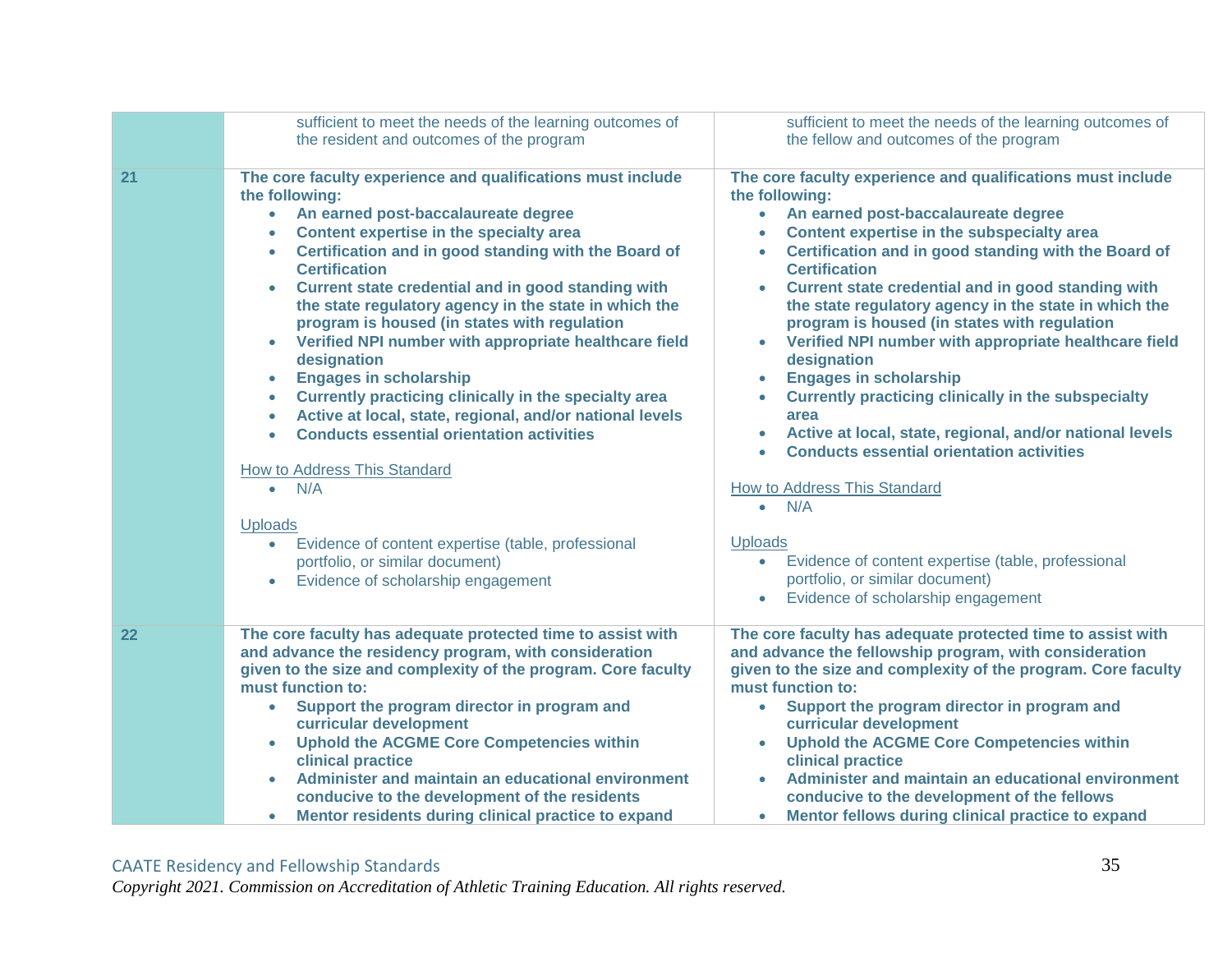|    | their depth and breadth of knowledge and skills in<br>the program's specialty area<br>Provide instruction and assessment of the advanced<br>knowledge, skills, and clinical abilities of the<br>specialty area<br>How to Address This Standard                                                                                                                                                                               | their depth and breadth of knowledge and skills in<br>the program's subspecialty area<br>Provide instruction and assessment of the advanced<br>knowledge, skills, and clinical abilities of the<br>subspecialty area<br>How to Address This Standard                                                                                                                                                            |
|----|------------------------------------------------------------------------------------------------------------------------------------------------------------------------------------------------------------------------------------------------------------------------------------------------------------------------------------------------------------------------------------------------------------------------------|-----------------------------------------------------------------------------------------------------------------------------------------------------------------------------------------------------------------------------------------------------------------------------------------------------------------------------------------------------------------------------------------------------------------|
|    | Narrative describing the core faculty member's roles with<br>$\bullet$<br>regard to the responsibilities outlined above<br>Describe how core faculty workload is assigned<br>$\bullet$<br>Describe the process used to arrive at the assigned load for<br>core faculty<br>Provide a narrative describing how each core faculty<br>$\bullet$<br>member has clear protected time to complete their<br>program responsibilities | Narrative describing the core faculty member's roles with<br>$\bullet$<br>regard to the responsibilities outlined above<br>Describe how core faculty workload is assigned<br>$\bullet$<br>Describe the process used to arrive at the assigned load for<br>core faculty<br>Provide a narrative describing how each core faculty<br>member has clear protected time to complete their<br>program responsibilities |
|    | <b>Uploads</b><br><b>Workload Table</b><br>$\bullet$                                                                                                                                                                                                                                                                                                                                                                         | <b>Uploads</b><br><b>Workload Table</b><br>$\bullet$                                                                                                                                                                                                                                                                                                                                                            |
| 23 | The affiliate faculty must have appropriate qualifications in<br>their field in order to contribute to the development of the<br>resident.                                                                                                                                                                                                                                                                                   | The affiliate faculty must have appropriate qualifications in<br>their field in order to contribute to the development of the<br>fellow.                                                                                                                                                                                                                                                                        |
|    | Annotation: Describe how those qualifications are related to their<br>role in the program.                                                                                                                                                                                                                                                                                                                                   | Annotation: Describe how those qualifications are related to their<br>role in the program.                                                                                                                                                                                                                                                                                                                      |
|    | How to Address This Standard<br>Describe content expertise of the affiliate faculty and their<br>$\bullet$<br>role in the program                                                                                                                                                                                                                                                                                            | <b>How to Address This Standard</b><br>Describe content expertise of the affiliate faculty and their<br>role in the program                                                                                                                                                                                                                                                                                     |
|    | <b>Uploads</b><br>Evidence of content expertise (table, professional<br>portfolio, or similar document)                                                                                                                                                                                                                                                                                                                      | Uploads<br>Evidence of content expertise (table, professional<br>$\bullet$<br>portfolio, or similar document)                                                                                                                                                                                                                                                                                                   |
| 24 | The program has a medical director that supports the<br>program.                                                                                                                                                                                                                                                                                                                                                             | The program has a medical director that supports the<br>program.                                                                                                                                                                                                                                                                                                                                                |
|    | How to Address This Standard<br>Describe the role of the medical director within the<br>$\bullet$<br>residency                                                                                                                                                                                                                                                                                                               | How to Address This Standard<br>Describe the role of the medical director within the<br>$\bullet$<br>fellowship                                                                                                                                                                                                                                                                                                 |
|    |                                                                                                                                                                                                                                                                                                                                                                                                                              |                                                                                                                                                                                                                                                                                                                                                                                                                 |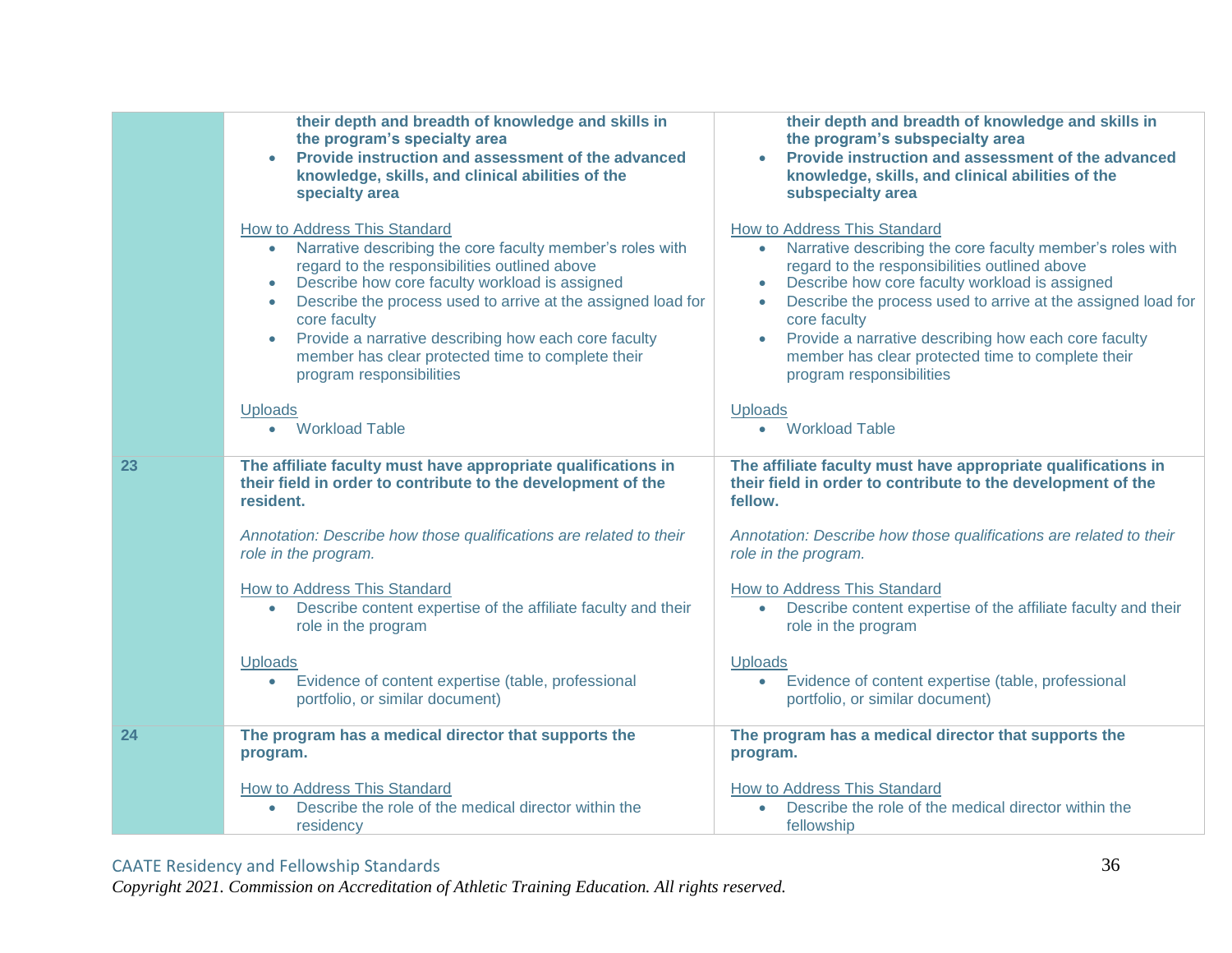|    | <b>Uploads</b><br>The current license of the medical director<br>A work agreement, contract appointment letter, or MOU<br>for the medical director                                                                                                                                                        | <b>Uploads</b><br>The current license of the medical director<br>A work agreement, contract appointment letter, or MOU<br>for the medical director                                                                                                                                                        |
|----|-----------------------------------------------------------------------------------------------------------------------------------------------------------------------------------------------------------------------------------------------------------------------------------------------------------|-----------------------------------------------------------------------------------------------------------------------------------------------------------------------------------------------------------------------------------------------------------------------------------------------------------|
| 25 | The program ensures the availability of adequate curricular<br>resources for residents and program personnel.                                                                                                                                                                                             | The program ensures the availability of adequate curricular<br>resources for fellows and program personnel.                                                                                                                                                                                               |
|    | Annotation: Curricular resources are adequate to achieve the<br>program's stated mission, goals, and expected program<br>outcomes.                                                                                                                                                                        | Annotation: Curricular resources are adequate to achieve the<br>program's stated mission, goals, and expected program<br>outcomes.                                                                                                                                                                        |
|    | How to Address This Standard<br>Provide a narrative describing the presence of clinical,<br>physical, and technical resources required to meet<br>program needs                                                                                                                                           | How to Address This Standard<br>Provide a narrative describing the presence of clinical,<br>physical, and technical resources required to meet<br>program needs                                                                                                                                           |
| 26 | The number of work hours performed during the program<br>must be in compliance with organizational and federal policy<br>and must not exceed the duty hour standards of the<br><b>Accreditation Council for Graduate Medical Education</b><br>(ACGME).                                                    | The number of work hours performed during the program<br>must be in compliance with organizational and federal policy<br>and must not exceed the duty hour standards of the<br><b>Accreditation Council for Graduate Medical Education</b><br>(ACGME).                                                    |
|    | Annotation: Clinical and educational work hours must be limited to<br>no more than 80 hours per week, averaged over a four-week<br>period, inclusive of all in-house clinical and educational activities,<br>clinical and didactic work done from home, and all moonlighting<br>as outlined by the ACGME. | Annotation: Clinical and educational work hours must be limited to<br>no more than 80 hours per week, averaged over a four-week<br>period, inclusive of all in-house clinical and educational activities,<br>clinical and didactic work done from home, and all moonlighting<br>as outlined by the ACGME. |
|    | How to Address This Standard<br>N/A                                                                                                                                                                                                                                                                       | How to Address This Standard<br>N/A<br>$\bullet$                                                                                                                                                                                                                                                          |
|    | <b>Uploads</b><br>Hours log distinguishing clinical and didactic time (allows<br>$\bullet$<br>norms/benchmarks to be established)<br>Location of link to ACGME duty hours definition                                                                                                                      | Uploads<br>Hours log distinguishing clinical and didactic time (allows<br>$\bullet$<br>norms/benchmarks to be established)<br>Location of link to ACGME duty hours definition                                                                                                                             |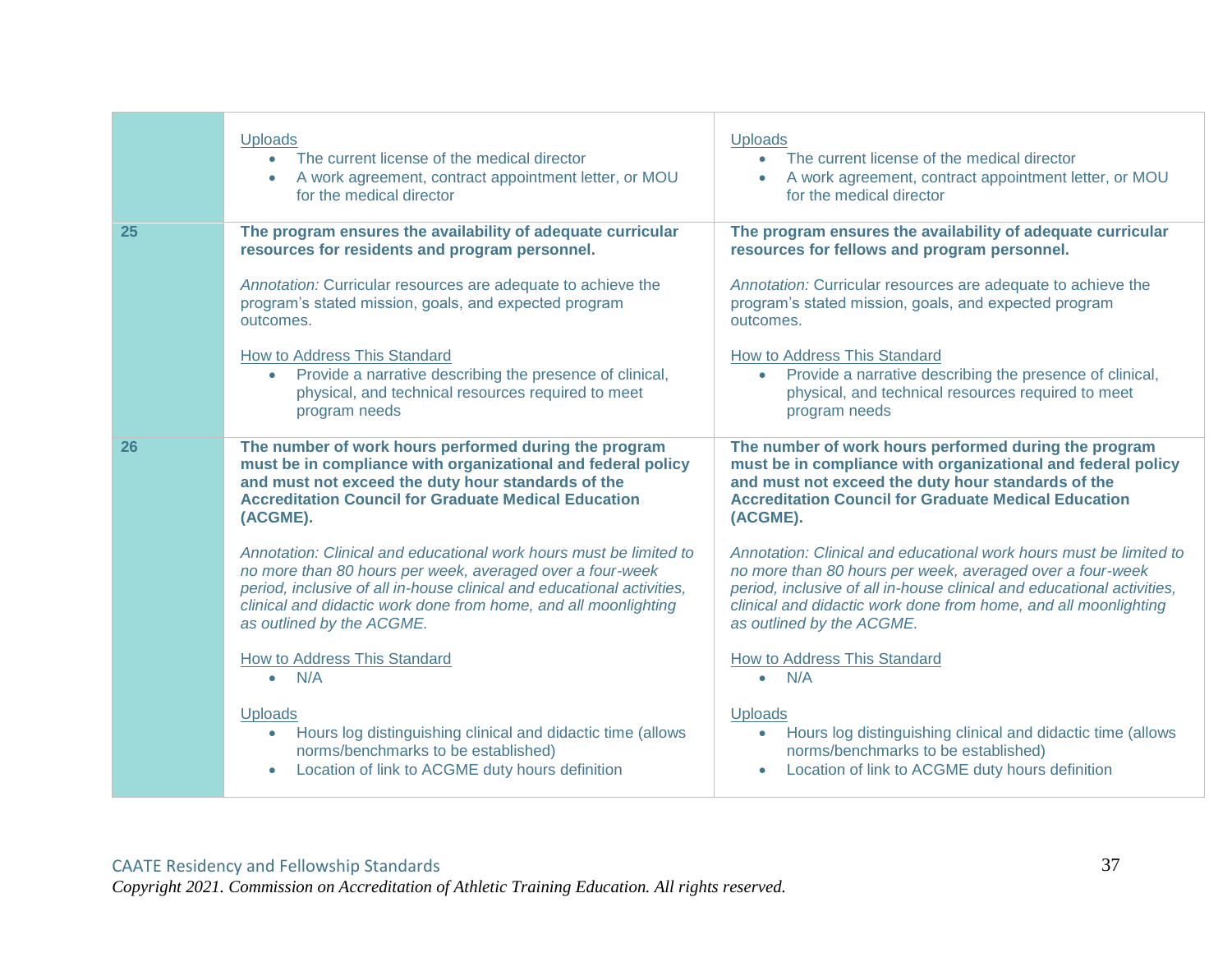| 27 | The program must provide residents sufficient financial<br>support to fulfill the responsibilities of the program.                                                                                                                                                                                                                                                                                                                                             | The program must provide fellows sufficient financial<br>support to fulfill the responsibilities of the program.                                                                                                                                                                                                                                                                                                                 |
|----|----------------------------------------------------------------------------------------------------------------------------------------------------------------------------------------------------------------------------------------------------------------------------------------------------------------------------------------------------------------------------------------------------------------------------------------------------------------|----------------------------------------------------------------------------------------------------------------------------------------------------------------------------------------------------------------------------------------------------------------------------------------------------------------------------------------------------------------------------------------------------------------------------------|
|    | Annotation: Moonlighting must not interfere with the ability of the<br>resident to achieve the goals and objectives of the program.<br>Moonlighting time must be counted toward the 80-hour work week<br>limitation as defined by ACGME duty hours. The intent of this<br>Standard is for the program to show how it is protecting against<br>the residents need to seek outside employment.                                                                   | Annotation: Moonlighting must not interfere with the ability of the<br>fellow to achieve the goals and objectives of the program.<br>Moonlighting time must be counted toward the 80-hour work week<br>limitation as defined by ACGME duty hours. The intent of this<br>Standard is for the program to show how it is protecting against<br>the fellows need to seek outside employment.                                         |
|    | How to Address This Standard<br>Program must provide how financial compensation is<br>$\bullet$<br>determined; what it includes; demonstrate that it is<br>equitable (cost of living); describe the data used to<br>support the decision<br>Program must provide benchmarks for the salary and<br>$\bullet$<br>benefits package which should be compared to full time<br>staff                                                                                 | <b>How to Address This Standard</b><br>Program must provide how financial compensation is<br>$\bullet$<br>determined; what it includes; demonstrate that it is<br>equitable (cost of living); describe the data used to<br>support the decision<br>Program must provide benchmarks for the salary and<br>benefits package which should be compared to full time<br>staff                                                         |
| 28 | The program and its stakeholders foster civil, equitable, and<br>professional learning environments that are free from<br>harassment and discrimination. <sup>1</sup>                                                                                                                                                                                                                                                                                          | The program and its stakeholders foster civil, equitable, and<br>professional learning environments that are free from<br>harassment and discrimination. <sup>1</sup>                                                                                                                                                                                                                                                            |
|    | How to Address This Standard<br>Describe how the program and stakeholders foster civil,<br>$\bullet$<br>equitable, and professional learning environments that<br>are free from harassment and discrimination<br>Identify the sources of program data used that helps the<br>$\bullet$<br>program determine that professional learning<br>environments are civil, equitable and free from<br>harassment and discrimination                                     | How to Address This Standard<br>Describe how the program and stakeholders foster civil,<br>equitable, and professional learning environments that<br>are free from harassment and discrimination<br>Identify the sources of program data used that helps the<br>program determine that professional learning<br>environments are civil, equitable and free from<br>harassment and discrimination                                 |
|    | <b>Uploads</b><br>The program's nonprejudicial or nondiscrimination policy<br>$\bullet$<br>for educational opportunities and placements for the<br>residents. Policies and procedure may be per sponsoring<br>organization and not specific to the program.<br>Provide the relevant program data that helps the program<br>$\bullet$<br>determine that professional learning environments are civil,<br>equitable, and free from harassment and discrimination | <b>Uploads</b><br>The program's nonprejudicial or nondiscrimination policy<br>$\bullet$<br>for educational opportunities for the fellows. Policies and<br>procedure may be per sponsoring organization and not<br>specific to the program.<br>Provide the relevant program data that helps the program<br>determine that professional learning environments are civil,<br>equitable, and free from harassment and discrimination |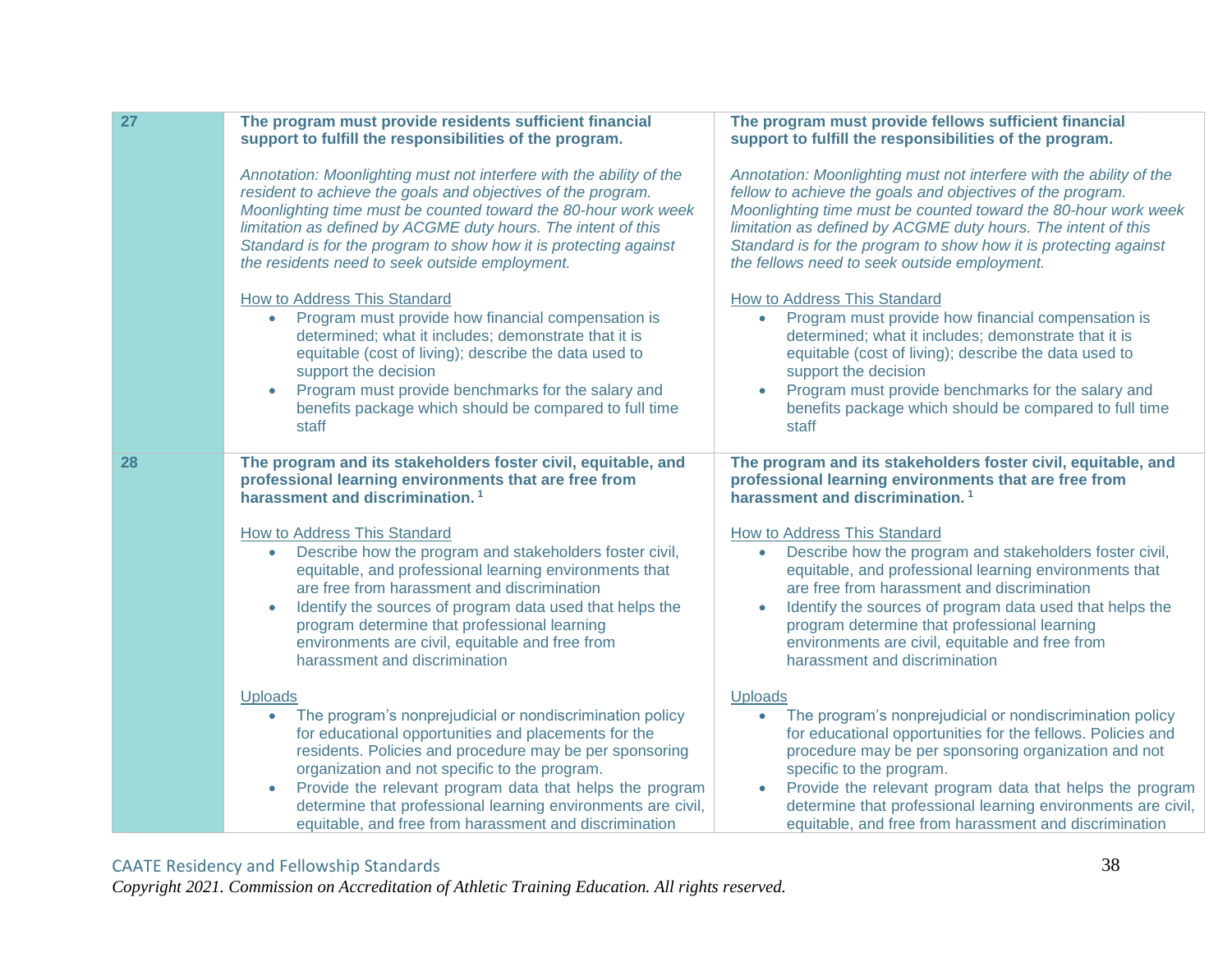|    | 1. VI.B.6 of the ACGME Common Program Requirements<br>(https://www.acgme.org/Portals/0/PFAssets/ProgramRequi<br>rements/CPRResidency2020.pdf)                                                                                                                                                                                                                                                                                                                                                                                                                                                                                                                                                      | 1. VI.B.6 of the ACGME Common Program Requirements<br>(https://www.acgme.org/Portals/0/PFAssets/ProgramRequi<br>rements/CPRResidency2020.pdf)                                                                                                                                                                                                                                                                                                                                                                                                                                                                                                                                                                                           |
|----|----------------------------------------------------------------------------------------------------------------------------------------------------------------------------------------------------------------------------------------------------------------------------------------------------------------------------------------------------------------------------------------------------------------------------------------------------------------------------------------------------------------------------------------------------------------------------------------------------------------------------------------------------------------------------------------------------|-----------------------------------------------------------------------------------------------------------------------------------------------------------------------------------------------------------------------------------------------------------------------------------------------------------------------------------------------------------------------------------------------------------------------------------------------------------------------------------------------------------------------------------------------------------------------------------------------------------------------------------------------------------------------------------------------------------------------------------------|
| 29 | The program maintains appropriate resident records in<br>secure locations. Records must include the following:<br><b>Admission applications and supporting documents</b><br>$\bullet$<br><b>Individualized plans</b><br>$\bullet$<br><b>Disciplinary actions/remediation</b><br>$\bullet$<br><b>Outcomes/Assessments</b><br><b>Scholarship</b><br>$\bullet$<br><b>Acceptance of program terms</b><br>$\bullet$                                                                                                                                                                                                                                                                                     | The program maintains appropriate fellow records in secure<br>locations. Records must include the following:<br><b>Admission applications and supporting documents</b><br>$\bullet$<br><b>Individualized plans</b><br>$\bullet$<br><b>Disciplinary actions/remediation</b><br><b>Outcomes/Assessments</b><br><b>Scholarship</b><br>$\bullet$<br><b>Acceptance of program terms</b><br>$\bullet$                                                                                                                                                                                                                                                                                                                                         |
|    | How to Address This Standard<br>Describe how the resident records that meet the standard<br>$\bullet$<br>are maintained in secure locations.                                                                                                                                                                                                                                                                                                                                                                                                                                                                                                                                                       | How to Address This Standard<br>• Describe how the fellow records that meet the standard<br>are maintained in secure locations.                                                                                                                                                                                                                                                                                                                                                                                                                                                                                                                                                                                                         |
|    | <b>Uploads</b><br>Acknowledgement of program terms (signed and dated)<br>$\bullet$<br>Acknowledgement of orientation/onboarding (signed and<br>dated)                                                                                                                                                                                                                                                                                                                                                                                                                                                                                                                                              | <b>Uploads</b><br>Acknowledgement of program terms (signed and dated)<br>$\bullet$<br>Acknowledgement of orientation/onboarding (signed and<br>dated)                                                                                                                                                                                                                                                                                                                                                                                                                                                                                                                                                                                   |
| 30 | Prospective and accepted residents are provided with<br>publicly accessible information about the program to include<br>the following:<br>Program Policies & Procedures including grievance,<br>family leave, withdrawal and/or termination, and<br>academic dishonesty policies<br><b>Admission requirements</b><br><b>Employee retention requirements</b><br><b>Program completion requirements</b><br>$\bullet$<br>Organizational fair practice policies including non-<br>discrimination policies and protection of health and<br>safety of the resident<br>Salary and financial responsibility (program related<br>costs)<br>Aggregate data (retention, placement, completion, pass<br>rates) | Prospective and accepted fellows are provided with publicly<br>accessible information about the program to include the<br>following:<br>• Program Policies & Procedures including grievance,<br>family leave, withdrawal and/or termination, and<br>academic dishonesty policies<br><b>Admission requirements</b><br>$\bullet$<br><b>Employee retention requirements</b><br>$\bullet$<br><b>Program completion requirements</b><br>$\bullet$<br>Organizational fair practice policies including non-<br>$\bullet$<br>discrimination policies and protection of health and<br>safety of the fellow<br>Salary and financial responsibility (program related<br>costs)<br>Aggregate data (retention, placement, completion, pass<br>rates) |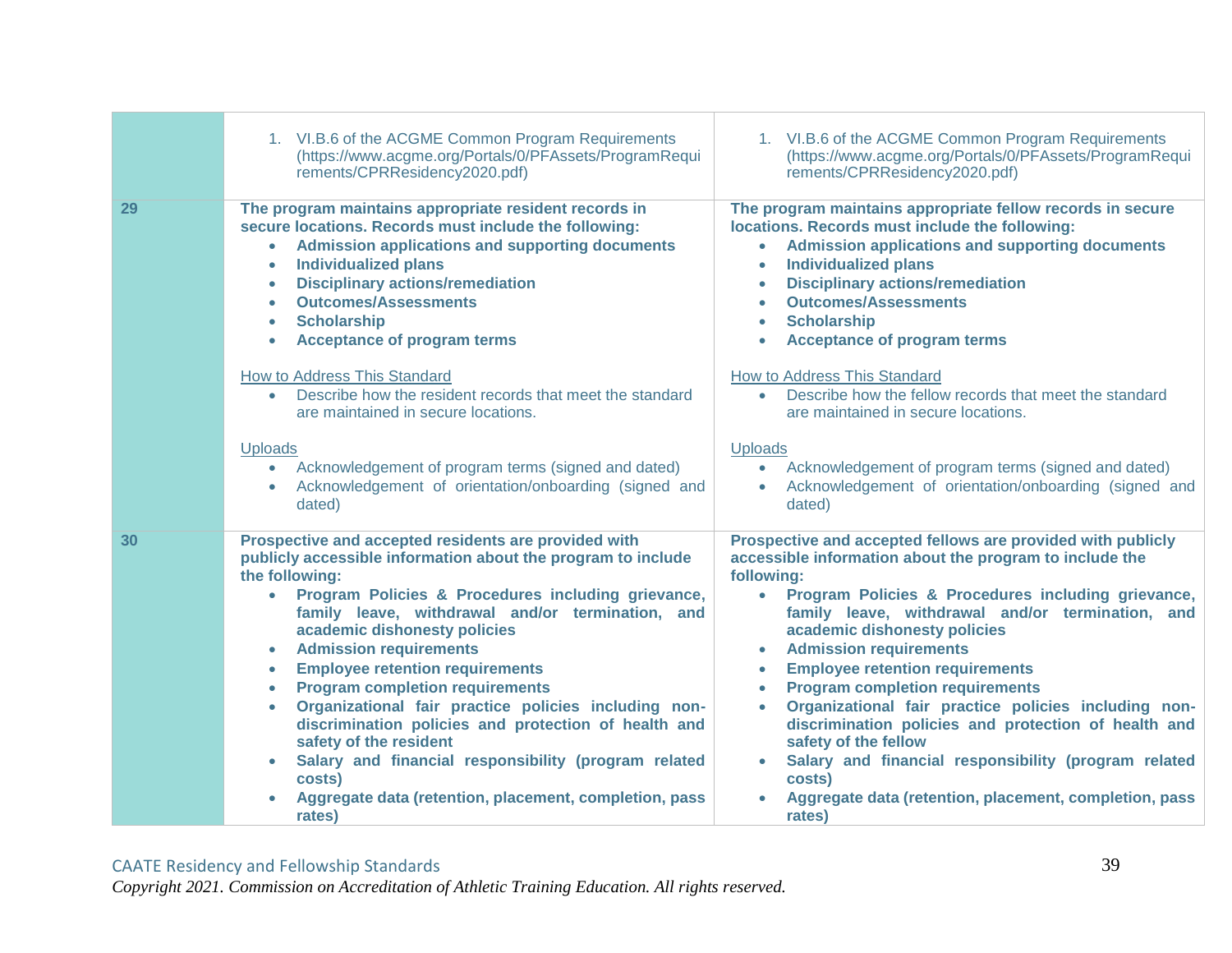|    | <b>Mission and programmatic goals</b>                                                                                                                                                                                                                                                                                                                                                                                                                                                                                                                                                                                                                                                         | <b>Mission and programmatic goals</b>                                                                                                                                                                                                                                                                                                                                                                                                                                                                                                                                                                                                                                                  |
|----|-----------------------------------------------------------------------------------------------------------------------------------------------------------------------------------------------------------------------------------------------------------------------------------------------------------------------------------------------------------------------------------------------------------------------------------------------------------------------------------------------------------------------------------------------------------------------------------------------------------------------------------------------------------------------------------------------|----------------------------------------------------------------------------------------------------------------------------------------------------------------------------------------------------------------------------------------------------------------------------------------------------------------------------------------------------------------------------------------------------------------------------------------------------------------------------------------------------------------------------------------------------------------------------------------------------------------------------------------------------------------------------------------|
|    | How to Address This Standard<br>Describe how prospective and enrolled residents are<br>informed and have access to the information to meet the<br>standard.<br>Describe how the program ensures the information that<br>$\bullet$<br>meets the standard is publicly accessible.                                                                                                                                                                                                                                                                                                                                                                                                               | How to Address This Standard<br>Describe how prospective and enrolled fellows are informed<br>$\bullet$<br>and have access to the information to meet the standard.<br>Describe how the program ensures the information that<br>meets the standard is publicly accessible.<br><b>Uploads</b>                                                                                                                                                                                                                                                                                                                                                                                           |
|    | <b>Uploads</b><br>Procedures governing the award of available funding for<br>$\bullet$<br>scholarships and/or dues, if applicable<br>The written Policy & Procedure manual or the URL of the<br>$\bullet$<br>page where the P&P is found<br>Evidence of all bulleted points above (URL or written)<br>$\bullet$                                                                                                                                                                                                                                                                                                                                                                               | • Procedures governing the award of available funding for<br>scholarships and/or dues, if applicable<br>The written Policy & Procedure manual or the URL of the<br>page where the P&P is found<br>Evidence of all bulleted points above (URL or written)                                                                                                                                                                                                                                                                                                                                                                                                                               |
| 31 | Program policies, procedures and practices provide for<br>compliance with accreditation policies and procedures,<br>including the following:<br>Maintenance of accurate information, easily accessible<br>$\bullet$<br>to the public, on the program website regarding<br>accreditation status and current resident achievement<br>measures<br>Timely submission of required fees and documentation,<br>including reports of program completion rates and<br>resident placement rates<br>Timely notification of expected or unexpected<br>substantive changes with the program and of any<br>change in organization accreditation status or legal<br>authority to provide residency education | Program policies, procedures and practices provide for<br>compliance with accreditation policies and procedures,<br>including the following:<br>Maintenance of accurate information, easily accessible<br>$\bullet$<br>to the public, on the program website regarding<br>accreditation status and current fellow achievement<br>measures<br>Timely submission of required fees and documentation,<br>including reports of program completion rates and<br>fellow placement rates<br>Timely notification of expected or unexpected<br>substantive changes with the program and of any<br>change in organization accreditation status or legal<br>authority to provide fellow education |
|    | Annotation: Associated due dates are established by the CAATE<br>and are available in the CAATE Policy and Procedure manual.<br>Programs are not required to submit evidence of compliance for<br>this standard within a self-study. Evidence of compliance is<br>required only when programs are responding to specific inquiry<br>from the CAATE about potential noncompliance. The nature of<br>evidence requested will depend on the nature of the inquiry.                                                                                                                                                                                                                               | Annotation: Associated due dates are established by the CAATE<br>and are available in the CAATE Policy and Procedure manual.<br>Programs are not required to submit evidence of compliance for<br>this standard within a self-study. Evidence of compliance is<br>required only when programs are responding to specific inquiry<br>from the CAATE about potential noncompliance. The nature of<br>evidence requested will depend on the nature of the inquiry.                                                                                                                                                                                                                        |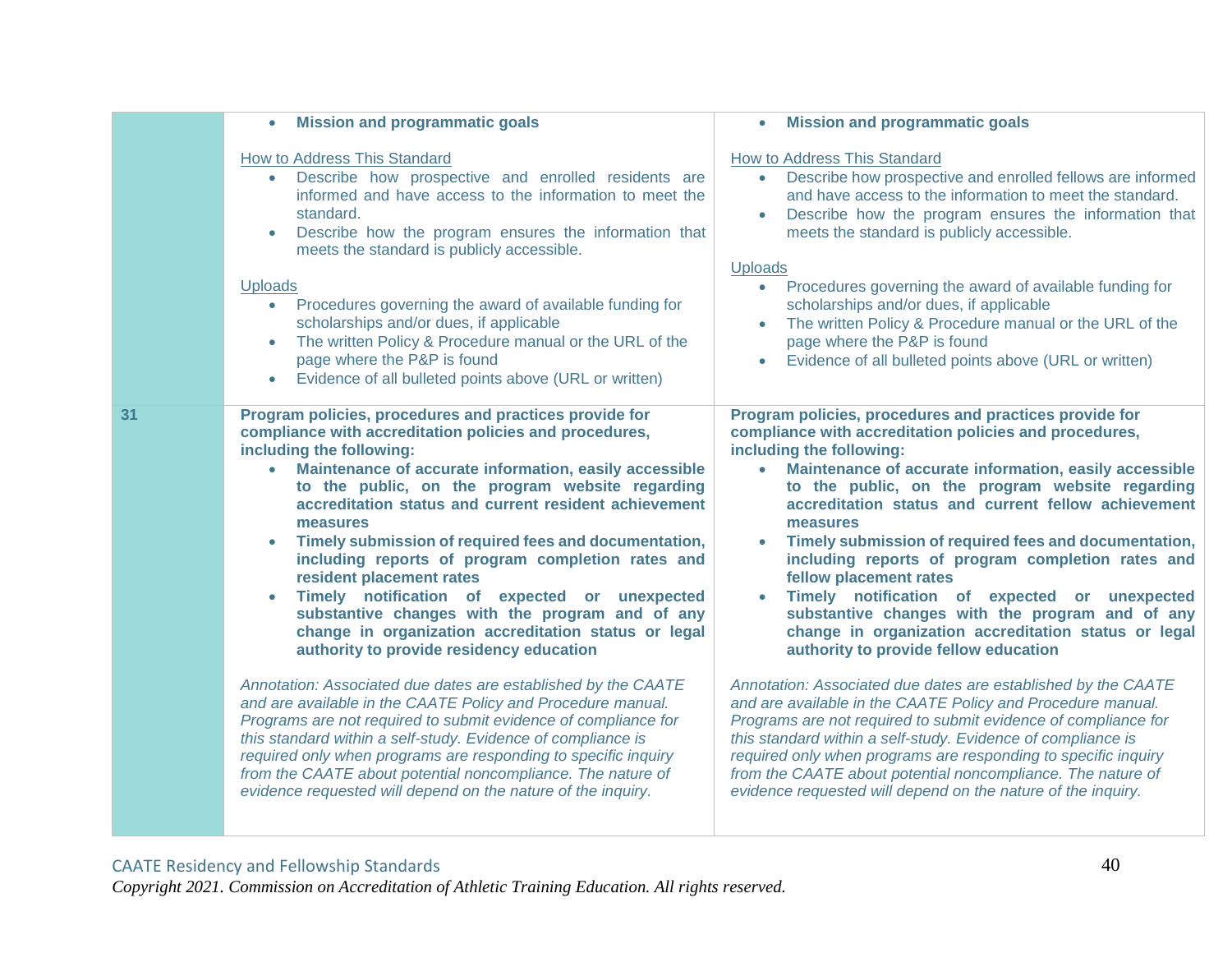|                             | How to Address This Standard<br>N/A                                                                                                                                                                                                                                            | <b>How to Address This Standard</b><br>N/A                                                                                                                                                                                                                                                                   |
|-----------------------------|--------------------------------------------------------------------------------------------------------------------------------------------------------------------------------------------------------------------------------------------------------------------------------|--------------------------------------------------------------------------------------------------------------------------------------------------------------------------------------------------------------------------------------------------------------------------------------------------------------|
| <b>SECTION IV: OUTCOMES</b> |                                                                                                                                                                                                                                                                                |                                                                                                                                                                                                                                                                                                              |
| 32                          | Residents must demonstrate the ability to provide patient<br>care that is compassionate, appropriate, and effective for the<br>treatment of health problems and the promotion of health.                                                                                       | Fellows must demonstrate the ability to provide patient care<br>that is compassionate, appropriate, and effective for the<br>treatment of health problems and the promotion of health.                                                                                                                       |
|                             | Annotation: The program must demonstrate resident knowledge<br>and skills in the area of Patient Care and Procedural Skills.                                                                                                                                                   | Annotation: The program must demonstrate fellow knowledge and<br>skills in the area of Patient Care and Procedural Skills.                                                                                                                                                                                   |
|                             | How to Address This Standard<br>Describe the learning experiences associated with this<br>standard and how resident performance is assessed<br>Demonstrate collection and appraisal of outcome measures<br>and how these are integrated in the resident's clinical<br>practice | How to Address This Standard<br>Describe the learning experiences associated with this<br>$\bullet$<br>standard and how fellow performance is assessed<br>Demonstrate collection and appraisal of outcome measures<br>$\bullet$<br>and how these are integrated in the fellow's clinical practice<br>Uploads |
|                             | <b>Uploads</b><br>Provide examples of outcomes data used to verify an<br>$\bullet$<br>acceptable level of performance in the area of patient<br>care and procedural skills                                                                                                     | Provide examples of outcomes data used to verify an<br>acceptable level of performance in the area of patient<br>care and procedural skills                                                                                                                                                                  |
| 33                          | Residents must demonstrate knowledge of established and<br>evolving biomedical, clinical epidemiological and social-<br>behavioral sciences, as well as the application of this<br>knowledge to patient centered care.                                                         | Fellows must demonstrate knowledge of established and<br>evolving biomedical, clinical epidemiological and social-<br>behavioral sciences, as well as the application of this<br>knowledge to patient centered care.                                                                                         |
|                             | Annotation: The program must demonstrate resident knowledge<br>and skills in the area of Medical Knowledge.                                                                                                                                                                    | Annotation: The program must demonstrate fellow knowledge and<br>skills in the area of Medical Knowledge.                                                                                                                                                                                                    |
|                             | How to Address This Standard<br>Describe the learning experiences associated with this<br>standard and how resident performance is assessed<br>Demonstrate collection and appraisal of outcome measures<br>and how these are integrated in the resident's clinical<br>practice | How to Address This Standard<br>Describe the learning experiences associated with this<br>standard and how fellow performance is assessed<br>Demonstrate collection and appraisal of outcome measures<br>and how these are integrated in the fellow's clinical practice                                      |
|                             | <b>Uploads</b>                                                                                                                                                                                                                                                                 | <b>Uploads</b>                                                                                                                                                                                                                                                                                               |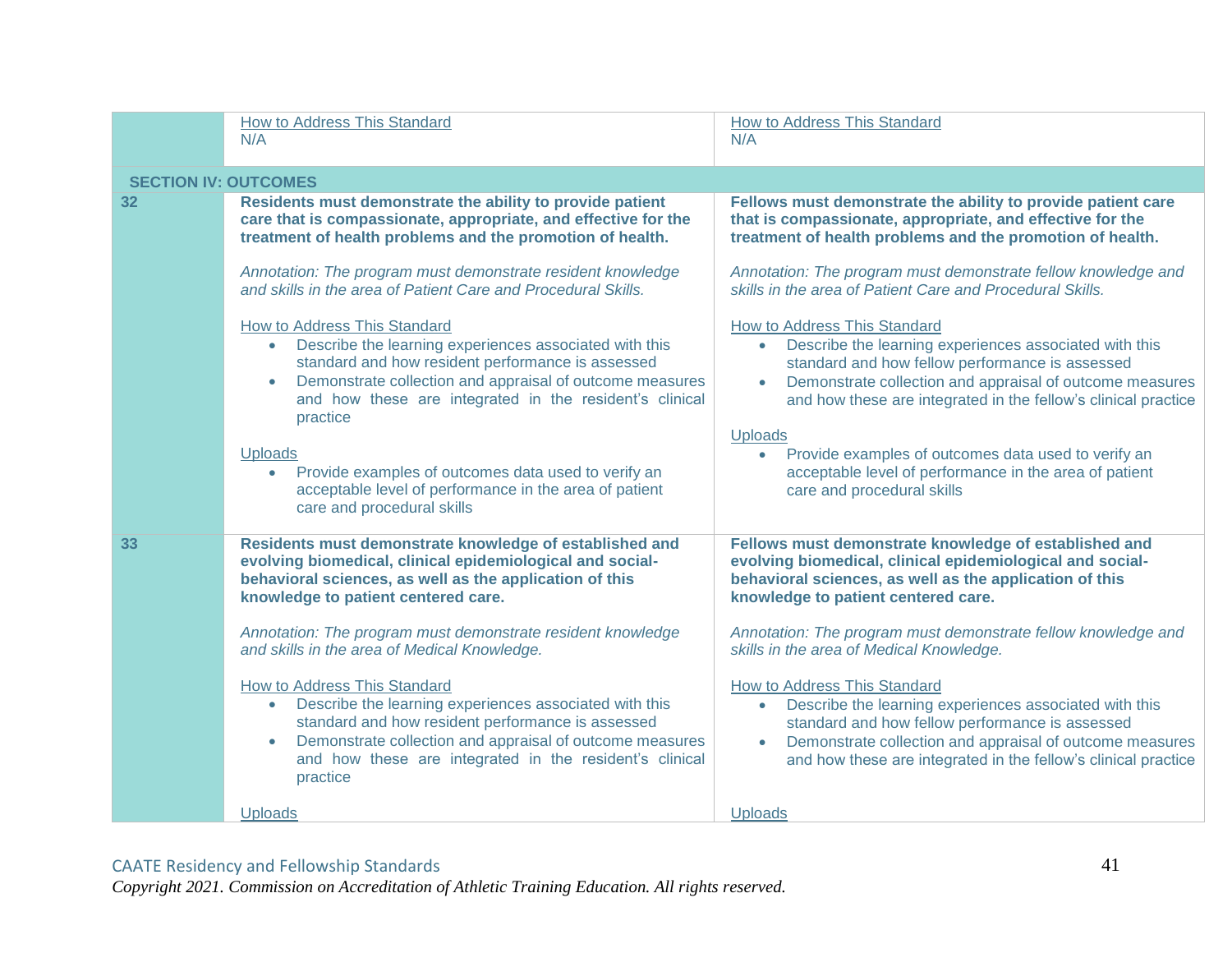| Provide examples of outcomes data used to verify an<br>acceptable level of performance in the area of medical<br>knowledge                                                                                                                                                                                                                                                                                                                                                                                                                                                                                                                                                | Provide examples of outcomes data used to verify an<br>acceptable level of performance in the area of medical<br>knowledge                                                                                                                                                                                                                                                                                                                                                                                                                                                                                                                                             |
|---------------------------------------------------------------------------------------------------------------------------------------------------------------------------------------------------------------------------------------------------------------------------------------------------------------------------------------------------------------------------------------------------------------------------------------------------------------------------------------------------------------------------------------------------------------------------------------------------------------------------------------------------------------------------|------------------------------------------------------------------------------------------------------------------------------------------------------------------------------------------------------------------------------------------------------------------------------------------------------------------------------------------------------------------------------------------------------------------------------------------------------------------------------------------------------------------------------------------------------------------------------------------------------------------------------------------------------------------------|
| Residents must demonstrate the ability to investigate and<br>evaluate their care of patients, to appraise and assimilate,<br>scientific evidence, and to continuously improve patient care<br>based on constant self-evaluation and lifelong learning.<br>Annotation: The program must demonstrate resident knowledge<br>and skills in the area of Practice-Based Learning and<br>Improvement.                                                                                                                                                                                                                                                                            | Fellows must demonstrate the ability to investigate and<br>evaluate their care of patients, to appraise and assimilate,<br>scientific evidence, and to continuously improve patient care<br>based on constant self-evaluation and lifelong learning.<br>Annotation: The program must demonstrate fellow knowledge and<br>skills in the area of Practice-Based Learning and Improvement.<br><b>How to Address This Standard</b><br>Describe the learning experiences associated with this                                                                                                                                                                               |
| Describe the learning experiences associated with this<br>$\bullet$<br>standard and how resident performance is assessed<br>Demonstrate collection and appraisal of outcome measures<br>and how these are integrated in the resident's clinical<br>practice<br><b>Uploads</b><br>Provide examples of outcomes data used to verify an<br>$\bullet$<br>acceptable level of performance in the area of practice-<br>based learning and improvement                                                                                                                                                                                                                           | $\bullet$<br>standard and how fellow performance is assessed<br>Demonstrate collection and appraisal of outcome measures<br>and how these are integrated in the fellow's clinical practice<br><b>Uploads</b><br>Provide examples of outcomes data used to verify an<br>$\bullet$<br>acceptable level of performance in the area of practice-<br>based learning and improvement                                                                                                                                                                                                                                                                                         |
| Residents must demonstrate interpersonal and<br>communication skills that result in the effective exchange of<br>information and collaboration with appropriate stakeholders.<br>Annotation: Examples should include, but not limited to, the<br>exchange of information and collaboration with: patients, families,<br>health professionals, other healthcare providers.<br>How to Address This Standard<br>Describe the learning experiences associated with this<br>$\bullet$<br>standard and how resident performance is assessed<br>Demonstrate collection and appraisal of outcome measures<br>$\bullet$<br>and how these are integrated in the resident's clinical | Fellows must demonstrate interpersonal and communication<br>skills that result in the effective exchange of information and<br>collaboration with appropriate stakeholders.<br>Annotation: Examples should include, but not limited to, the<br>exchange of information and collaboration with: patients, families,<br>health professionals, other healthcare providers.<br><b>How to Address This Standard</b><br>Describe the learning experiences associated with this<br>$\bullet$<br>standard and how fellow performance is assessed<br>Demonstrate collection and appraisal of outcome measures<br>and how these are integrated in the fellow's clinical practice |
|                                                                                                                                                                                                                                                                                                                                                                                                                                                                                                                                                                                                                                                                           | How to Address This Standard<br>practice                                                                                                                                                                                                                                                                                                                                                                                                                                                                                                                                                                                                                               |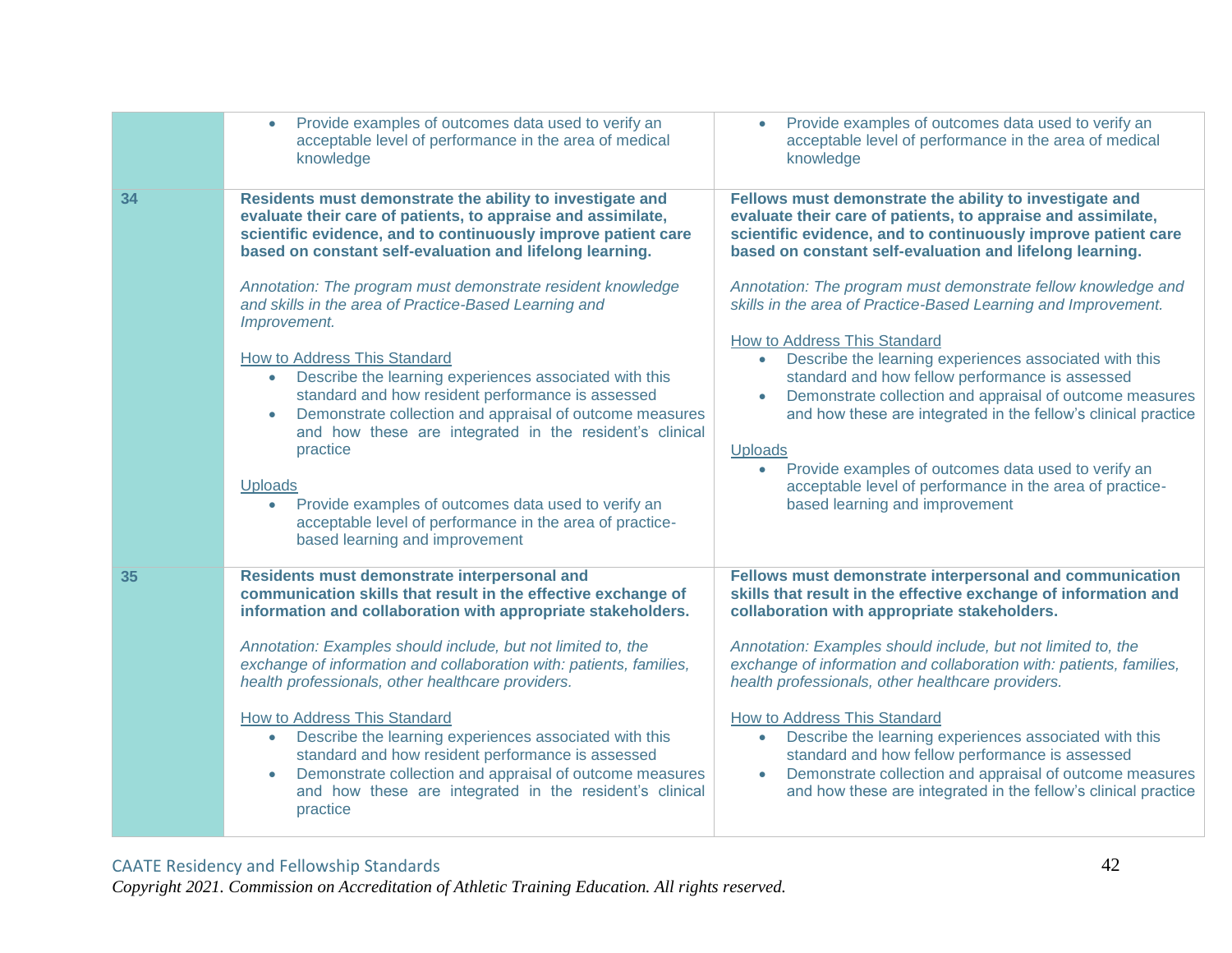|    | <b>Uploads</b><br>Provide examples of outcomes data used to verify an<br>$\bullet$<br>acceptable level of performance in the area of<br>Interpersonal and communication skills                                                                                                                                                                                                                                                                                                                                                                                                                                                                                                                                  | <b>Uploads</b><br>$\bullet$<br>Provide examples of outcomes data used to verify an<br>acceptable level of performance in the area of<br>Interpersonal and communication skills                                                                                                                                                                                                                                                                                                                                                                                                                                                                                                                                  |
|----|-----------------------------------------------------------------------------------------------------------------------------------------------------------------------------------------------------------------------------------------------------------------------------------------------------------------------------------------------------------------------------------------------------------------------------------------------------------------------------------------------------------------------------------------------------------------------------------------------------------------------------------------------------------------------------------------------------------------|-----------------------------------------------------------------------------------------------------------------------------------------------------------------------------------------------------------------------------------------------------------------------------------------------------------------------------------------------------------------------------------------------------------------------------------------------------------------------------------------------------------------------------------------------------------------------------------------------------------------------------------------------------------------------------------------------------------------|
| 36 | Residents must demonstrate a commitment to<br>professionalism and an adherence to ethical principles.                                                                                                                                                                                                                                                                                                                                                                                                                                                                                                                                                                                                           | Fellows must demonstrate a commitment to professionalism<br>and an adherence to ethical principles.                                                                                                                                                                                                                                                                                                                                                                                                                                                                                                                                                                                                             |
|    | Annotation: Examples should include, but not limited to, practice<br>plan surveys; patient satisfaction surveys; demonstrations of<br>competence in compassion, integrity, and respect for others;<br>responsiveness to patient needs; respect for patient privacy and<br>autonomy; accountability to patients, society, and the profession;<br>respect and responsiveness to diverse patient populations; ability<br>to practice cultural proficiency, foster cultural humility and<br>demonstrate respect in patient care; ability to recognize and<br>develop a plan for one's own personal and professional well-<br>being; and appropriately disclosing and addressing conflict or<br>duality of interest. | Annotation: Examples should include, but not limited to, practice<br>plan surveys; patient satisfaction surveys; demonstrations of<br>competence in compassion, integrity, and respect for others;<br>responsiveness to patient needs; respect for patient privacy and<br>autonomy; accountability to patients, society, and the profession;<br>respect and responsiveness to diverse patient populations; ability<br>to practice cultural proficiency, foster cultural humility and<br>demonstrate respect in patient care; ability to recognize and<br>develop a plan for one's own personal and professional well-<br>being; and appropriately disclosing and addressing conflict or<br>duality of interest. |
|    | <b>How to Address This Standard</b><br>Describe the learning experiences associated with this<br>standard and how resident performance is assessed<br>Demonstrate collection and appraisal of outcome measures<br>$\bullet$<br>and how these are integrated in the resident's clinical<br>practice                                                                                                                                                                                                                                                                                                                                                                                                              | <b>How to Address This Standard</b><br>Describe the learning experiences associated with this<br>$\bullet$<br>standard and how fellow performance is assessed<br>Demonstrate collection and appraisal of outcome measures<br>and how these are integrated in the fellow's clinical practice                                                                                                                                                                                                                                                                                                                                                                                                                     |
|    | Uploads<br>Provide examples of outcomes data used to verify an<br>$\bullet$<br>acceptable level of performance in the area of<br>professionalism                                                                                                                                                                                                                                                                                                                                                                                                                                                                                                                                                                | <b>Uploads</b><br>Provide examples of outcomes data used to verify an<br>acceptable level of performance in the area of<br>professionalism                                                                                                                                                                                                                                                                                                                                                                                                                                                                                                                                                                      |
| 37 | Residents must demonstrate an awareness of and<br>responsiveness to the larger context and system of health<br>care including the social determinants of health and health<br>literacy as well as the ability to call effectively on other<br>resources to provide optimal health care.                                                                                                                                                                                                                                                                                                                                                                                                                         | Fellows must demonstrate an awareness of and<br>responsiveness to the larger context and system of health<br>care including the social determinants of health and health<br>literacy as well as the ability to call effectively on other<br>resources to provide optimal health care.                                                                                                                                                                                                                                                                                                                                                                                                                           |
|    | Annotation: The program must demonstrate resident knowledge<br>and skills in the area of Systems-Based Practice. Residents                                                                                                                                                                                                                                                                                                                                                                                                                                                                                                                                                                                      | Annotation: The program must demonstrate fellow knowledge and<br>skills in the area of Systems-Based Practice. Fellows should                                                                                                                                                                                                                                                                                                                                                                                                                                                                                                                                                                                   |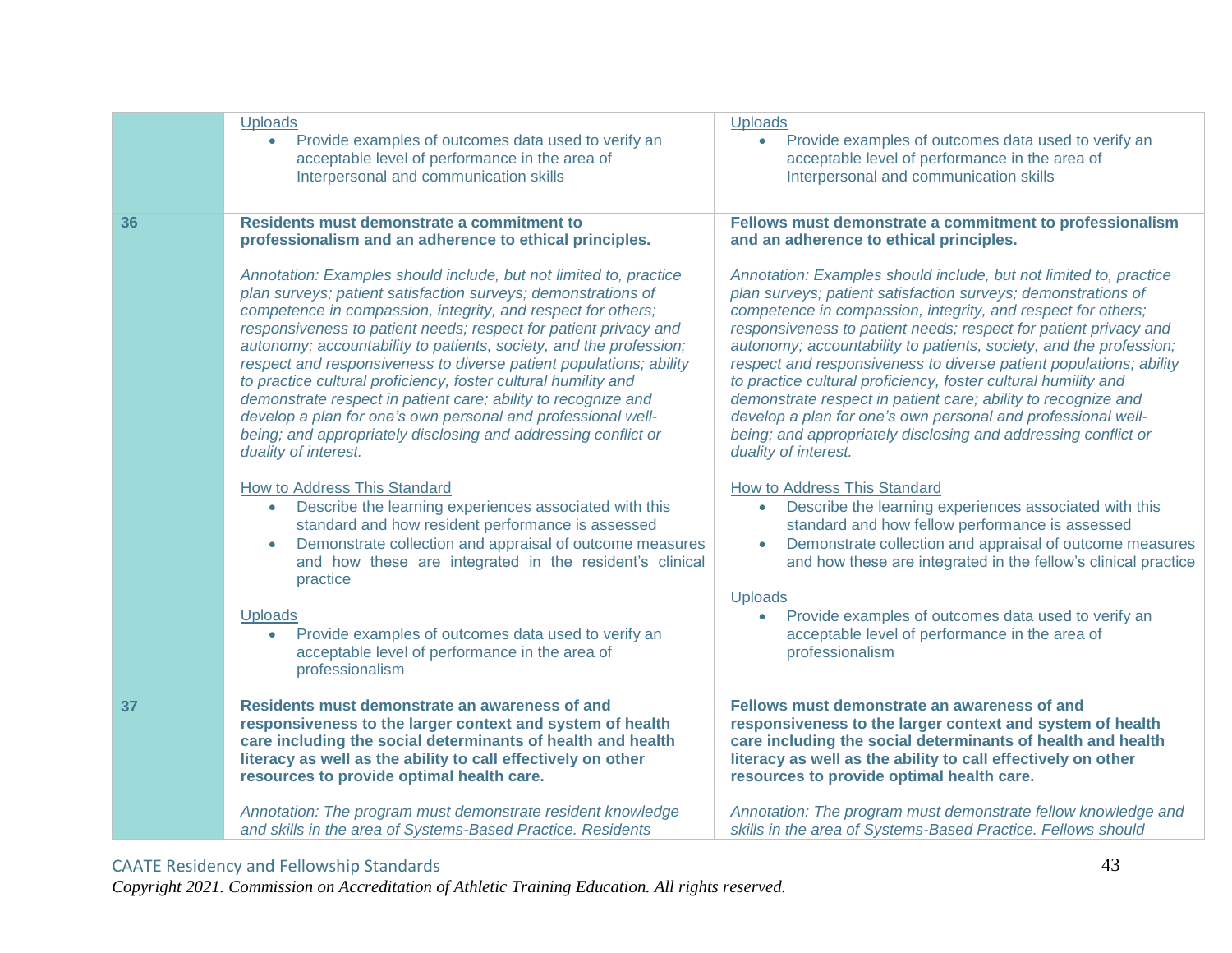|    | should analyze the impact of health literacy and social<br>determinants of health on patient care and outcomes to determine<br>healthcare strategies that empower patients and improve<br>outcomes.<br><b>How to Address This Standard</b><br>Describe the learning experiences associated with this<br>$\bullet$<br>standard and how resident performance is assessed<br>Demonstrate collection and appraisal of outcome measures<br>and how these are integrated in the resident's clinical<br>practice<br>Uploads<br>Provide examples of outcomes data used to verify an<br>$\bullet$<br>acceptable level of performance in the area of system-<br>based practice | analyze the impact of health literacy and social determinants of<br>health on patient care and outcomes to determine healthcare<br>strategies that empower patients and improve outcomes.<br><b>How to Address This Standard</b><br>Describe the learning experiences associated with this<br>$\bullet$<br>standard and how fellow performance is assessed<br>Demonstrate collection and appraisal of outcome measures<br>$\bullet$<br>and how these are integrated in the fellow's clinical practice<br>Uploads<br>Provide examples of outcomes data used to verify an<br>$\bullet$<br>acceptable level of performance in the area of system-<br>based practice |
|----|----------------------------------------------------------------------------------------------------------------------------------------------------------------------------------------------------------------------------------------------------------------------------------------------------------------------------------------------------------------------------------------------------------------------------------------------------------------------------------------------------------------------------------------------------------------------------------------------------------------------------------------------------------------------|------------------------------------------------------------------------------------------------------------------------------------------------------------------------------------------------------------------------------------------------------------------------------------------------------------------------------------------------------------------------------------------------------------------------------------------------------------------------------------------------------------------------------------------------------------------------------------------------------------------------------------------------------------------|
| 38 | Residency programs must demonstrate an increase in depth<br>and breadth of an individual's global acquisition of<br>knowledge and abilities in the ACGME Core Competencies.<br>Annotation: The program must use multiple evaluators (e.g.,<br>faculty, peers, patients, self, and other professional staff). Must be<br>interwoven across clinical, didactic, and scholarship components.<br>Must document progressive resident performance<br>improvement appropriate to educational level. The outcomes of<br>these assessments must be formally shared with all associated<br>program personnel.                                                                  | Fellowship programs must demonstrate an increase in depth<br>and breadth of an individual's global acquisition of<br>knowledge and abilities in the ACGME Core Competencies.<br>Annotation: The program must use multiple evaluators (e.g.,<br>faculty, peers, patients, self, and other professional staff). Must be<br>interwoven across clinical, didactic, and scholarship components.<br>Must document progressive fellow performance<br>improvement appropriate to educational level. The outcomes of<br>these assessments must be formally shared with all associated<br>program personnel.                                                               |
|    | How to Address This Standard<br>Describe how you are using a progressive clinical<br>behavior assessment tool to measure individual progress<br>from the beginning of their education through completion<br>of their respective programs to the advanced practice of<br>their specialties<br>Provide a narrative describing how formal and informal<br>$\bullet$<br>feedback is occurring related to the ACGME Core<br>Competencies throughout the experience<br>Describe how the individualized plan for the resident is<br>adjusted based on results of the tool and feedback                                                                                      | <b>How to Address This Standard</b><br>Describe how you are using a progressive clinical<br>$\bullet$<br>behavior assessment tool to measure individual progress<br>from the beginning of their education through completion<br>of their respective programs to the advanced practice of<br>their subspecialties<br>Provide a narrative describing how formal and informal<br>$\bullet$<br>feedback is occurring related to the ACGME Core<br>Competencies throughout the experience<br>Describe how the individualized plan for the fellow is<br>adjusted based on results of the tool and feedback                                                             |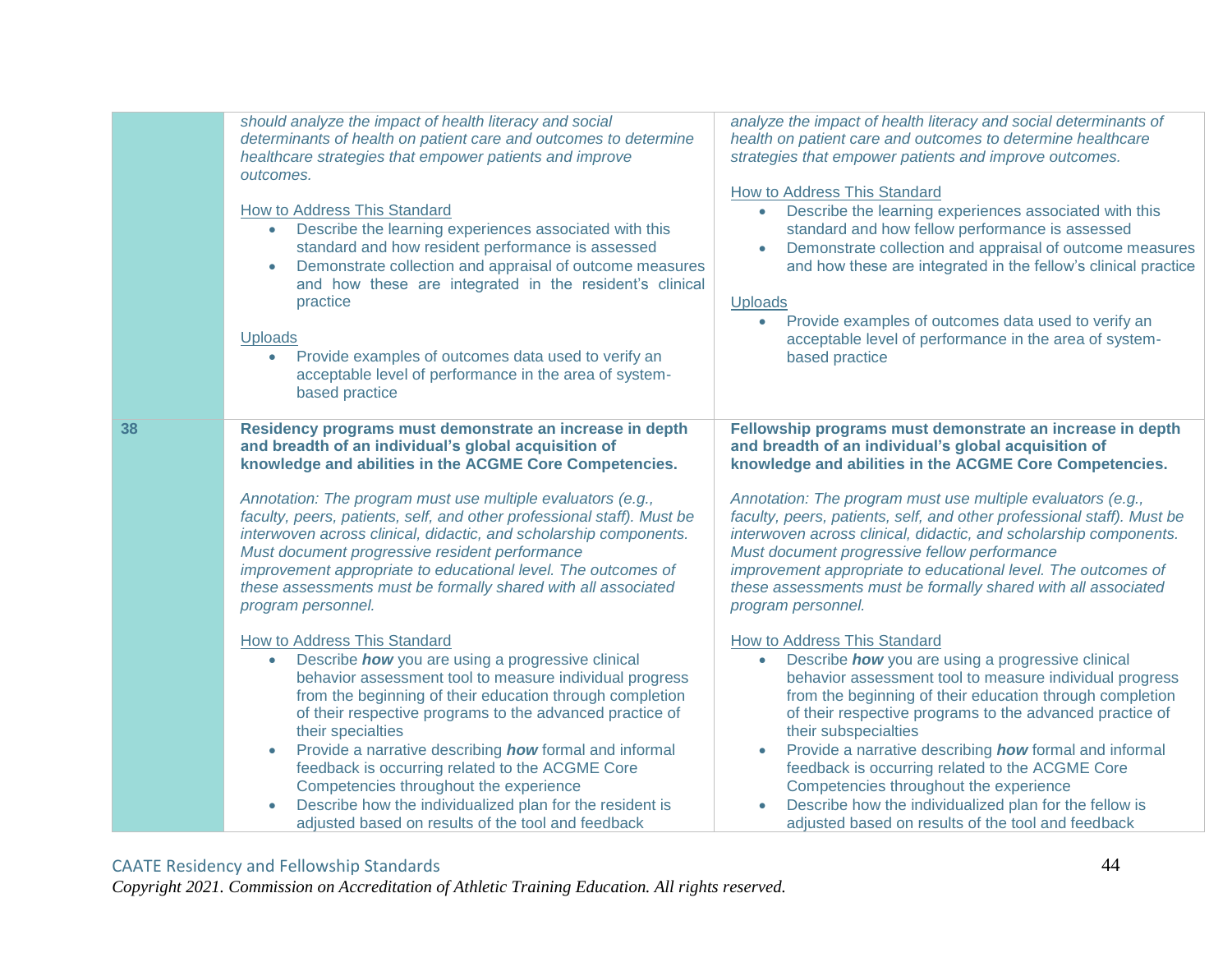|    | provided                                                                                                                                                                                                                                                                                                                                                                                                                                                                               | provided                                                                                                                                                                                                                                                                                                                                                                                                                                                                                 |
|----|----------------------------------------------------------------------------------------------------------------------------------------------------------------------------------------------------------------------------------------------------------------------------------------------------------------------------------------------------------------------------------------------------------------------------------------------------------------------------------------|------------------------------------------------------------------------------------------------------------------------------------------------------------------------------------------------------------------------------------------------------------------------------------------------------------------------------------------------------------------------------------------------------------------------------------------------------------------------------------------|
|    | <b>Uploads</b><br>Provide examples of outcomes data used to verify an<br>$\bullet$<br>acceptable level of performance and an increase in depth<br>and breadth of the ACGME Core Competencies                                                                                                                                                                                                                                                                                           | <b>Uploads</b><br>Provide examples of outcomes data used to verify an<br>acceptable level of performance and an increase in depth<br>and breadth of the ACGME Core Competencies                                                                                                                                                                                                                                                                                                          |
| 39 | Residents must demonstrate an increase in depth and<br>breadth of knowledge, skills, behaviors and abilities across<br>the specialty area.                                                                                                                                                                                                                                                                                                                                             | Fellows must demonstrate an increase in depth and breadth<br>of knowledge, skills, behaviors and abilities across the<br>subspecialty area.                                                                                                                                                                                                                                                                                                                                              |
|    | Annotation: The program must use multiple evaluators (e.g.,<br>faculty, peers, patients, self, and other professional staff). Must be<br>interwoven across clinical, didactic, and scholarship within the<br>specialty area. Must document progressive resident performance<br>improvement in the specialty area. The outcomes of these<br>assessments must be formally shared with all associated program<br>personnel.                                                               | Annotation: The program must use multiple evaluators (e.g.,<br>faculty, peers, patients, self, and other professional staff). Must be<br>interwoven across clinical, didactic, and scholarship within the<br>subspecialty area. Must document progressive fellow<br>performance improvement in the subspecialty area. The<br>outcomes of these assessments must be formally shared with all<br>associated program personnel.                                                             |
|    | How to Address This Standard<br>Describe the learning experiences associated with this<br>$\bullet$<br>standard and how resident performance and individual<br>progression is assessed<br>Describe how informal and formal feedback occurs related<br>to the specialty area throughout the experience<br>Describe <b>how</b> summative/formative tools are used to<br>assess increased depth and breadth in the specialty area<br>and to enhance individualized plans for the resident | How to Address This Standard<br>Describe the learning experiences associated with this<br>$\bullet$<br>standard and how fellow performance and individual<br>progression is assessed<br>Describe how informal and formal feedback occurs related<br>to the subspecialty area throughout the experience<br>Describe <b>how</b> summative/formative tools are used to<br>assess increased depth and breadth in the subspecialty<br>area and to enhance individualized plans for the fellow |
|    | <b>Uploads</b><br>Provide examples of outcomes data used to verify an<br>$\bullet$<br>acceptable level of performance in the specialty area<br>(examples: professional portfolio, case logs, diagnostic<br>accuracy data)                                                                                                                                                                                                                                                              | <b>Uploads</b><br>Provide examples of outcomes data used to verify an<br>$\bullet$<br>acceptable level of performance in the subspecialty area<br>(examples: professional portfolio, case logs, diagnostic<br>accuracy data)                                                                                                                                                                                                                                                             |